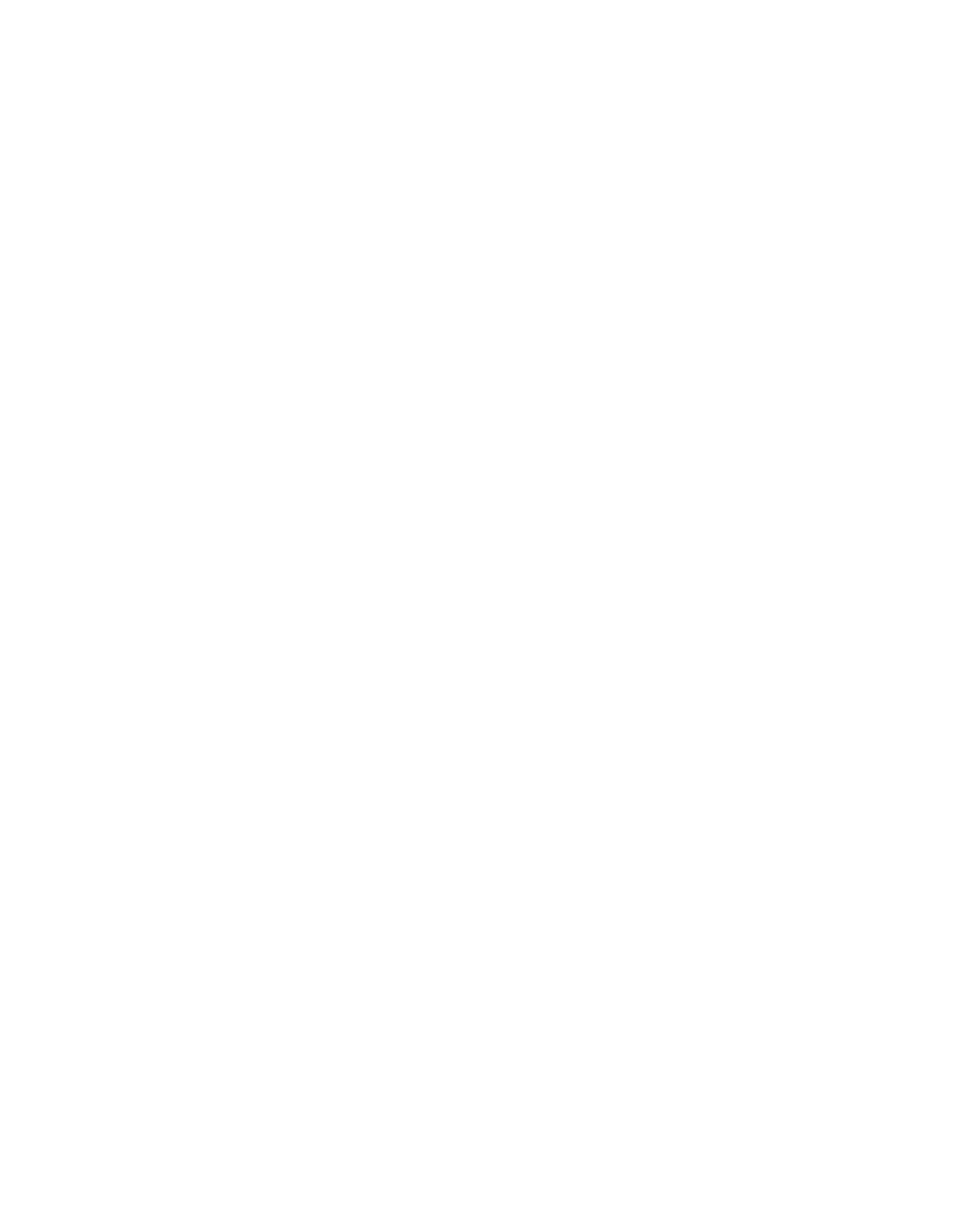<span id="page-2-0"></span>For carrying out activities authorized by the Education Sciences Reform Act of 2002, the National Assessment of Educational Progress Authorization Act, [section 208 of the Educational Technical Assistance Act of 2002,] and section 664 of the Individuals with Disabilities Education Act, [\$623,462,000] \$565,440,000, which shall remain available through September 30, [2021<sup>1</sup>[:](#page-3-1) *Provided*, That funds available to carry out section 208 of the Educational Technical Assistance Act may be used to link Statewide elementary and secondary data systems with early childhood, postsecondary, and workforce data systems, or to further develop such systems[:](#page-3-2)<sup>2</sup> *Provided further*, That up to \$6,000,000 of the funds available to carry out section 208 of the Educational Technical Assistance Act may be used for awards to public or private organizations or agencies to support activities to improve data coordination, quality, and use at the local, State, and national levels]<sup>3</sup>[2](#page-3-1)022<sup>1</sup>. (Department of Education Appropriations Act, 2020.)

#### <span id="page-2-3"></span><span id="page-2-2"></span><span id="page-2-1"></span>NOTE

Each language provision that is followed by a footnote reference is explained in the Analysis of Language Provisions and Changes document that follows the appropriations language.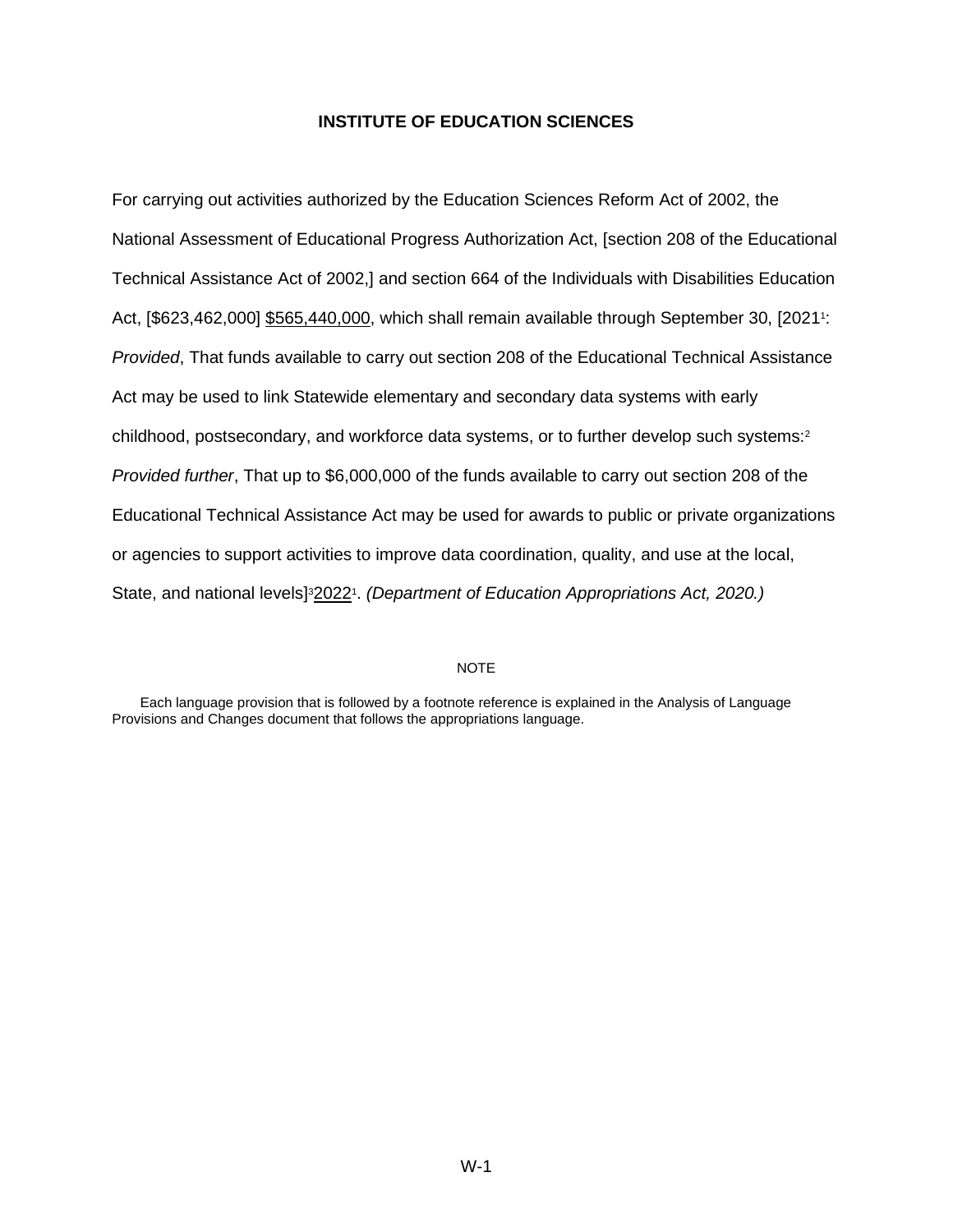### **Analysis of Language Provisions and Changes**

<span id="page-3-3"></span><span id="page-3-2"></span><span id="page-3-1"></span><span id="page-3-0"></span>

| Language Provision                                                                                                                                                                                                                                                                                                                                                    | Explanation                                                                                                                                                                                                                                                 |
|-----------------------------------------------------------------------------------------------------------------------------------------------------------------------------------------------------------------------------------------------------------------------------------------------------------------------------------------------------------------------|-------------------------------------------------------------------------------------------------------------------------------------------------------------------------------------------------------------------------------------------------------------|
| 1, [\$623,462,000] \$565,440,000, which<br>shall remain available through September<br>30, [2021] 2022.                                                                                                                                                                                                                                                               | This language provides 2-year availability of<br>funds for the account. This language is<br>needed to facilitate the planning of long-term<br>programs of research and to accommodate<br>cyclical surveys and assessments.                                  |
| <sup>2</sup> [Provided, That funds available to carry out<br>section 208 of the Educational Technical<br>Assistance Act may be used to link<br>Statewide elementary and secondary data<br>systems with early childhood, postsecondary,<br>and workforce data systems, or to further<br>develop such systems:]                                                         | This language, which provides the authority<br>to use funds to expand Statewide<br>longitudinal data systems to include early<br>childhood, postsecondary, and workforce<br>information, is not needed because the<br>program is proposed for elimination.  |
| <sup>3</sup> [ <i>Provided further</i> , That up to \$6,000,000 of<br>the funds available to carry out section 208<br>of the Educational Technical Assistance Act<br>may be used for awards to public or private<br>organizations or agencies to support<br>activities to improve data coordination,<br>quality, and use at the local, State, and<br>national levels] | This language, which provides the authority<br>to make Statewide longitudinal data systems<br>awards to agencies and organizations in<br>order to further the purposes of the program,<br>is not needed because the program is<br>proposed for elimination. |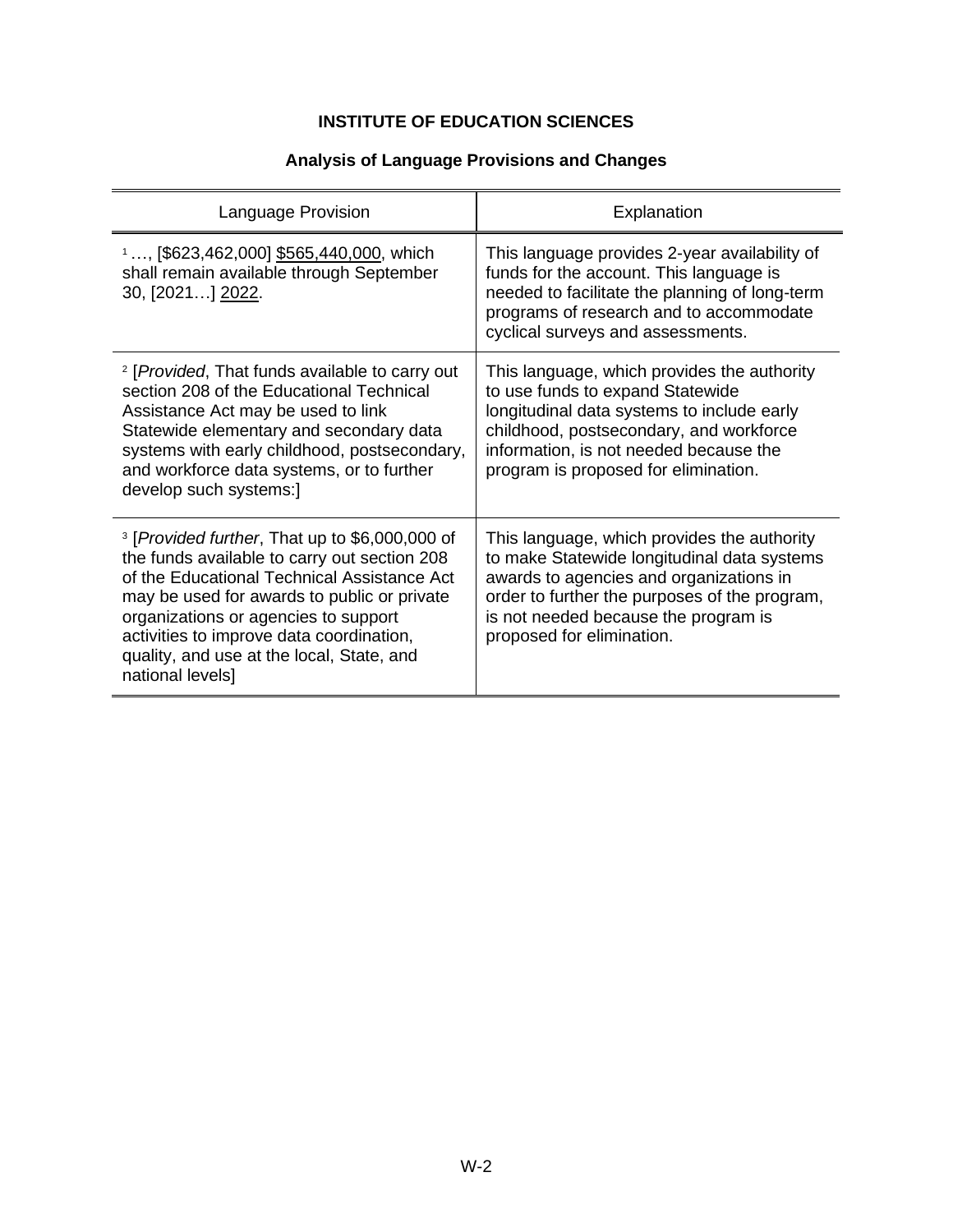# **Appropriation, Adjustments, and Transfers**

(dollars in thousands)

<span id="page-4-0"></span>

| Appropriation/Adjustments/Transfers | 2019      | 2020      | 2021      |
|-------------------------------------|-----------|-----------|-----------|
| Discretionary:                      |           |           |           |
|                                     | \$615,462 | \$623,462 | \$565,440 |
| Total, discretionary appropriation  | \$615,462 | \$623,462 | \$565,440 |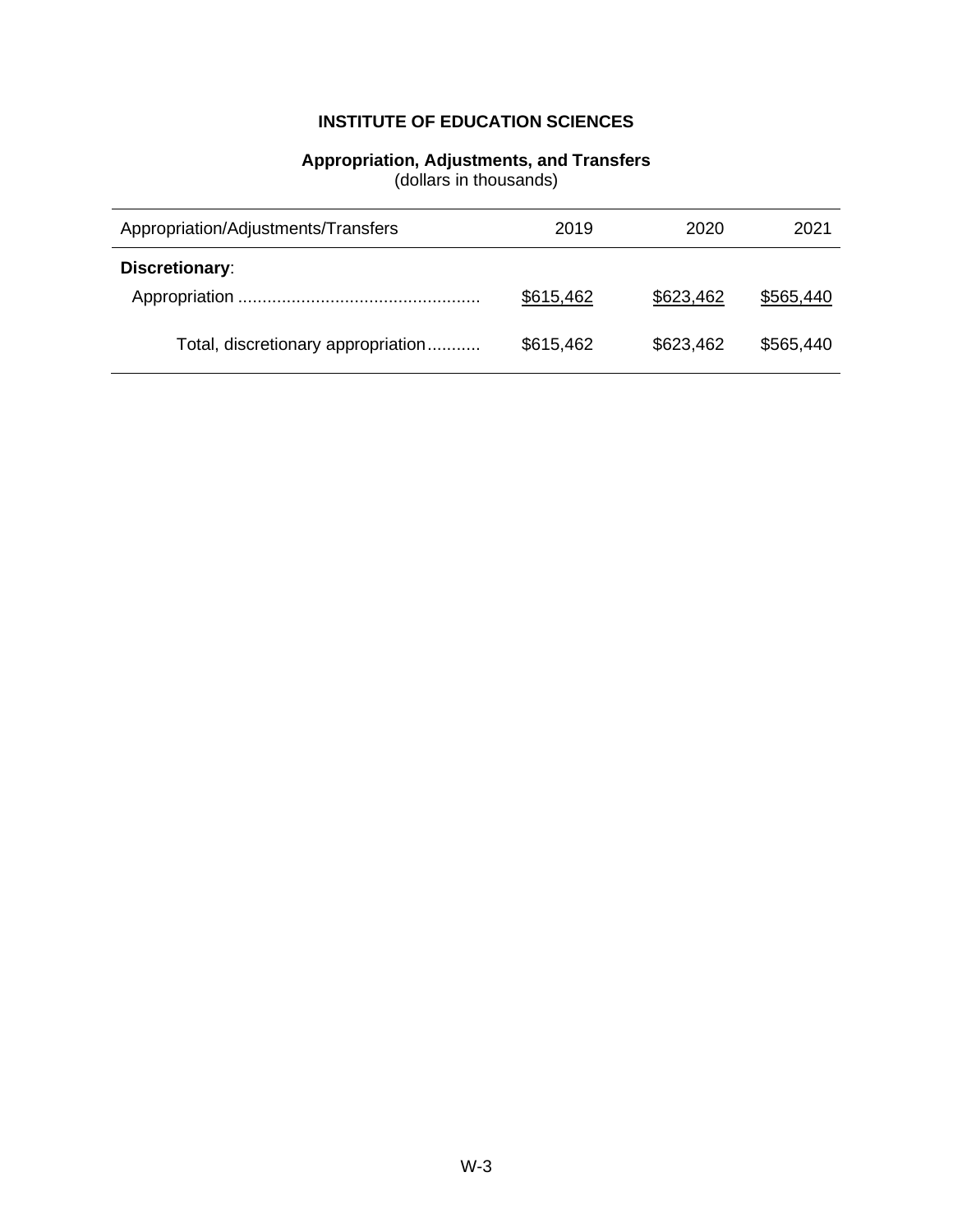#### **Summary of Changes**

(dollars in thousands)

<span id="page-5-0"></span>

| Increases:                                                                                                                                                       | 2020 base | Change<br>from base |
|------------------------------------------------------------------------------------------------------------------------------------------------------------------|-----------|---------------------|
| <u>Program:</u>                                                                                                                                                  |           |                     |
| Increase funding for Statistics to support the Privacy<br>Technical Assistance Center, which was previously funded<br>under Statewide longitudinal data systems. | \$110,500 | $+$ \$3,000         |
| Increase for Assessment to restore funding for critical<br>assessments.                                                                                          | 153,000   | $+28,000$           |
| Subtotal, increases                                                                                                                                              |           | $+31,000$           |
| Decreases:<br>Program:                                                                                                                                           | 2020 base | Change<br>from base |
| Eliminate funding for the Regional educational laboratories to<br>reflect changes in the strategy for providing technical<br>assistance.                         | 56,022    | $-56,022$           |
| Eliminate funding for the Statewide longitudinal data systems<br>because the program has fulfilled its initial mission.                                          | 33,000    | $-33,000$           |
| Subtotal, decreases                                                                                                                                              |           | $-89,022$           |
| Net change                                                                                                                                                       |           | $-58,022$           |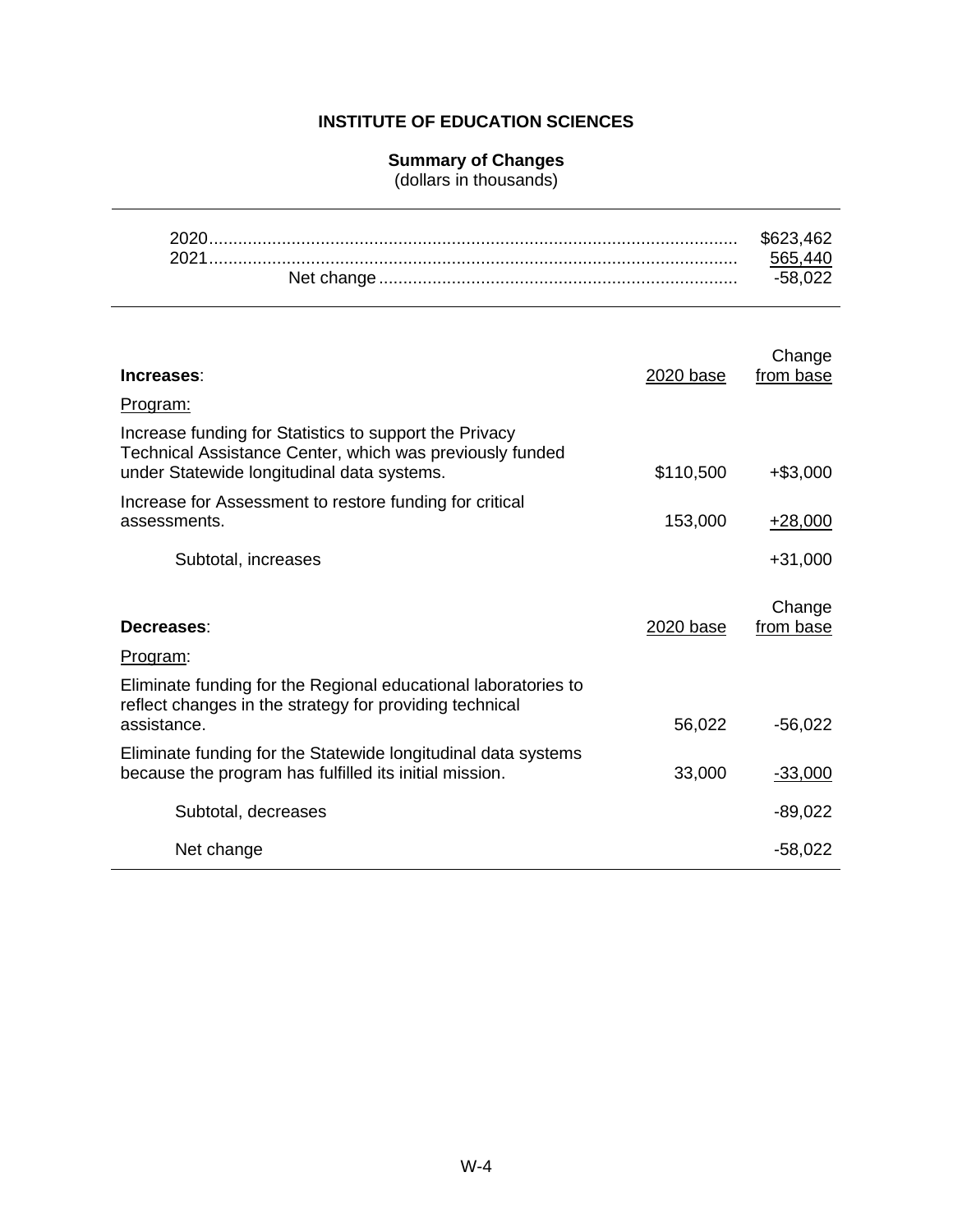#### **Authorizing Legislation**

<span id="page-6-7"></span><span id="page-6-6"></span><span id="page-6-5"></span><span id="page-6-4"></span>(dollars in thousands)

| Activity                                                                 | 2020<br>Authorized                             | 2020<br>Actual       | 2021<br>Authorized               | 2021<br>Request      |
|--------------------------------------------------------------------------|------------------------------------------------|----------------------|----------------------------------|----------------------|
| <b>Research and Statistics:</b>                                          |                                                |                      |                                  |                      |
| Research, development, and dissemination (ESRA, Title I, parts A,        | $0^{1,2}$<br>$0^{1,2}$                         | \$195,877<br>110,500 | $0^{1,2}$<br>$0^{1,2}$           | \$195,877<br>113,500 |
| Regional educational laboratories (ESRA, section 174)                    | $\Omega$ <sup>3</sup>                          | 56,022               | 0 <sup>3</sup>                   | $\Omega$             |
| Assessment:<br>National Assessment Governing Board (NAEPAA, section 302) | $\Omega$ <sup>2</sup><br>$\Omega$ <sup>2</sup> | 153,000<br>7,745     | O <sup>2</sup><br>O <sup>2</sup> | 181,000<br>7,745     |
|                                                                          | O <sup>4</sup>                                 | 56,500               | 0 <sup>4</sup>                   | 56,500               |
| Statewide longitudinal data systems (ETAA, section 208)                  | $\Omega$ <sup>3</sup>                          | 33,000               | O <sup>3</sup>                   | $\Omega$             |
| Special education studies and evaluations (IDEA, section 664)            | O <sup>4</sup>                                 | 10,818               | $\mathbf{Q}^4$                   | 10,818               |
|                                                                          |                                                | 623,462              |                                  | 565,440              |
|                                                                          |                                                | 623,462              |                                  | 565,440              |

<span id="page-6-1"></span><span id="page-6-0"></span>[<sup>1</sup>](#page-6-4) Section 194(a) of the Education Sciences Reform Act provides that not more than the lesser of 2 percent of the amount appropriated to carry out the Act (excluding amount appropriated for the Regional Educational Laboratories) or \$1,000 thousand shall be made available for the National Board of Education Sciences and that the National Center for Education Statistics shall be provided not less than its fiscal year 2002 amount (\$85,000 thousand).

<span id="page-6-2"></span> $2$  The GEPA extension expired September 30, 2009. The Administration proposes to continue funding this program in FY 2021 under appropriations language.

<span id="page-6-3"></span><sup>&</sup>lt;sup>[3](#page-6-6)</sup> The GEPA extension expired September 30, 2009. No appropriations language or reauthorizing legislation is sought for FY 2021.

[<sup>4</sup>](#page-6-7) The GEPA extension expired September 30, 2011. The Administration proposes to continue funding this program in FY 2021 under appropriations language.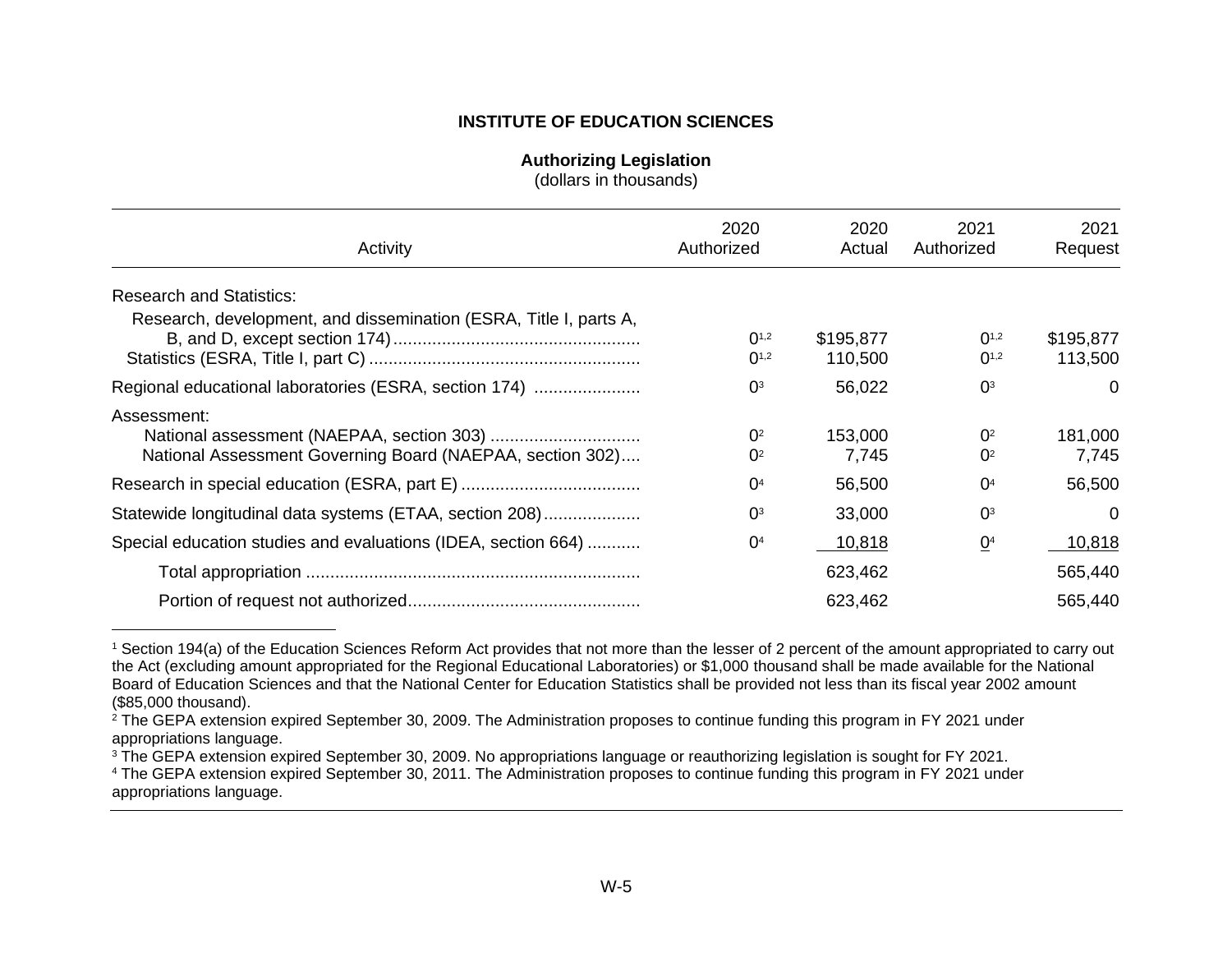<span id="page-7-0"></span>

| Year | <b>Budget Estimate</b><br>to Congress | House<br>Allowance   | Senate<br>Allowance  | Appropriation        |
|------|---------------------------------------|----------------------|----------------------|----------------------|
| 2012 | \$760,473                             | \$620,9031           | \$609,7881           | \$593,664            |
| 2013 | 621,150                               | 593,664 <sup>2</sup> | 618,6612             | 562,612              |
| 2014 | 671,073                               | N/A <sup>3</sup>     | 652,9374             | 576,935              |
| 2015 | 637,180                               | N/A <sup>3</sup>     | 579,0215             | 573,935              |
| 2016 | 675,883                               | 409,9566             | 562,9786             | 618,015              |
| 2017 | 693,818                               | 536,0497             | 612,5257             | 605,267              |
| 2018 | 616,839                               | 605,2678             | 600,2678             | 613,462 <sup>8</sup> |
| 2019 | 521,563                               | 613,462 <sup>9</sup> | 615,462 <sup>9</sup> | $615,462^9$          |
| 2020 | 521,563                               | 650,000              | 615,46210            | 623,46210            |
| 2021 | 565,440                               |                      |                      |                      |

#### **Appropriations History** (dollars in thousands)

<sup>1</sup> The level for the House allowance reflects an introduced bill and the level for the Senate allowance reflects Senate Committee action only.

 $2$  The levels for the House and Senate allowances reflect action on the regular annual 2013 appropriations bill, which proceeded in the 112<sup>th</sup> Congress only through the House Subcommittee and the Senate Committee.

 $3$  The House allowance is shown as N/A because there was no Subcommittee action.

<sup>&</sup>lt;sup>4</sup> The level for the Senate allowance reflects Committee action only.

<sup>&</sup>lt;sup>5</sup> The level for the Senate allowance reflects Senate Subcommittee action only.

<sup>&</sup>lt;sup>6</sup> The levels for House and Senate allowances reflect action on the regular annual 2016 appropriations bill, which proceeded in the 114th Congress only through the House Committee and Senate Committee.

 $7$  The levels for House and Senate allowances reflect Committee action on the regular annual 2017 appropriations bill; the Appropriation reflects the Consolidated Appropriations Act, 2017.

<sup>&</sup>lt;sup>8</sup> The level for the House allowance reflects floor action on the Omnibus appropriations bill; the Senate allowance reflects Committee action on the regular annual 2018 appropriations bill; the Appropriation reflects the Consolidated Appropriations Act, 2018 (P.L. 115-141).

<sup>&</sup>lt;sup>9</sup> The levels for the House and Senate allowance reflect Committee action on the regular annual 2019 appropriations bill; the Appropriation reflects enactment of the Department of Defense and Labor, Health and Human Services, and Education Appropriations Act, 2019 (P.L. 115-245).

<sup>&</sup>lt;sup>10</sup> The Senate allowance reflects the Chairman's mark; the Appropriation reflects the Further Consolidated Appropriation Act, 2020 (P.L. 116-94).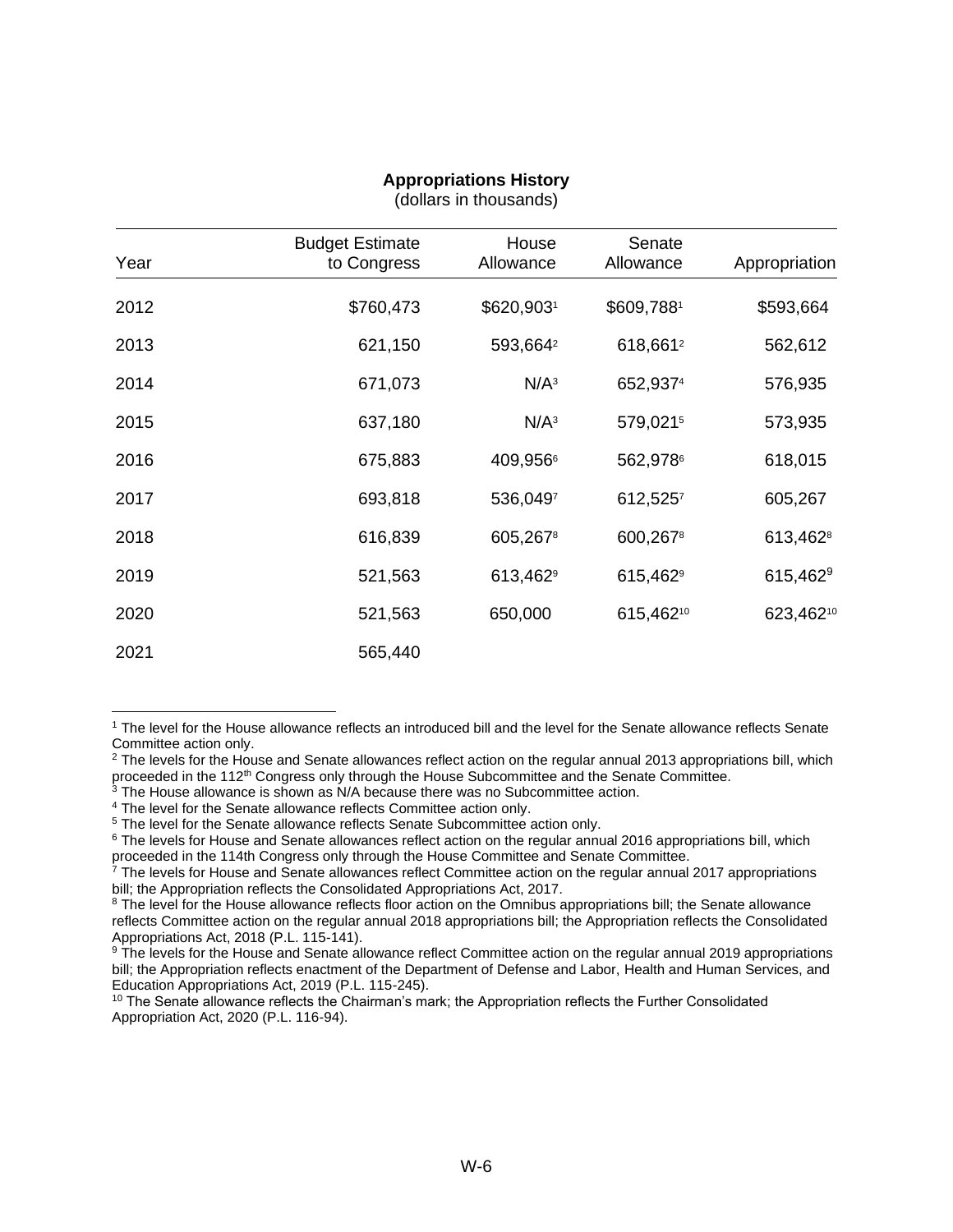#### **Significant Items in FY 2020 Appropriations Reports**

#### <span id="page-8-0"></span>**Institute for Education Sciences (IES) Operating Plan**

- Senate: The Committee directs the Director to submit an operating plan within 90 days of enactment to the Committees on Appropriations of the House of Representatives and the Senate detailing how IES plans to allocate funding available to the Institute for research, evaluation, and other activities authorized under law.
- Response: The fiscal year 2021 Budget request includes detailed information on how fiscal year 2020 funds will be used. The Department will provide additional information upon request.

#### **NAEP Assessment Schedule**

Senate: The Committee is concerned with recent and sudden changes to the proposed NAEP schedule, which includes significant changes from the schedule outlined in the President's budget request. The Committee directs the Department and NAGB to provide a briefing to the Committees on Appropriations of the House of Representatives and the Senate within 30 days of enactment on the proposed changes and estimated funding needed to maintain the schedule outlined in the fiscal year 2020 budget request. The Committee expects requested funding levels to align with assessment schedules included in the budget request, and directs the Department and NAGB to coordinate accordingly.

#### Managers'

- Statement: The agreement supports assessments for students in United States History and Civics. The National Assessment Governing Board (NAGB) is directed to continue administering assessments in these two areas, at least every 4 years, in accordance with the current National Assessment of Educational Progress (NAEP) schedule. The agreement notes concern with recent changes to the proposed NAEP schedule, some of which differ from the schedule outlined in the fiscal year 2020 budget request, which proposed a reduction in funding for assessments that is part of the explanation for the modified assessment schedule. The Department and NAGB are directed to provide a briefing to the Committees within 45 days of enactment of this Act on the proposed changes and estimated funding needed to maintain the schedule outlined in the fiscal year 2020 budget request.
- Response: The Department and NAGB will conduct a briefing for Committee staff shortly after the release of the fiscal year 2021 budget request on the changes to the NAEP schedule and the projected costs of implementing the scheduled assessments.

#### **Second Chance Pell Evaluation**

House: The Committee encourages the Department to continue the experiment and directs the Department to conduct a rigorous evaluation of the Second Chance Pell Experiment, so that Congress and stakeholders may examine the benefits of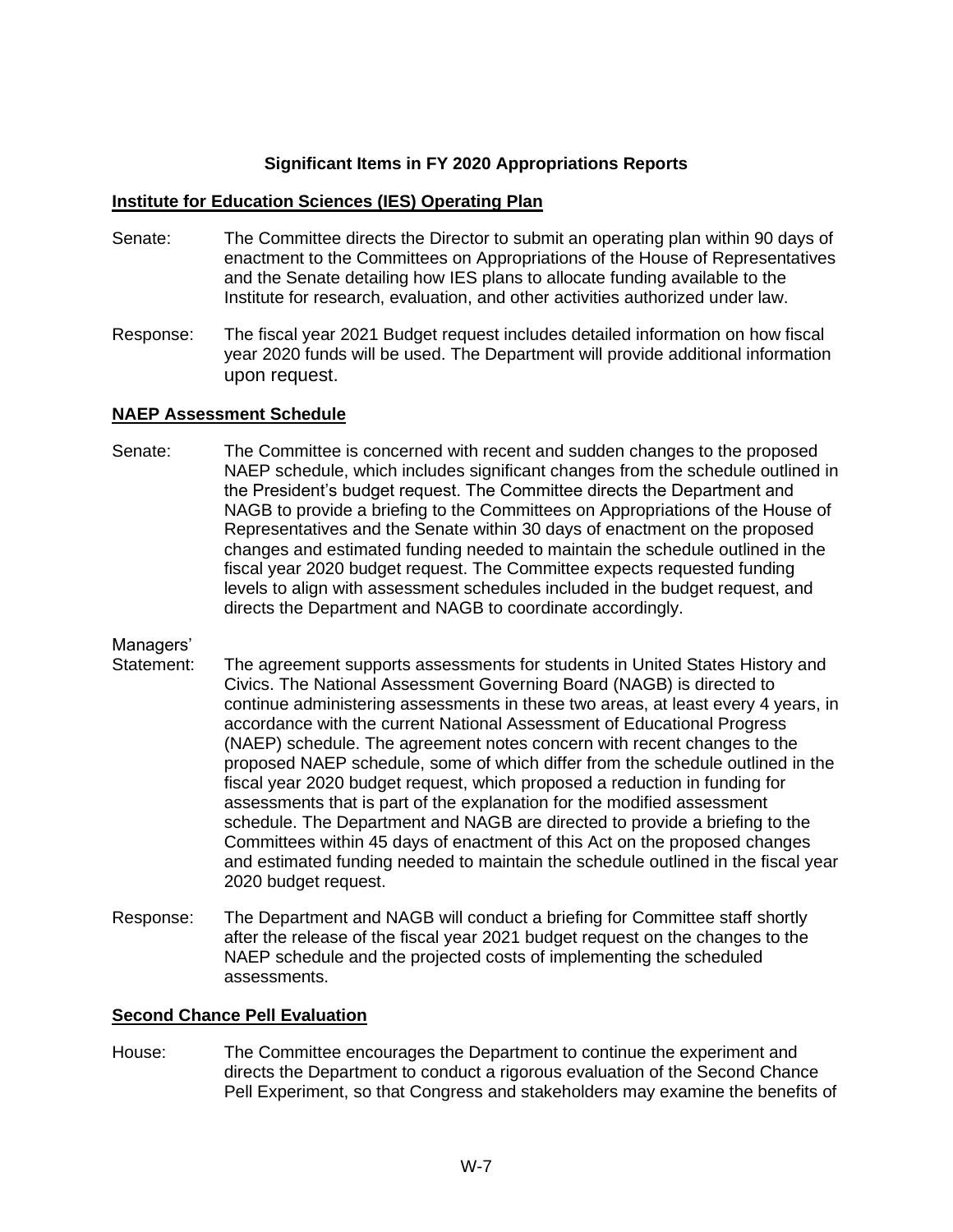providing members of society a second chance through the Pell Grant program. To that end, the Committee recommendation includes up to \$2,000,000 within the Research, Development and Dissemination program at the Institute of Education Sciences (IES) solely for the rigorous evaluation of the Second Chance Pell Experiment as announced in the Federal Register (Volume 80, Number 148 on Monday, August 3, 2015). The Committee directs the Department's Policy and Program Studies Service to work with IES on this effort. The Committee also directs IES to submit the evaluation to the Committees on Appropriations, within 30 days of completing the evaluation.

Senate: The Committee directs the Department to report not later than 90 days after the enactment on the implementation of GAO's recommendation in its April 2019 report, Federal Student Aid: Actions Needed to Evaluate Pell Grant Pilot for Incarcerated Students [GAO–19–130). The Committee also continues to encourage the Department to work with an experienced third-party evaluator to conduct an external and objective evaluation of the Second Chance Pell and Dual Enrollment ESIs, including working with participating IHEs to provide data, as allowable, to conduct rigorous evaluations.

# Managers'<br>Statement:

- The agreement directs IES to conduct a rigorous evaluation of the Second Chance Pell Experiment as announced in the Federal Register (Volume 80, Number 148 on Monday, August 3, 2015) and work with the Department's Policy and Program Studies Service on this effort. The agreement directs IES to submit the evaluation to the Committees within 30 days of completing the evaluation. The agreement also directs the Department to report no later than 90 days after the enactment of this Act on the implementation of GAO's recommendation in its April 2019 report, ''*Federal Student Aid: Actions Needed to Evaluate Pell Grant Pilot for Incarcerated Students*'' (GAO–19–130).
- Response: IES will identify whether data collected by Federal Student Aid can be used to support a descriptive study of student outcomes associated with sites' participation in the experiment. However, IES is unable to carry out the requested rigorous evaluation of the Second Chance Pell experiment because it was not implemented in a manner that supports evaluation using a randomized control trial. Since this is the case, IES is determining what level of rigor may be possible. Assuming IES can identify an evaluation plan that satisfies the Committees, it will submit the final evaluation to the Committees within 30 days of completion. The Department also notes that the evaluation staff of the Policy and Program Studies Service were moved to IES in a reorganization implemented in late 2019.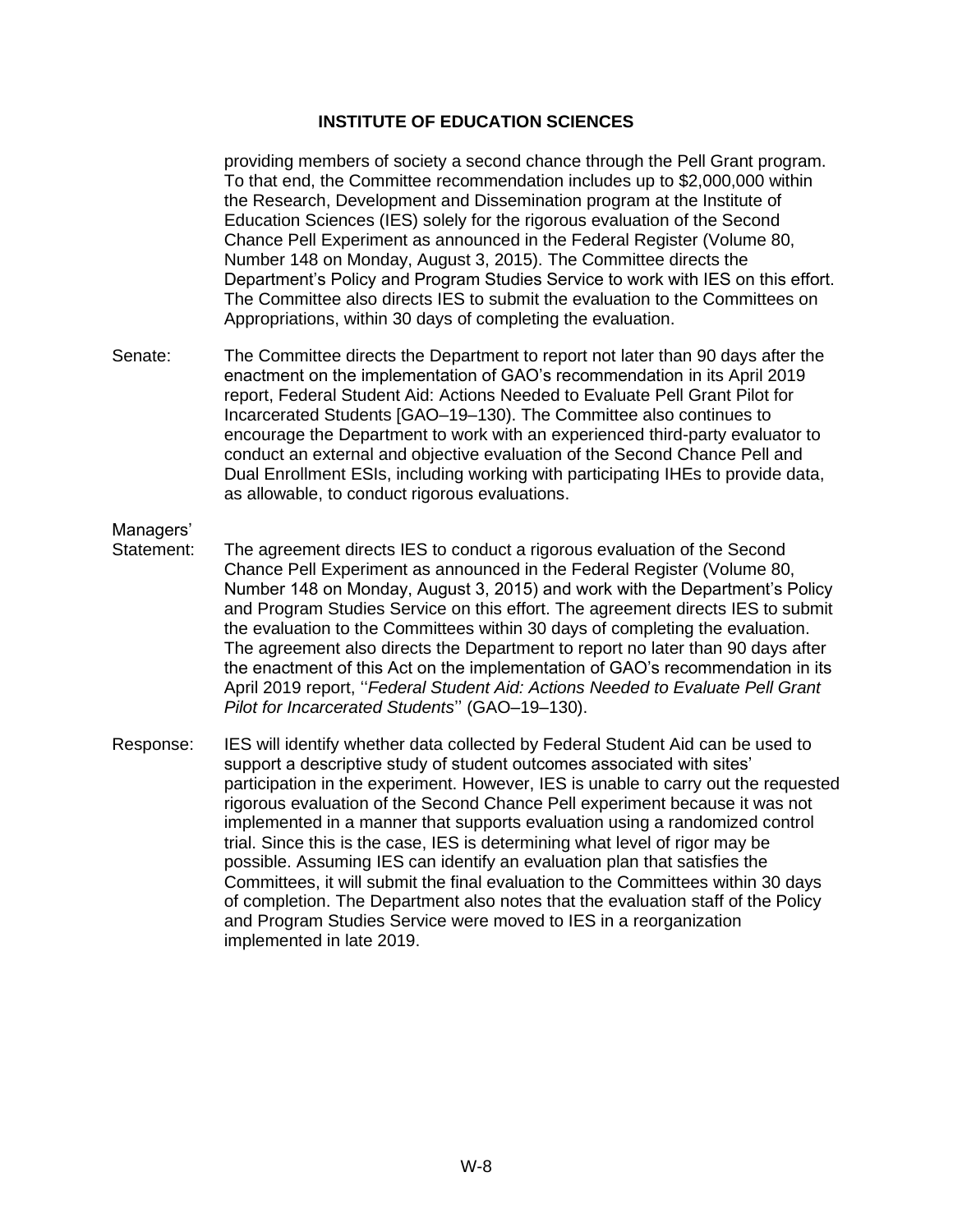#### [Click here for accessible version](http://www2.ed.gov/about/overview/budget/budget21/justifications/w-ies508.xlsx)

#### DEPARTMENT OF EDUCATION FISCAL YEAR 2021 PRESIDENT'S BUDGET

| (in thousands of dollars)                                                               |      |               |               |                  |                                                           |            |
|-----------------------------------------------------------------------------------------|------|---------------|---------------|------------------|-----------------------------------------------------------|------------|
|                                                                                         | Cat  | 2019          | 2020          | 2021 President's | 2021 President's Budget Compared to<br>2020 Appropriation |            |
|                                                                                         | Code | Appropriation | Appropriation | <b>Budget</b>    | Amount                                                    | Percent    |
| Institute of Education Sciences                                                         |      |               |               |                  |                                                           |            |
| 1. Research and statistics:                                                             |      |               |               |                  |                                                           |            |
| Research, development, and dissemination (ESRA I-A, B and D, except section 174)<br>(a) | D    | 192,695       | 195,877       | 195,877          | 0                                                         | 0.00%      |
| Statistics (ESRA I-C)<br>(b)                                                            | D    | 109,500       | 110,500       | 113,500          | 3,000                                                     | 2.71%      |
| 2. Regional educational laboratories (ESRA section 174)                                 | D    | 55,423        | 56,022        | $\mathbf 0$      | (56, 022)                                                 | $-100.00%$ |
| 3. Assessment (NAEPAA):                                                                 |      |               |               |                  |                                                           |            |
| National assessment (section 303)<br>(a)                                                | D    | 151,000       | 153,000       | 181,000          | 28,000                                                    | 18.30%     |
| National Assessment Governing Board (section 302)<br>(b)                                | D    | 7,745         | 7,745         | 7,745            | 0                                                         | 0.00%      |
| Subtotal                                                                                |      | 158,745       | 160,745       | 188,745          | 28,000                                                    | 17.42%     |
| 4. Research in special education (ESRA, Part E)                                         | D    | 56,000        | 56,500        | 56,500           | 0                                                         | 0.00%      |
| 5. Statewide longitudinal data systems (ETAA section 208)                               | D    | 32,281        | 33,000        | $\Omega$         | (33,000)                                                  | $-100.00%$ |
| 6. Special education studies and evaluations (IDEA, section 664)                        | D    | 10,818        | 10,818        | 10,818           | 0                                                         | 0.00%      |
| <b>Total</b>                                                                            | D    | 615,462       | 623,462       | 565,440          | (58,022)                                                  | $-9.31%$   |

<span id="page-10-0"></span>NOTES: D = discretionary program; M = mandatory program Detail may not add to totals due to rounding.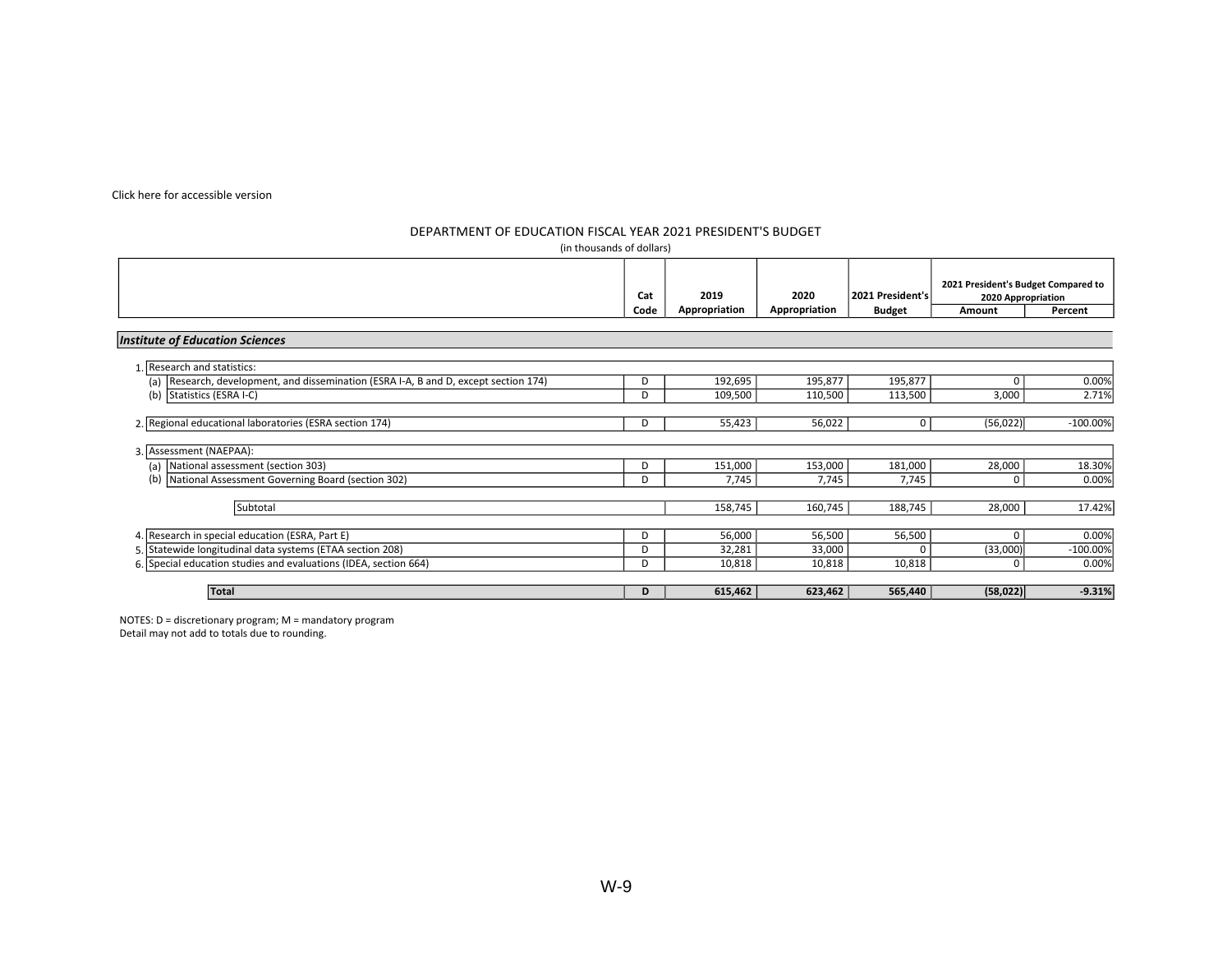#### **Summary of Request**

The Institute of Education Sciences (IES) supports research, data collection and analysis activities, and the assessment of student progress. IES serves as a leader both within Department of Education and in collaboration with other Federal agencies in developing standards for research, improving the use of evidence in grant competitions, and reducing burden and improving the quality of evaluation and research through the use of administrative data. The Administration requests \$565.4 million for this account for fiscal year 2021, a decrease of \$58.0 million from the fiscal year 2020 appropriation.

#### **Reauthorization Proposal**

The request reflects the Administration's proposal for the reauthorization of the Education Sciences Reform Act (ESRA) of 2002, which after nearly two decades needs updates to support the efficient and effective administration of the IES mission. Our reauthorization proposal would:

- Authorize the Secretary, rather than the President, to appoint members of the National Board for Education Sciences (the Board), consistent with the more efficient process for appointments to the National Assessment Governing Board (NAGB).
- Remove the requirement that IES support at least eight national research and development centers that address mandated topics of research. IES needs the flexibility to choose, in consultation with its Board and consistent with available resources, the research topics and evaluation strategies that best address evolving needs and current problems in the field.
- Modify the mission statement and duties of the National Center for Education Evaluation and Regional Assistance (NCEE) to clarify that NCEE is responsible for all long-term evaluations of Department programs, not just causal impact studies and program evaluations. This change reflects a recent reorganization that moved Policy and Program Studies Service evaluation staff to IES.
- Create a National Center for Education Assessment (NCEA) within IES in recognition of the growth in the scale and importance of IES's assessment activities since enactment of ESRA. The new NCEA would be headed by a Commissioner for Education Assessment and would be responsible for both the National Assessment of Educational Progress (NAEP) and International Assessments, such as the Programme for International Student Assessment and Trends in International Mathematics and Science Study. In 2002, when IES was established, assessment activities represented a small portion of the budget. In the 2021 request, they represent over one-third of IES's total budget. Creation of NCEA also would allow the National Center for Education Statistics (NCES), which currently administers these activities, to focus on its core statistical mission, including those activities outlined in the Foundations for Evidence-Based Policymaking Act of 2019.
- Authorize the Director of IES to appoint the commissioners for all of the IES Centers, as is now the practice for all Centers except for NCES, whose Commissioner is a Presidential appointee.
- Repeal the authority for support of Statewide Longitudinal Data Systems under the Educational Technical Assistance Act of 2002. There is no longer a need for the systembuilding support for which this program was enacted as nearly all States now have such systems in place.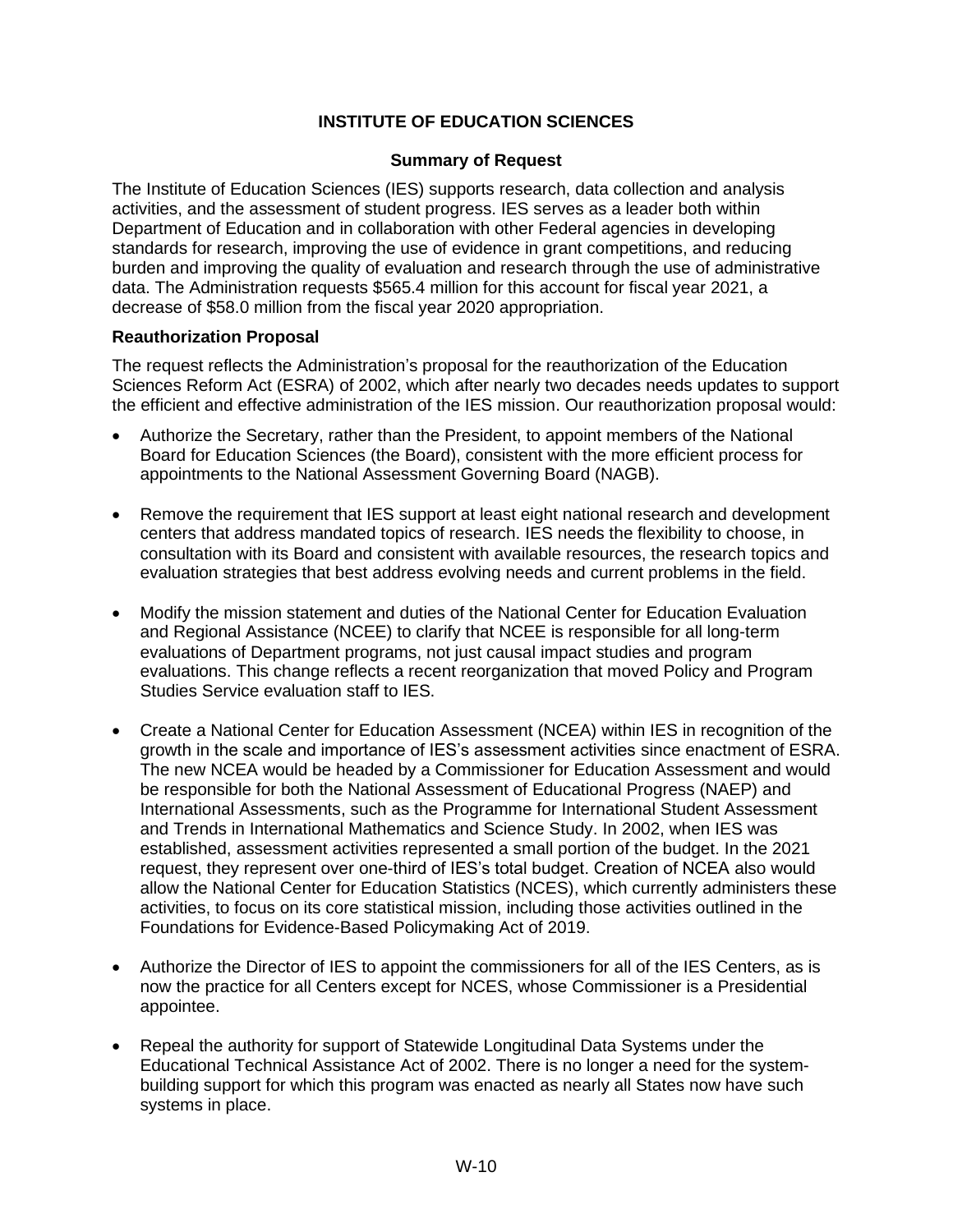#### **Summary of Request – continued**

#### **Program Requests**

The Administration requests \$195.9 million for **Research, Development, and Dissemination**, level with the fiscal year 2020 appropriation. The investment in research is important because high-quality information about effective practices can help improve both student outcomes and the return on the public investment in education at the Federal, State, and local levels. The funding will provide support for building a high-quality evidence base for what works in education and for IES dissemination efforts to ensure that the evidence base informs practice both in the field and in the Department.

For **Statistics**, which provides funds to support the collection, analysis, and reporting of data related to education at all levels, the Administration requests \$113.5 million, \$3 million more than the fiscal year 2020 appropriation, for NCES. The \$3 million increase would support the Privacy Technical Assistance Center, which serves as a valuable resource center to State and local educational agencies, the postsecondary community, and other parties engaged in building and using education data systems on issues related to privacy, security, and confidentiality of student records.

A total of \$188.7 million is requested for **Assessment** in fiscal year 2021, including \$181.0 million for the NAEP, \$28.0 million more than the fiscal year 2020 appropriation, and \$7.7 million for NAGB. The requested funding for Assessment would support NAGB in formulating policy guidelines for NAEP, as well as the costs associated with carrying out the schedule of assessments approved by NAGB on July 19, 2019, including sampling and data collection; pilot testing; item development; and scoring, analysis, and reporting of NAEP assessments.

The Administration requests \$56.5 million for **Research in Special Education**, level with the 2020 appropriation. The requested funds would support programs of research, including research intended to improve the developmental outcomes and school readiness of infants, toddlers, and young children with disabilities; improve education outcomes in core subject areas for children with disabilities; improve social and behavioral outcomes; and help adolescents with disabilities attain college- and career-readiness.

The request includes \$10.8 million for **Special Education Studies and Evaluations**, level with the fiscal year 2020 appropriation, to support a range of evaluations that are designed to provide information on effective programs and practices to inform guidance for educators and parents.

No funds are requested for the **Regional Educational Laboratories** (REL) and the **Statewide Longitudinal Data Systems** (SLDS) programs. The RELs support dissemination and technical assistance activities that are duplicative of existing investments in the areas of training, technical assistance, and professional development to build State capacity to provide highquality education. The SLDS program has fulfilled its original purpose of enabling States to design, develop, and implement longitudinal data systems to efficiently and accurately collect, manage, and analyze individual student data, with all but three States receiving grants to date to develop and implement longitudinal data systems.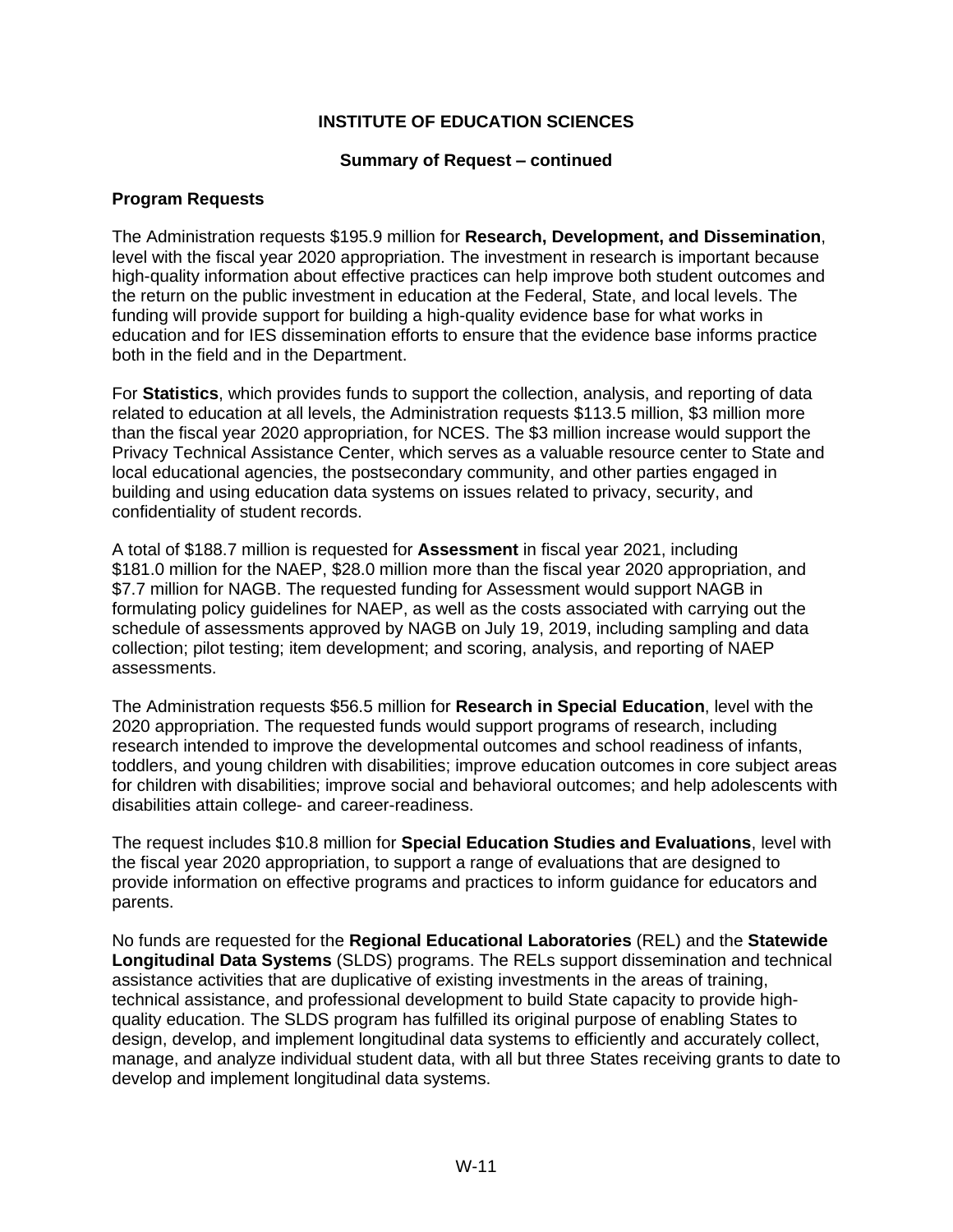### <span id="page-13-0"></span>Research, development, and dissemination

(Education Sciences Reform Act of 2002, Title I, Parts A, B, and D, except section 174)

(dollars in thousands)

FY [2](#page-13-2)021 Authorization:  $0^{1,2}$  $0^{1,2}$  $0^{1,2}$ 

Budget Authority:

<span id="page-13-4"></span><span id="page-13-3"></span>

| 2020          | 2021      | Change from  |
|---------------|-----------|--------------|
| Appropriation | Request   | 2020 to 2021 |
| \$195,877     | \$195,877 |              |

<span id="page-13-1"></span>[1](#page-13-3) The GEPA extension expired September 30, 2009; reauthorizing legislation is sought for FY 2021.

<span id="page-13-2"></span><sup>[2](#page-13-4)</sup> The Education Sciences Reform Act of 2002 (ESRA) provides that not more than the lesser of 2 percent of the amount appropriated to carry out the Act (excluding appropriations for the Regional Educational Laboratories (RELs)) or \$1.0 million shall be made available for the National Board for Education Sciences (NBES).

### PROGRAM DESCRIPTION

The Research, Development, and Dissemination (RDD) program funds core activities of the Institute of Education Sciences (IES), which is authorized by the Education Sciences Reform Act of 2002 (ESRA). IES provides national leadership to expand knowledge and understanding of education from early childhood through postsecondary study, as well as career and technical and adult education, in order to provide parents, educators, students, researchers, policymakers, and the public with reliable information about the condition and progress of education, educational practices that support learning and improve academic achievement, and the effectiveness of Federal and other education programs.

IES includes four national centers: the National Center for Education Research (NCER), the National Center for Education Statistics (NCES), the National Center for Education Evaluation and Regional Assistance (NCEE), and the National Center for Special Education Research (NCSER). The RDD program funds NCER and NCEE, as well as the National Board for Education Sciences (NBES), which is composed of private sector leaders as well as researchers and educators who are charged with approving priorities and peer review procedures and generally providing guidance to IES.

NCER conducts sustained programs of scientifically rigorous research that build an evidence base in education to drive better decisions and lead to more effective practice. Activities within NCER are organized around research topic areas, such as reading and writing, early learning, mathematics and science education, teacher effectiveness and pedagogy, and education systems and policies. Since its authorization in 2002, IES has built a diverse NCER research portfolio that includes field-initiated research projects, education research training projects, fieldinitiated evaluations of State and local programs and policies, and advancements in statistical and research methodology. NCER also funds research training programs to help develop a steady supply of researchers dedicated to finding solutions to problems in education.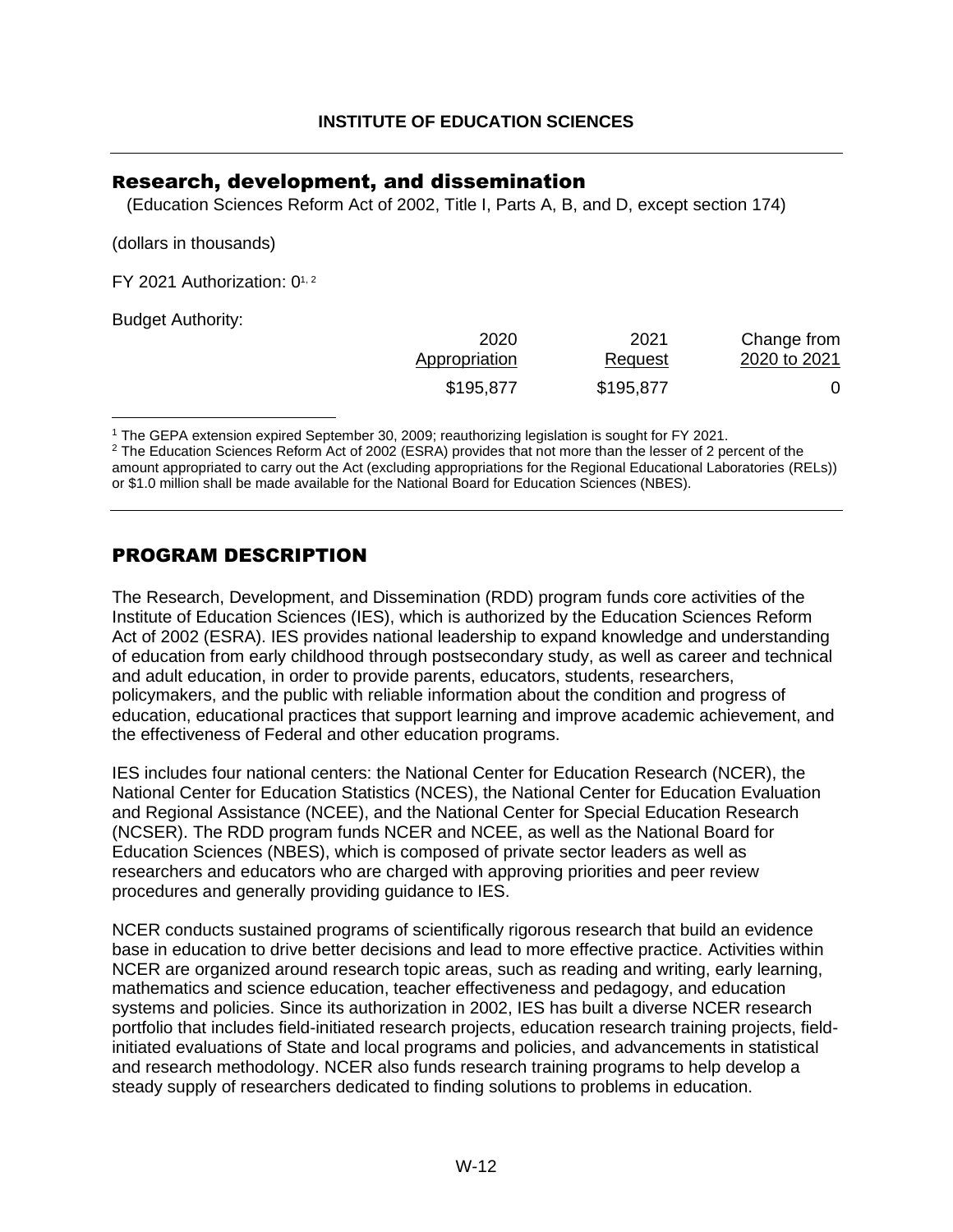#### **Research, development, and dissemination**

NCEE supports a wide range of activities in the areas of evaluation, technical assistance, and dissemination. The Center conducts evaluations of the implementation and impact of key Federal education programs through both traditional and quick-turnaround studies and serves as a standards and validation body for education evaluations. A portion of funding used to support NCEE program evaluations comes from other programs (e.g., the Special Education Studies and Evaluations program) and is not part of the RDD request.

NCEE is also responsible for translating research findings into information that is accessible to education practitioners and for enhancing the use of evidence by policymakers and practitioners through the What Works Clearinghouse (WWC), the Education Resources Information Center (ERIC), and the National Library of Education (NLE). These programs work with NCES, NCER, and NCSER to promote and make accessible the results of their work. Funding for the WWC, ERIC, and NLE is part of the RDD request.

Funding levels for the past 5 fiscal years were:

| (dollars in thousands) |
|------------------------|
|                        |
|                        |
|                        |
|                        |
|                        |
|                        |

# FY 2021 BUDGET REQUEST

For fiscal year 2021, the Administration requests \$195.9 million for the RDD program, level with the 2020 appropriation. The RDD program identifies effective strategies for improving student learning in early childhood, K−12, postsecondary, and adult education, and it disseminates this information to policymakers and practitioners. RDD funds support key activities in IES, including those administered by NCER and NCEE.

#### **IES Reauthorization**

The Administration's 2021 request would support a reauthorization proposal for the Education Sciences Reform Act (ESRA) that would:

- Modify the mission statement and duties of NCEE to clarify that NCEE is responsible for all long-term evaluations of Department programs, consistent with current practice.
- Provide greater flexibility for NCER to respond to research needs by removing the mandate to support at least eight national research and development centers, as well as the mandated topics of research that must be addressed by those centers. These mandates represent an outdated approach to education research, which limits IES's ability to select research strategies that best suit the work to be done and its ability to address topics that speak to current problems in education.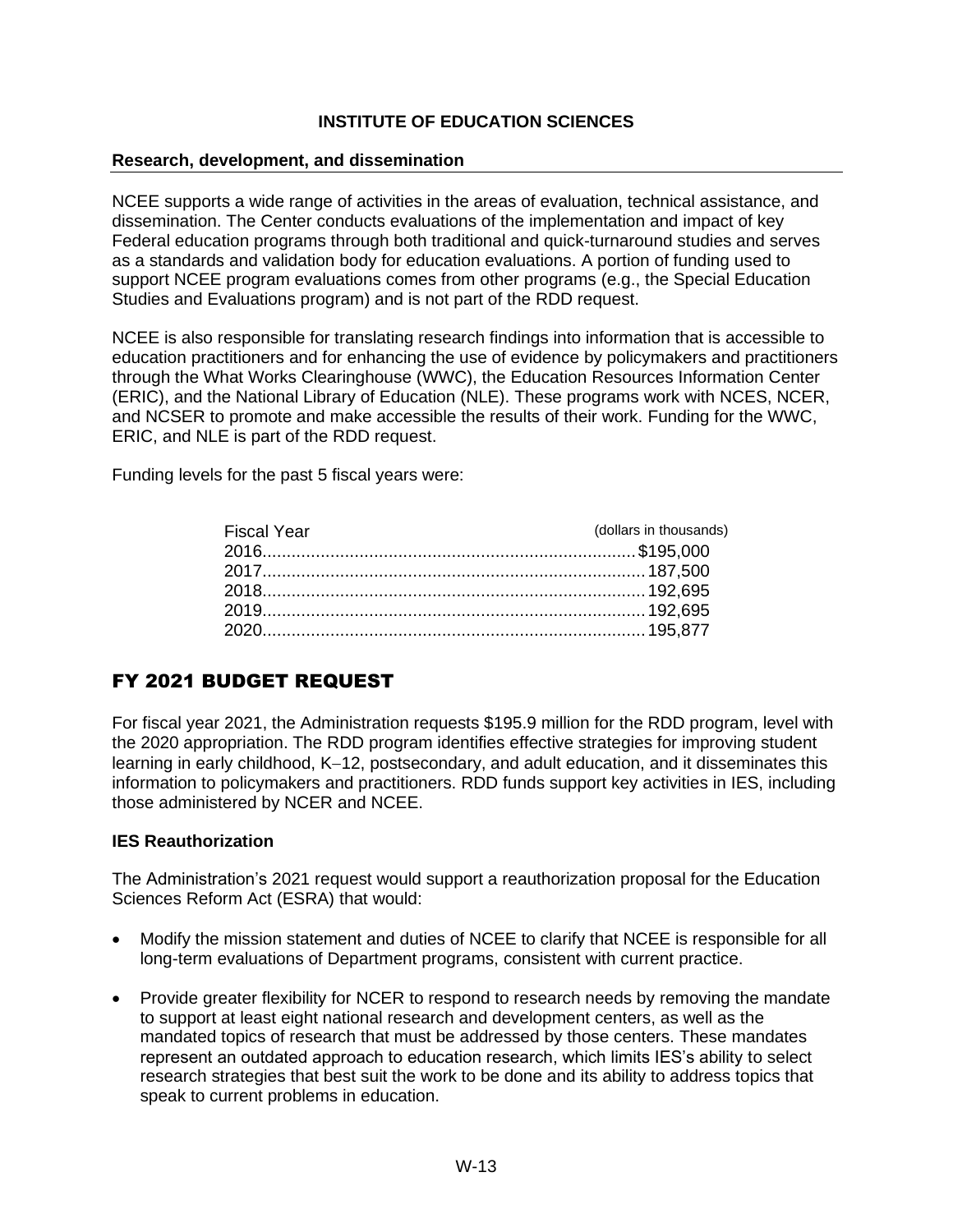#### **Research, development, and dissemination**

• Revitalize the NBES by allowing appointments to the Board to be made by the Secretary, as is the case with appointments to the National Assessment Governing Board, to help address the lack of timely appointments under the current system. (Currently, only 3 of 15 Board members are in place). The Board plays a crucial role in advising the IES Director on priorities to guide IES's work, and for ensuring that the work meets the needs of the field, and allowing the Secretary to make the appointments will ensure that members are replaced promptly when their terms end.

Key activities supported by the request include the following:

#### **NCER Research Grants**

The request includes approximately \$157.0 million for NCER grants designed to support research that will help improve the quality of education for all students from early childhood through postsecondary and adult education. NCER determines funding priorities for its research competitions by holding Technical Working Group meetings with education researchers and practitioners from around the country and soliciting public comments through the IES website. Staff members also discuss priorities with the NBES and with officials within the Department. For fiscal year 2020 awards, IES published the notice inviting applications in the Federal Register on June 19, 2019; awards will be made in the summer of 2020. The fiscal year 2021 awards will be made on a similar schedule.

The NCER research grant program currently includes the following competition areas:

- Education Research Grants: This program supports field-initiated research projects and accounts for the largest share of NCER grants [\(https://ies.ed.gov/ncer/research/researchMethods.asp\)](https://ies.ed.gov/ncer/research/researchMethods.asp). For each competition, IES invites applications on specific but wide-ranging topic areas. Applicants may propose to conduct exploratory research projects, development and innovation projects, efficacy and replication projects, effectiveness studies, or measurement projects.
- National Research and Development (R&D) Centers: The R&D Centers program [\(https://ies.ed.gov/ncer/research/randdCenters.asp\)](https://ies.ed.gov/ncer/research/randdCenters.asp) supports research, development, evaluation, and national leadership activities aimed at improving our education system and, ultimately, student achievement. Each R&D Center conducts a focused program of research in under-investigated topics that are of interest to education policymakers and practitioners. ESRA requires IES to support at least eight R&D Centers on specified topics; the Administration's reauthorization proposal would allow IES to use funding now reserved for R&D Centers for the types of awards and topics that best fit the needs of the field.
- Statistical and Research Methodology in Education: This program helps give education scientists the tools they need to conduct rigorous applied research by supporting the development of products that will help education researchers at all levels improve their study designs, perform complex data analyses, and rigorously interpret findings.
- Partnerships and Collaborations Focused on Problems of Practice or Policy: This program supports research that is carried out by research institutions and State or local educational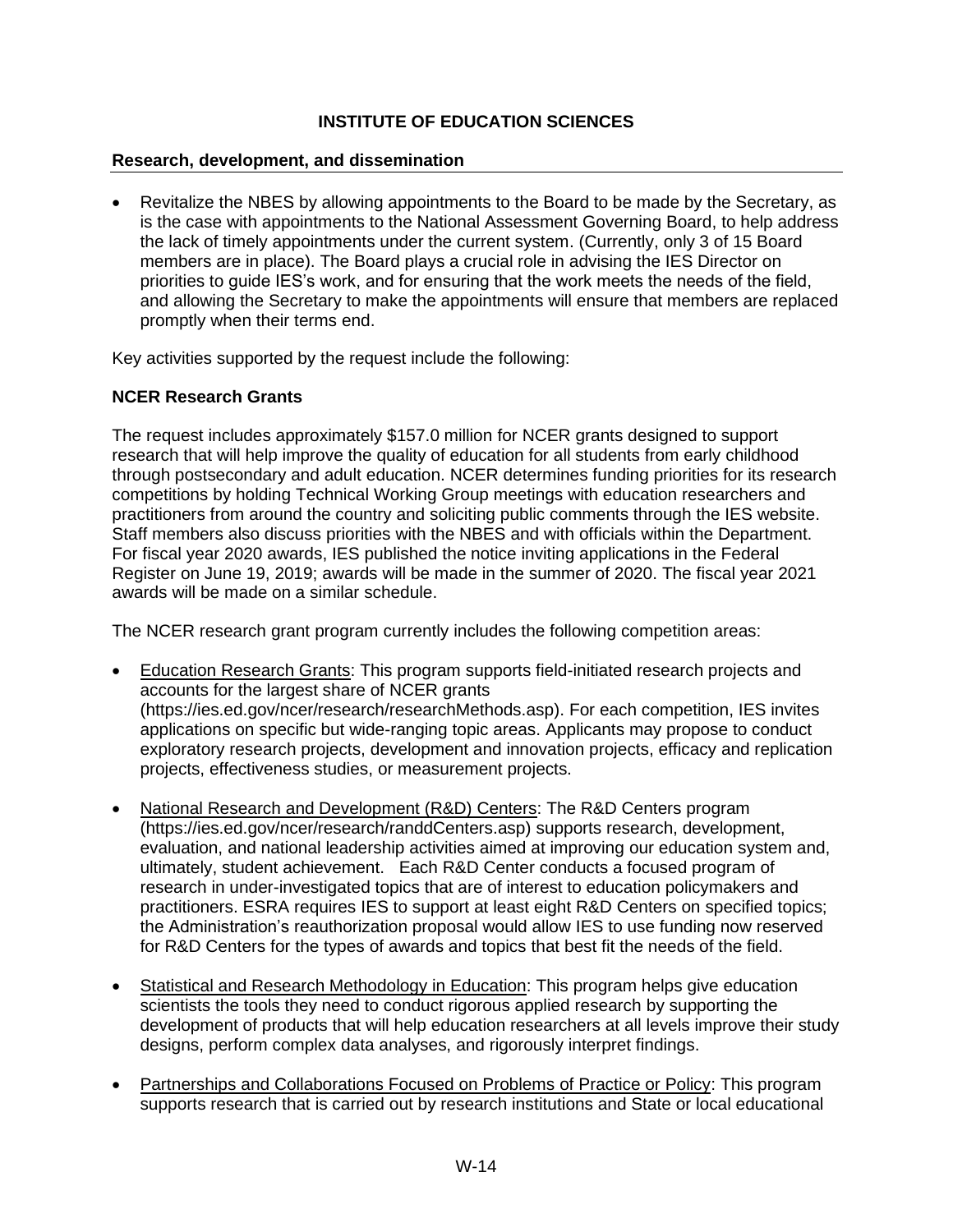#### **Research, development, and dissemination**

agencies working collaboratively on problems or issues that are a high priority for the education agencies (https://ies.ed.gov/ncer/research/collaborations.asp). The research is intended to improve education outcomes for all students, including students at risk of failure and students with or at risk for disabilities.

- Low-Cost, Short-Duration Evaluations of Education Interventions: This program supports rigorous evaluations of education interventions that State and local educational agencies believe will produce meaningful improvements in student outcomes within a short period of time, such as within a single semester or academic year. The evaluations are low cost because they focus on outcomes that can be easily measured using administrative records or other sources of secondary data to provide information on student outcomes.
- Research Training: Through its pre- and post-doctoral training programs, NCER supports grants to institutions of higher education to develop training programs that help prepare graduate students and research professionals to conduct rigorous research that helps States and local school districts improve student outcomes and contributes to the advancement of theory and practice [\(https://ies.ed.gov/ncer/research/researchTraining.asp\)](https://ies.ed.gov/ncer/research/researchTraining.asp).
- Research Networks Focused on Critical Problems of Policy or Practice: This program focuses on high-priority education problems or issues and helps researchers working on these problems or issues to share ideas, build knowledge, and strengthen their research and dissemination capacity [\(https://ies.ed.gov/ncer/research/researchNetworks.asp\)](https://ies.ed.gov/ncer/research/researchNetworks.asp).

IES also makes a small number of unsolicited grant awards for projects that are not eligible for funding under current grant competitions or that address time-sensitive questions. Additional information is available at [https://ies.ed.gov/funding/unsolicited.asp.](https://ies.ed.gov/funding/unsolicited.asp)

#### **Small Business Innovation Research (SBIR)**

The SBIR program [\(https://ies.ed.gov/sbir/\)](https://ies.ed.gov/sbir/) awards contracts to qualified small businesses to conduct innovative research and development projects focused on education technology. Small businesses can receive Federal funding for two phases of research and development: Phase I awards are designed to determine the scientific or technical merit of ideas by testing the feasibility of a technological approach, while Phase II awards support further development or expansion of Phase I projects. Phase II awards require a more comprehensive plan for research and development and must include a description of the commercial potential of the education technology. Approximately \$10.3 million would be used for the SBIR program in fiscal year 2021.

#### **NCEE Dissemination Activities**

The 2021 request includes \$25.5 million for NCEE dissemination activities designed to ensure that practitioners and policymakers have access to high-quality research information in usable forms. These activities provide tools to help practitioners and policymakers easily locate current information on the effectiveness of various strategies and interventions, thereby amplifying the impact of the Department's investments in rigorous research and evaluation. Examples of such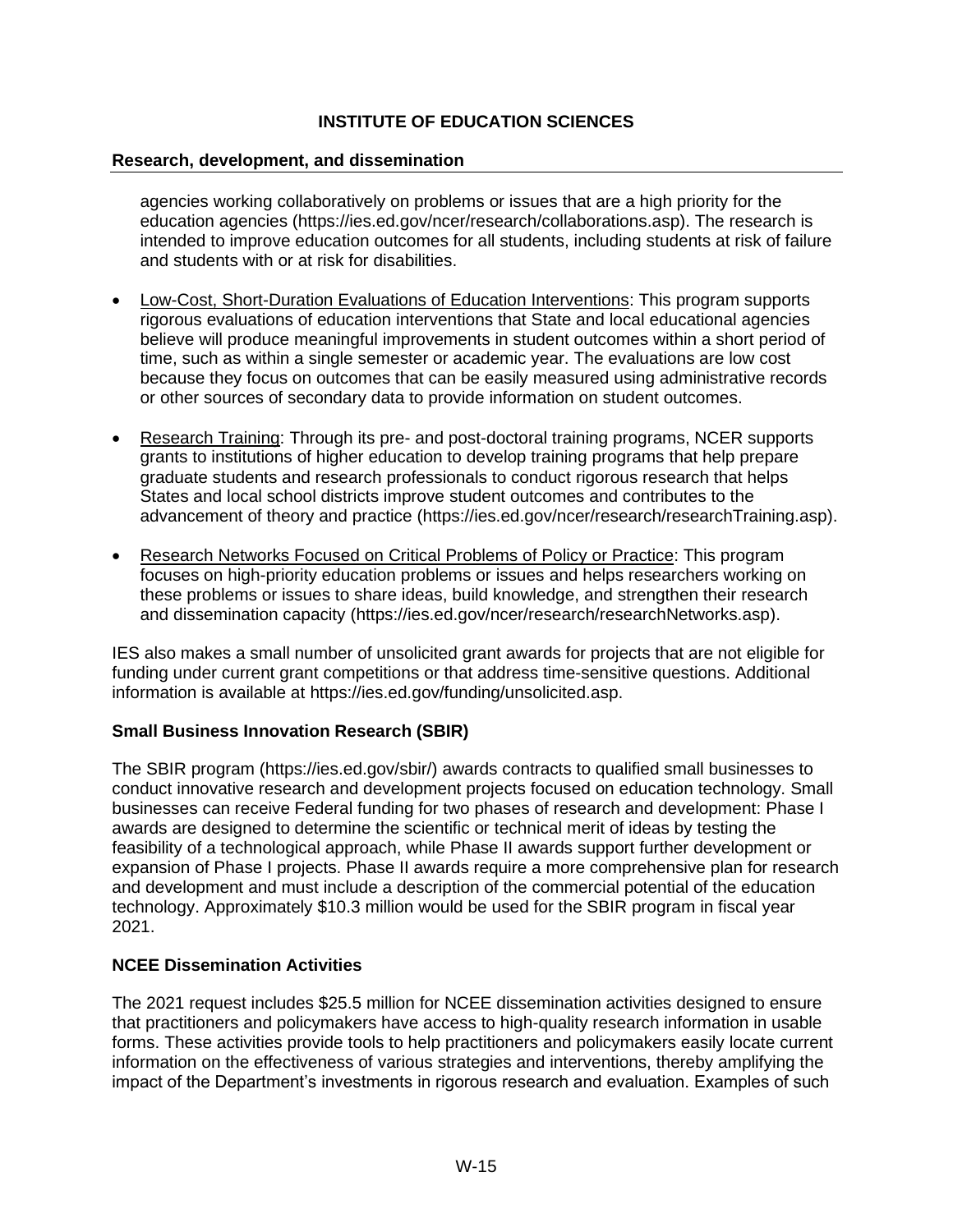#### **Research, development, and dissemination**

tools include the WWC thematic information campaigns publicized through email blasts and on Twitter, Facebook, and the WWC website.

The NCEE dissemination activities include the following:

- Education Resources Information Center: ERIC is an internet-based digital library of education research and information that provides access to bibliographic records of journal and non-journal literature from 1966 to the present. ERIC's mission is to provide a comprehensive, easy-to-use, searchable Internet-based bibliographic and full-text database of education research and information for educators, researchers, and the general public [\(https://ies.ed.gov/ncee/projects/eric.asp\)](https://ies.ed.gov/ncee/projects/eric.asp). Over half a million users search the ERIC website each week, with many more searching through ERIC data using vendor sites.
- What Works Clearinghouse: The WWC [\(https://ies.ed.gov/ncee/wwc/\)](https://ies.ed.gov/ncee/wwc/) is a central and trusted source for scientific evidence on what works in education. The WWC reviews research to determine which studies meet rigorous, consistent, and transparent standards and produces single study reviews, intervention reports, and practice guides that present finding on what works in education. The WWC website provides reviews of over 10,000 individual studies, as well as more than 580 intervention reports and 24 practice guides. The Find What Works tool [\(https://ies.ed.gov/ncee/wwc/FWW\)](https://ies.ed.gov/ncee/wwc/FWW) allows users to easily search by topic area, such as math or science, to find studies where there is evidence of positive effects.
- National Library of Education: Operating as a depository library under the Federal Depository Library Program of the U.S. Government Publishing Office, the NLE serves as the Federal government's primary education information resource to the public, education community, and other government agencies (https://ies.ed.gov/ncee/projects/nle/). The NLE's current collection, in print and electronic formats, focuses on education and includes subject matter such as economics, law, psychology, and sociology, as they relate to education.
- Digital Modernization. The IES Digital Modernization project will re-build IES website with a priority on customers and products, using a customer-centric design, content and data management tools, and agile technologies. This work will advance IES' mission as an applied science agency by leveraging the website to support core audiences' (including parents, teachers, and administrators) interests in practical and accessible data and research on education.

Dissemination activities funds also are used for logistical and technical support, as well as technical assistance supporting evidence-building and use.

In addition, RDD funds support the costs for peer review of new grant proposals and the National Board of Education Sciences.

In order to provide the flexibility IES needs to plan and administer a regular cycle of research competitions, the Administration requests that RDD funding continue to be available for 2 years.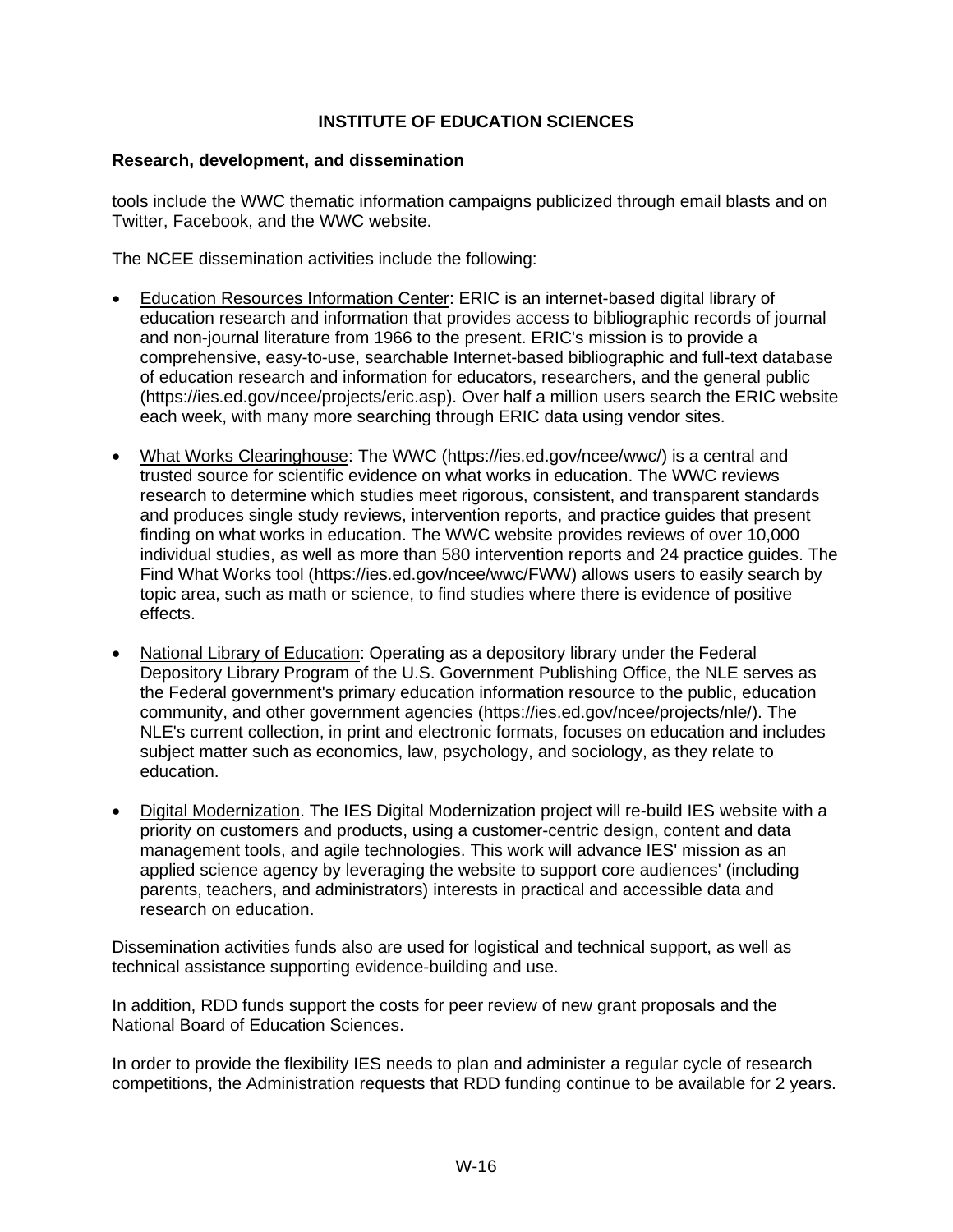#### **Research, development, and dissemination**

# PROGRAM OUTPUT MEASURES

(dollars in thousands)

<span id="page-18-2"></span>

| <b>Output Measures</b>                                                                                                                                                                                                                            | 2019                                                | 2020                                            | 2021                                                |
|---------------------------------------------------------------------------------------------------------------------------------------------------------------------------------------------------------------------------------------------------|-----------------------------------------------------|-------------------------------------------------|-----------------------------------------------------|
| <b>NCER Grants</b><br>Grant awards (new) <sup>1</sup><br>Grant award (continuations)<br>Subtotal                                                                                                                                                  | \$36,884<br>114,349<br>151,233                      | \$50,360<br>108,454<br>158,814                  | \$25,467<br>131,541<br>157,008                      |
| <b>Small Business Innovation Research Contracts</b>                                                                                                                                                                                               | 10,189                                              | 10,337                                          | 10,300                                              |
| <b>Dissemination Activities</b><br><b>Educational Resources Information Center</b><br><b>What Works Clearinghouse</b><br>National Library of Education<br><b>Digital Modernization</b><br>Technical assistance and logistical support<br>Subtotal | 8,056<br>9,467<br>2,247<br>5,000<br>3,715<br>28,485 | 0<br>9,128<br>2,370<br>5,000<br>5,208<br>21,706 | 4,000<br>9,060<br>2,370<br>5,000<br>5,084<br>25,514 |
| Peer review of new award applications<br><b>Second Chance Pell Evaluation</b><br><b>National Board for Education Sciences</b><br>Total                                                                                                            | 2,682<br>106<br>$\Omega$<br>192,695                 | 2,720<br>2,000 <sup>2</sup><br>300<br>195,877   | 2,755<br>0<br>300<br>195,877                        |

<span id="page-18-3"></span>NOTES:

Funds from any single fiscal year's appropriation may be used for 2 years. The table provides estimates of the amounts from each year's appropriation that will be used for each area, not the amount obligated in each of those years.

<span id="page-18-0"></span><sup>[1](#page-18-2)</sup> The Department made 75 new grant awards in 2019, ranging in size from \$114,480 to \$1,848,865 for the first year of the awards. Applicants for 2020 grant awards could request funding of \$100,000 to \$2 million, depending on the competition. The number of 2020 and 2021 new awards will depend on the number of high-quality proposals received in the 2020 and 2021 competitions.

<span id="page-18-1"></span><sup>[2](#page-18-3)</sup> The Department has budgeted \$2,000 thousand in fiscal year 2020 funds, but the actual amount will be determined by the study design selected.

### PROGRAM PERFORMANCE INFORMATION

#### **Performance Measures**

This section presents selected program performance information, including, for example, GPRA goals, objectives, measures, and performance targets and data; and an assessment of the progress made toward achieving program results. Achievement of results is based on the cumulative effect of the Federal resources provided for this program as well as the resources and efforts invested by those served by the program. The Department established new measures for NCER in 2014.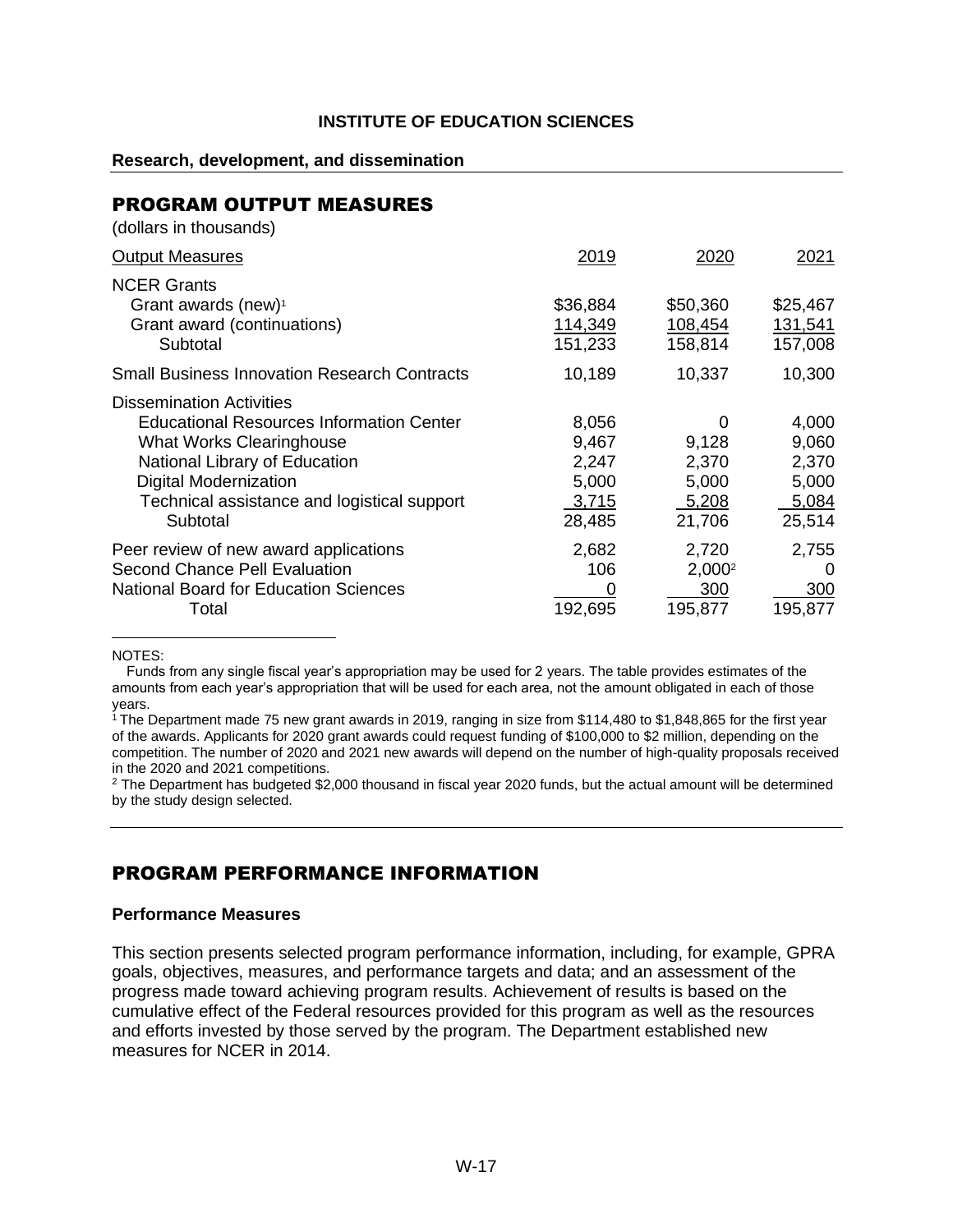#### **Research, development, and dissemination**

#### **Goal: Transform education into an evidence-based field.**

*Objective: Raise the quality of research funded or conducted by the Department.*

**Measure**: The minimum percentage of projects that result in peer-reviewed publications.

| Year | <b>Target</b> | <b>Actual</b> |
|------|---------------|---------------|
| 2016 | 78%           | 82%           |
| 2017 | 85            | 83            |
| 2018 | 87            | 82            |
| 2019 | 87            | 82            |
| 2020 | 89            |               |
| 2021 | 90            |               |

**Additional information**: Peer-reviewed publications are an expected product of all research projects (i.e., grants). NCER has been funding research projects since 2002. Given the lag from time of award to completion of the study and publication, the denominator for each reporting year will be the cumulative number of research grants that had been funded through the end of the fiscal year 3 years prior to the reporting year.

**Measure**: The minimum number of IES-supported interventions with evidence of efficacy in improving student outcomes.

| Year | <b>Target</b> | <b>Actual</b> |
|------|---------------|---------------|
| 2016 | 94            | 105           |
| 2017 | 104           | 110           |
| 2018 | 14            | 119           |
| 2019 | 130           | 124           |
| 2020 | 137           |               |
| 2021 | 144           |               |

**Additional information**: IES-supported interventions include those developed or evaluated by IES. Results of intervention evaluations typically are not available until the end of a grant award period. The reported data are the cumulative numbers of interventions since 2002 with evidence of meeting WWC standards and having positive effects on student outcomes as determined by the WWC reviewers.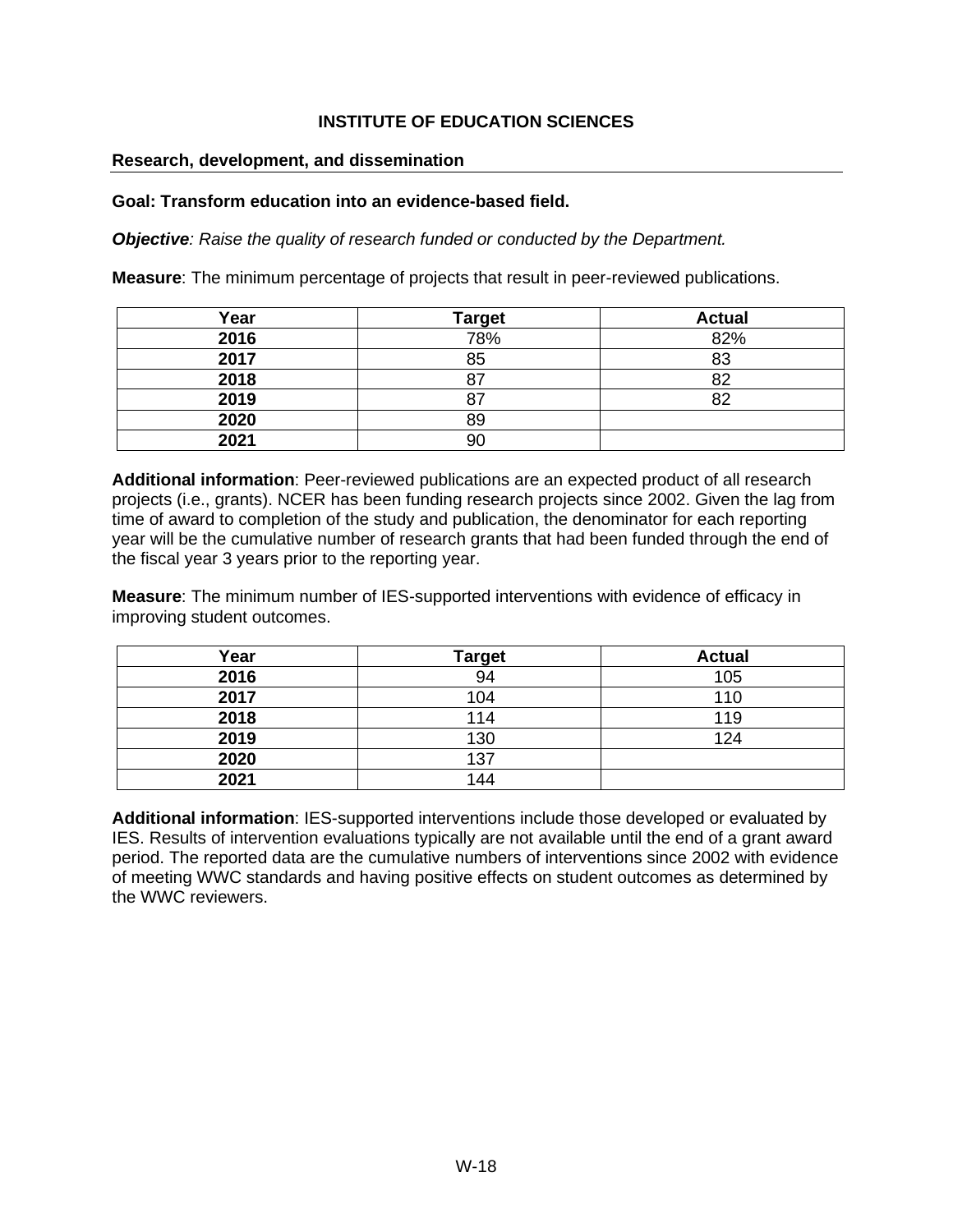#### **Research, development, and dissemination**

#### **Efficiency Measures**

**Measure**: The average number of research grants administered per each program officer employed in the National Center for Education Research.

| Year | <b>Target</b> | <b>Actual</b> |
|------|---------------|---------------|
| 2016 |               | 38            |
| 2017 |               |               |
| 2018 |               |               |
| 2019 |               |               |
| 2020 |               |               |
| 2021 |               |               |

**Additional information**: The principal efficiency measure for IES is the ratio of research staff to research grants. In 2001, staff of the Department's predecessor research organization monitored 1.3 research grants per staff member. As of 2019, the average staff monitoring load is 41 grants per program officer. IES believes that 40 research grants per program officer represents an appropriate level of oversight and capacity and that future targets should maintain this level.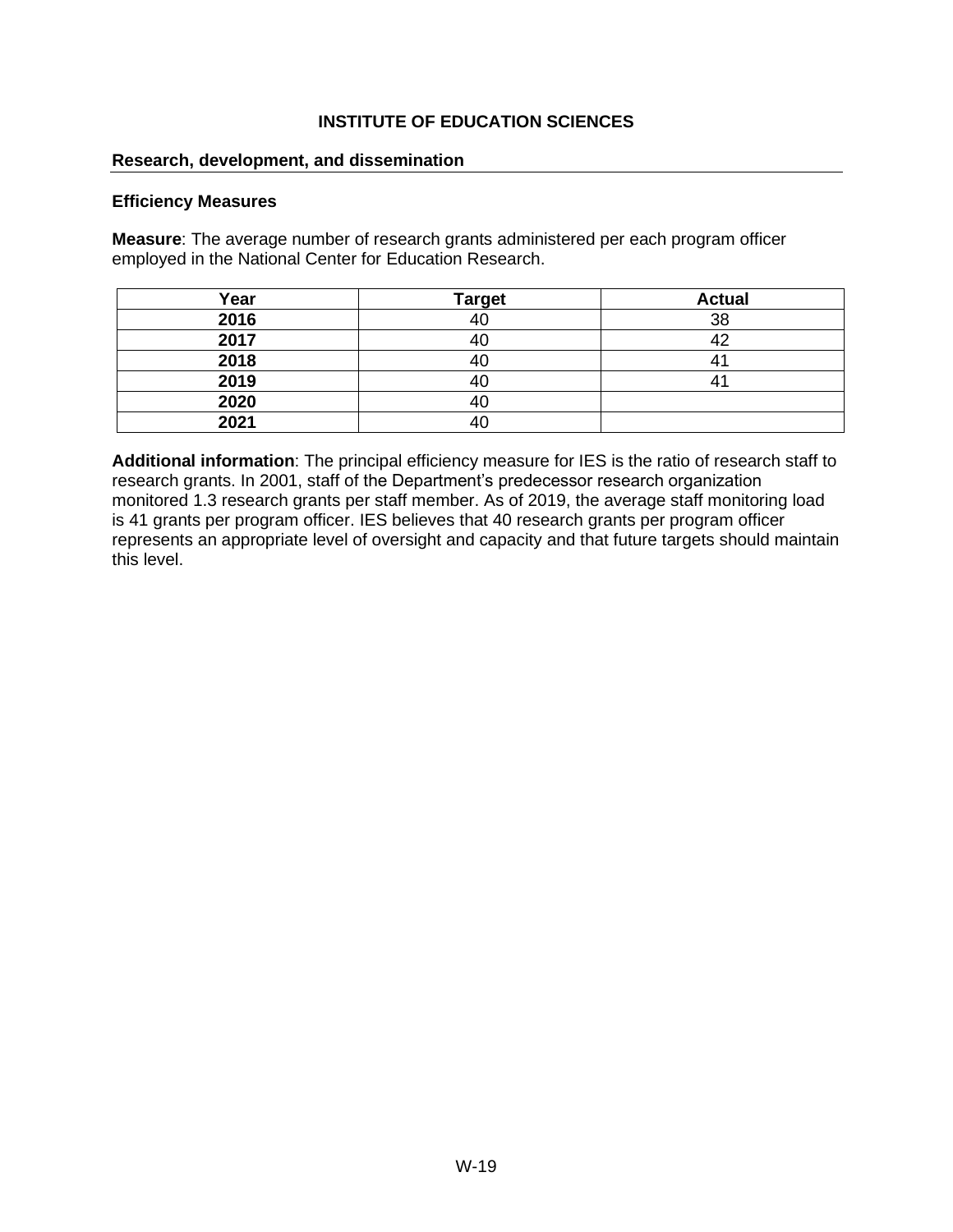### <span id="page-21-0"></span>**Statistics**

(Education Sciences Reform Act of 2002, Title I, Part C)

(dollars in thousands)

FY [2](#page-21-2)021 Authorization:  $0^{1,2}$  $0^{1,2}$  $0^{1,2}$ 

Budget Authority:

<span id="page-21-4"></span><span id="page-21-3"></span>

| Change from  | 2021           | 2020          |
|--------------|----------------|---------------|
| 2020 to 2021 | <b>Request</b> | Appropriation |
| $+$ \$3,000  | \$113,500      | \$110,500     |

<span id="page-21-1"></span>[1](#page-21-3) The GEPA extension expired September 30, 2009; reauthorizing legislation is sought for FY 2021.

<span id="page-21-2"></span> $2$  The statute authorizes such sums as may be necessary for all of Title I, of which not less than the amount provided to the National Center for Education Statistics for FY 2002 shall be available for Part C, which is \$85,000 thousand.

### PROGRAM DESCRIPTION

The National Center for Education Statistics (NCES) is one of four Centers in the Institute of Education Sciences (IES) established by the Education Sciences Reform Act (ESRA) of 2002. NCES is the chief Federal entity engaged in collecting, analyzing, and reporting data related to education in the U.S.

NCES is authorized to:

- collect, acquire, compile, and disseminate full and complete statistics on the condition and progress of education in the U.S.;
- conduct and publish reports on the meaning and significance of such statistics;
- collect, analyze, cross-tabulate, and report data, where feasible, by demographic characteristics, including gender, race, ethnicity, socioeconomic status, limited English proficiency, mobility, disability, and urbanicity;
- help public and private educational agencies and organizations improve their statistical systems;
- acquire and disseminate data on U.S. education activities and student achievement compared with foreign nations; and
- conduct longitudinal and special data collections necessary to report on the condition and progress of education.

NCES is also authorized to establish a program to train employees of public and private educational agencies, organizations, and institutions in the use of statistical procedures and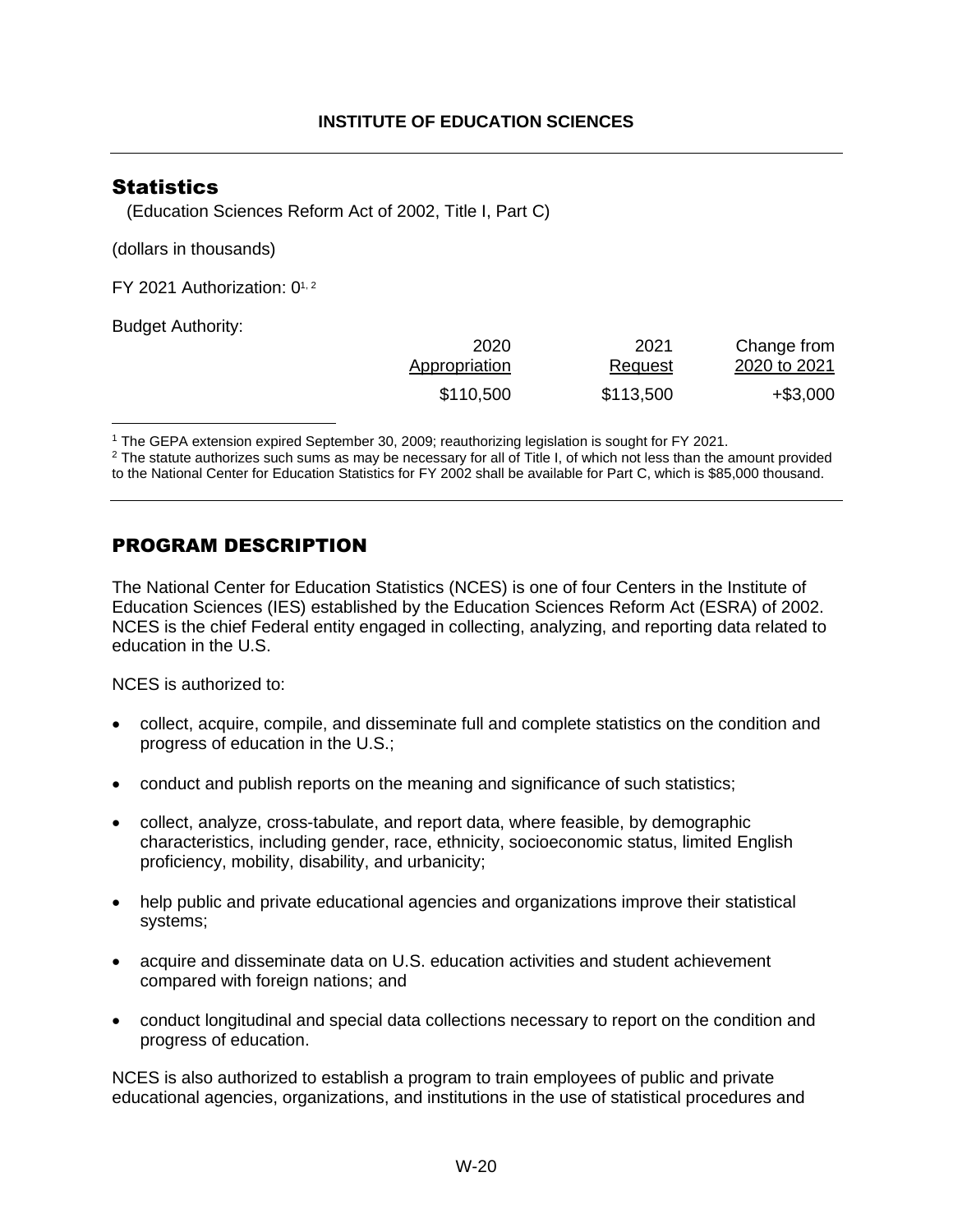#### **Statistics**

concepts and may establish a fellowship program to allow such employees to work as temporary fellows at NCES.

Statistical information collected by NCES contributes to the identification of needs in education and informs the development of policy priorities. The authorizing statute requires the Commissioner of NCES to issue regular reports on education topics, particularly in the core academic areas of reading, mathematics, and science, and to produce an annual statistical report on the condition and progress of education in the United States. NCES studies provide information on a wide range of issues that are critical to understanding the U.S. education system, including such topics as preparation for higher education, college costs, student financial aid, school choice, homeschooling, high school dropouts, school crime, teacher shortages, teacher mobility and attrition, and the achievement of students in the U.S. compared with that of other countries. NCES coordinates with other Federal agencies when carrying out surveys to maximize the value of the information collected and to minimize response burdens on stakeholders. For example, the U.S. Department of Health and Human Services has contributed to the Early Childhood Longitudinal Survey, Kindergarten Class of 2010−11 (ECLS-K:2011); the National Science Foundation participated in the High School Longitudinal Study (HSLS:2009); and NCES collaborates with the Bureau of Justice Statistics to administer the School Crime Supplement to the National Crime Victimization Survey. Most work is conducted through competitively awarded contracts.

ESRA also authorizes the National Board for Education Sciences (NBES) to advise the NCES Commissioner. NBES may establish a standing committee to advise NCES.

Five areas, each with a set of specific activities, make up the Statistics budget:

- Administrative Data Collections and Support include basic descriptive data collections from public schools at the elementary and secondary levels and from public and private postsecondary institutions, as well as activities that improve data standards and provide technical assistance.
- Longitudinal Studies collect information on the same students over time. Such studies provide insight into how students and educational systems influence one another, and can ultimately provide educators and policymakers with information to improve the quality of education.
- International Studies provide insights into the educational practices and outcomes in the U.S. by enabling comparisons with other countries. These studies reflect the longstanding concern—dating back at least to the landmark 1983 report *A Nation At Risk*—over the role of education in maintaining the Nation's global competitiveness and ensuring continued economic growth and prosperity.
- Cross-sectional Studies provide extensive staffing, school safety, adult education, and other issue-specific data from public and private schools, staff, and households.
- Cross-cutting Activities include initiatives to train the public on accessing and using NCES data; activities designed to enhance the usefulness of statistical data collections and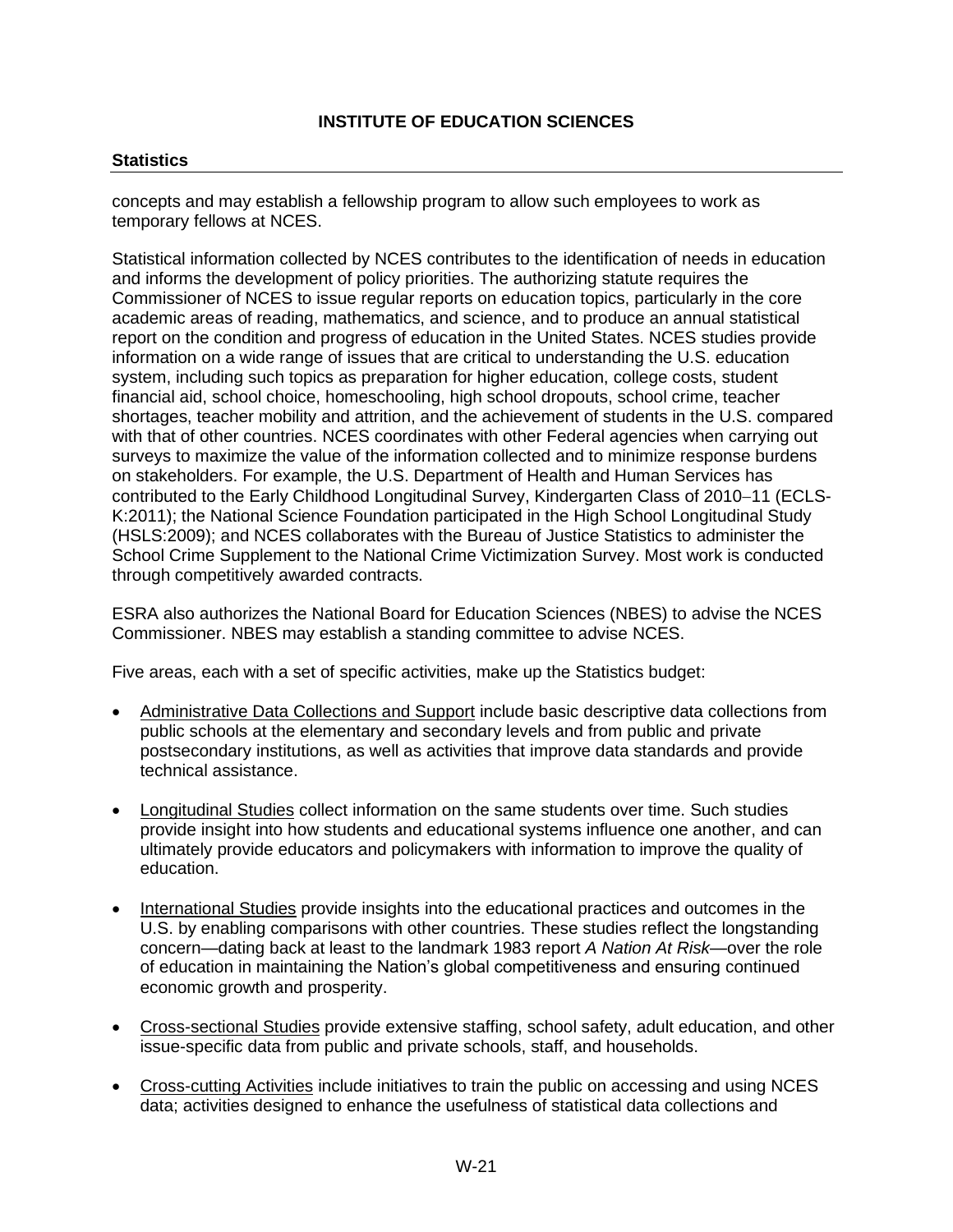#### **Statistics**

publications; and programs to review and improve the quality of NCES studies and to safeguard privacy and confidentiality.

Funding levels for the past 5 fiscal years were:

<span id="page-23-3"></span><span id="page-23-2"></span>

| <b>Fiscal Year</b> | (dollars in thousands) |
|--------------------|------------------------|
|                    |                        |
|                    |                        |
|                    |                        |
|                    |                        |
|                    |                        |

<span id="page-23-0"></span>[1](#page-23-2) Reflects a reprogramming of \$6,500 thousand in fiscal year 2019 funds from Statistics to the Assessment program in the IES account that will be "repaid" by reprogramming \$6,500 of fiscal year 2020 Assessment funds to Statistics.

<span id="page-23-1"></span><sup>[2](#page-23-3)</sup> Does not reflect the anticipated reprogramming of \$6,500 thousand from Assessment to Statistics in fiscal year 2020.

### FY 2021 BUDGET REQUEST

For fiscal year 2021, the Administration requests \$113.5 million for Statistics, \$3 million more than fiscal year 2020 appropriation. The additional \$3 million would support the Privacy Technical Assistance Center (PTAC), which serves as a valuable resource on issues related to privacy, security, and confidentiality of student records to State and local educational agencies, the postsecondary community, and other parties engaged in building and using education data systems. PTAC previously was funded under Statewide Longitudinal Data Systems, which is proposed for elimination elsewhere in this account.

The Department's reauthorization proposal for ESRA would move responsibility for assessment activities, including international assessments, from the jurisdiction of the NCES Commissioner to the newly created National Center for Education Assessment, but in fiscal year 2021 the Statistics program would likely continue to fund these assessments.

The Statistics request includes funds for a broad range of surveys and activities that provide information on education at all levels, including:

#### **Administrative Data Collections and Support**

The Administrative Data Collections and Support category includes basic descriptive data collections from public schools at the elementary and secondary levels and from public and private postsecondary institutions, as well as activities that support improvement of data standards and technical assistance. The fiscal year 2021 request includes approximately \$24 million for administrative data collections. Key activities include:

• The Common Core of Data (CCD) [\(http://nces.ed.gov/ccd/\)](http://nces.ed.gov/ccd/), the Department's primary database on public elementary and secondary education in the U.S., provides annual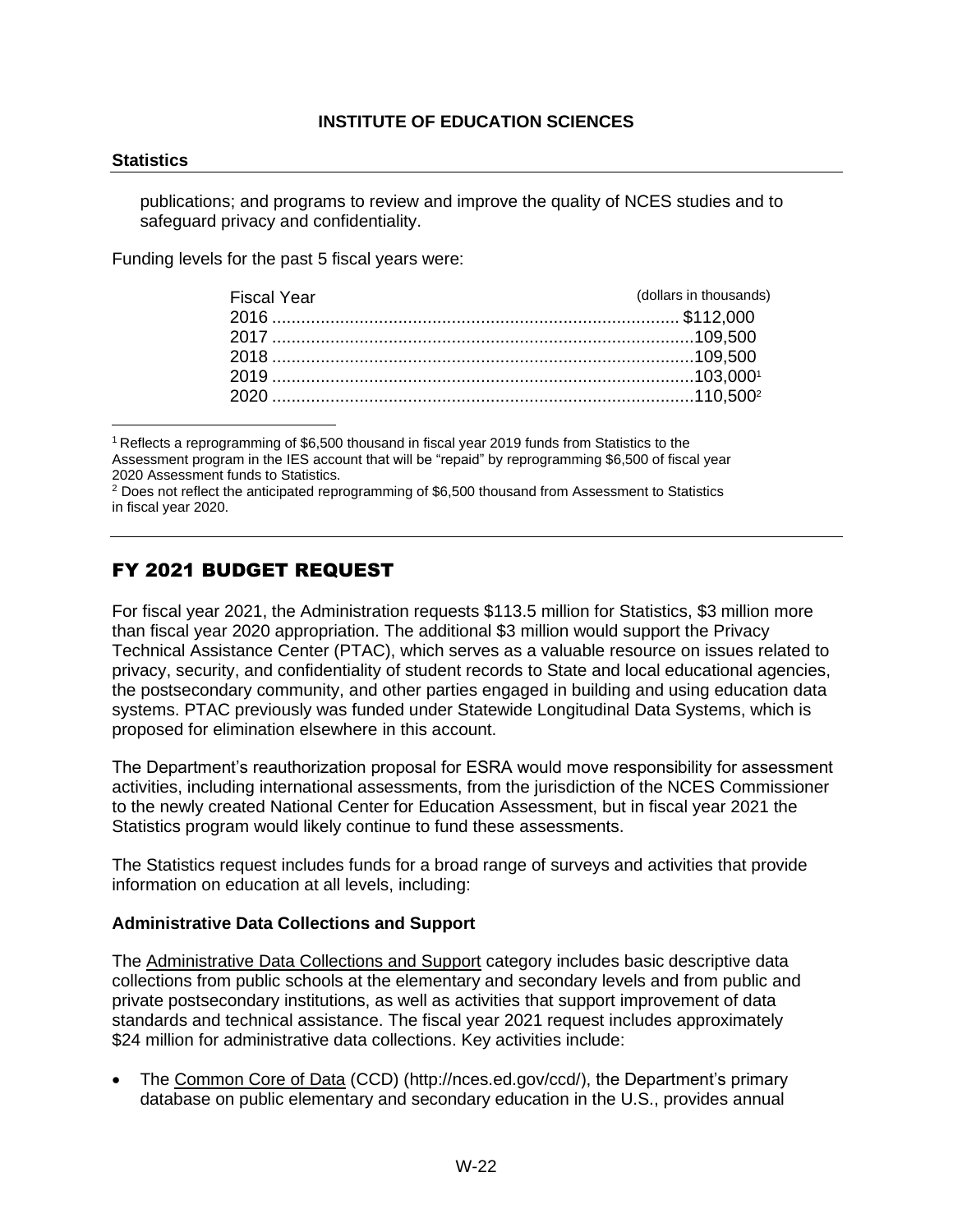#### **Statistics**

information on all school districts and public elementary and secondary schools, including public charter schools. Examples of such information include basic descriptive information such as student enrollment, demographic, dropout, and high school completion data; numbers of teachers and other staff; and fiscal data, including revenues and expenditures.

- The Integrated Postsecondary Education Data System (IPEDS) [\(http://nces.ed.gov/ipeds/\)](http://nces.ed.gov/ipeds/) is a comprehensive data collection system for postsecondary institutions, including all HEA Title IV institutions. Components of the survey include: institutional characteristics, fall enrollment, completions, salaries, finance (including current revenues by source; current expenditures by function, assets, and indebtedness; and endowment investments), student financial aid, staff, graduation rates, outcome measures, and academic libraries.
- The Common Education Data Standards [\(https://ceds.ed.gov/\)](https://ceds.ed.gov/) project is a national collaborative effort to develop voluntary, common data standards for a key set of education data elements to streamline the exchange, comparison, and understanding of data within and across P-20W (Preschool, Grade 20 or Higher Education, Workforce) institutions and sectors.
- The Surveys and Cooperative Systems program provides support for a number of efforts to improve the quality, timeliness, and comparability of statistics used for education policymaking at all levels of government, including the National Forum on Education Statistics [\(http://nces.ed.gov/forum/about.asp\)](http://nces.ed.gov/forum/about.asp) and two National Postsecondary Education Cooperatives [\(http://nces.ed.gov/npec/\)](http://nces.ed.gov/npec/): one focused on IPEDS and one on the postsecondary longitudinal and sample surveys.
- The Education Demographic and Geographic Estimates (EDGE) program [\(http://nces.ed.gov/programs/edge/\)](http://nces.ed.gov/programs/edge/) uses data collected by the U.S. Census Bureau to create custom school district indicators of social and economic conditions for school-age children. Data generated by EDGE and many other NCES programs can be analyzed and viewed spatially using the MapEd tool [\(http://nces.ed.gov/programs/maped/\)](http://nces.ed.gov/programs/maped/).

#### **Longitudinal Studies**

Longitudinal Studies are designed to collect information on the same students over time. The fiscal year 2021 request includes approximately \$38 million to support the following longitudinal studies:

• The Early Childhood Longitudinal Studies (ECLS) [\(http://nces.ed.gov/ecls/\)](http://nces.ed.gov/ecls/) are a series of longitudinal studies that follow children from birth or from kindergarten entry to examine child development, school readiness, and early school experiences. The first study was the ECLS Kindergarten Class of 1998-99; the second was the ECLS Birth Cohort of 2001. The latest study in the series, the ECLS Kindergarten Class of 2010-11 (ECLS-K:11), concluded data collection in the spring of 2016 and has enabled researchers to study how a wide range of family, school, community, and individual factors are associated with school performance over time. The next study is scheduled to follow the kindergarten class of 2022-23.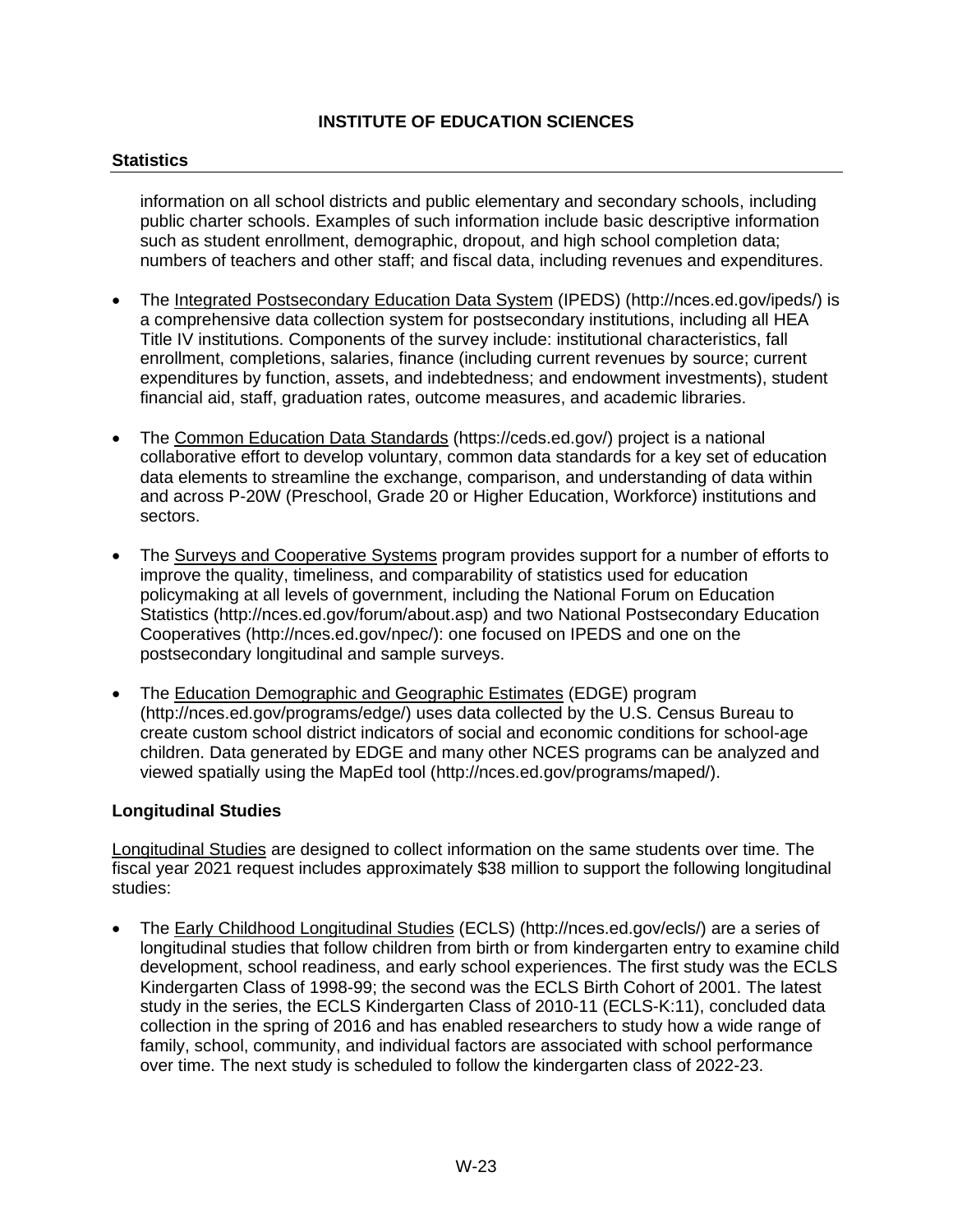#### **Statistics**

- The Middle Grades Longitudinal Study [\(http://nces.ed.gov/surveys/mgls/\)](http://nces.ed.gov/surveys/mgls/) is the first longitudinal study to provide information on children's development in grades 6 through 8 on factors associated with successful transition from elementary to secondary school. The study includes a nationally representative sample of sixth graders in the 2017-2018 school year and will focus on topics associated with students' high school readiness, inclusion, and math and literacy learning in the middle grades.
- The High School Longitudinal Studies (HSLS) collect data on a cohort of students from 9<sup>th</sup> grade through their postsecondary years. The first study began in 1972. The fifth study, the HSLS:09 [\(http://nces.ed.gov/surveys/hsls09/\)](http://nces.ed.gov/surveys/hsls09/), collected data in the fall of 2009 from a sample of students in the  $9<sup>th</sup>$  grade; follow-ups were conducted in 2012, 2013, and 2016. Subsequent waves of data collection will follow the sample members through college and beyond, providing information on transitions from high school to postsecondary education or work. The next survey will collect data beginning in the fall of 2020.
- The National Postsecondary Student Aid Survey (NPSAS) [\(http://nces.ed.gov/surveys/npsas/](http://nces.ed.gov/surveys/npsas/)) is a comprehensive cross-sectional study of undergraduate, graduate, and first-professional degree students that examines how students and their families pay for postsecondary education. NPSAS serves as the baseyear sample for two longitudinal studies, the Beginning Postsecondary Students (BPS) longitudinal study and the Baccalaureate and Beyond (B&B) longitudinal study. NPSAS is conducted every 2 years with a student interview included every 4 years (e.g. NPSAS:20 and NPSAS:24). An administrative data collection, which uses only administrative data from the Department's data systems and institutional student records, occurs in the other years (e.g., NPSAS:22 and NPSAS:26).
- The Beginning Postsecondary Students Longitudinal Study [\(http://nces.ed.gov/surveys/bps/\)](http://nces.ed.gov/surveys/bps/) follows a cohort of beginning postsecondary students and provides data on a variety of topics, including student demographics, school and work experiences, persistence, transfer, and degree attainment. The BPS 12/17 cohort began their postsecondary education in 2012; follow-up data collection occurred in 2014 and 2017.
- The Baccalaureate and Beyond Survey [\(http://nces.ed.gov/surveys/b&b/\)](http://nces.ed.gov/surveys/b&b/) follows students who complete their baccalaureate degrees. Initially, students in the NPSAS surveys who are identified as being in their last year of undergraduate studies are asked questions about their future employment and education expectations, as well as about their undergraduate education. In later follow-ups, students are asked questions about their job search activities, education, and employment experiences after graduation. The first B&B cohort was drawn from the 1993 NPSAS sample; the latest B&B cohort was drawn from the 2016 NPSAS and will be followed for 10 years.

#### **International Studies**

International Studies [\(http://nces.ed.gov/surveys/international/\)](http://nces.ed.gov/surveys/international/) provide insights into U.S. educational practices and outcomes by allowing comparisons with other countries. Funding for the International Studies program is estimated at \$20 million in fiscal year 2021 and supports the following activities: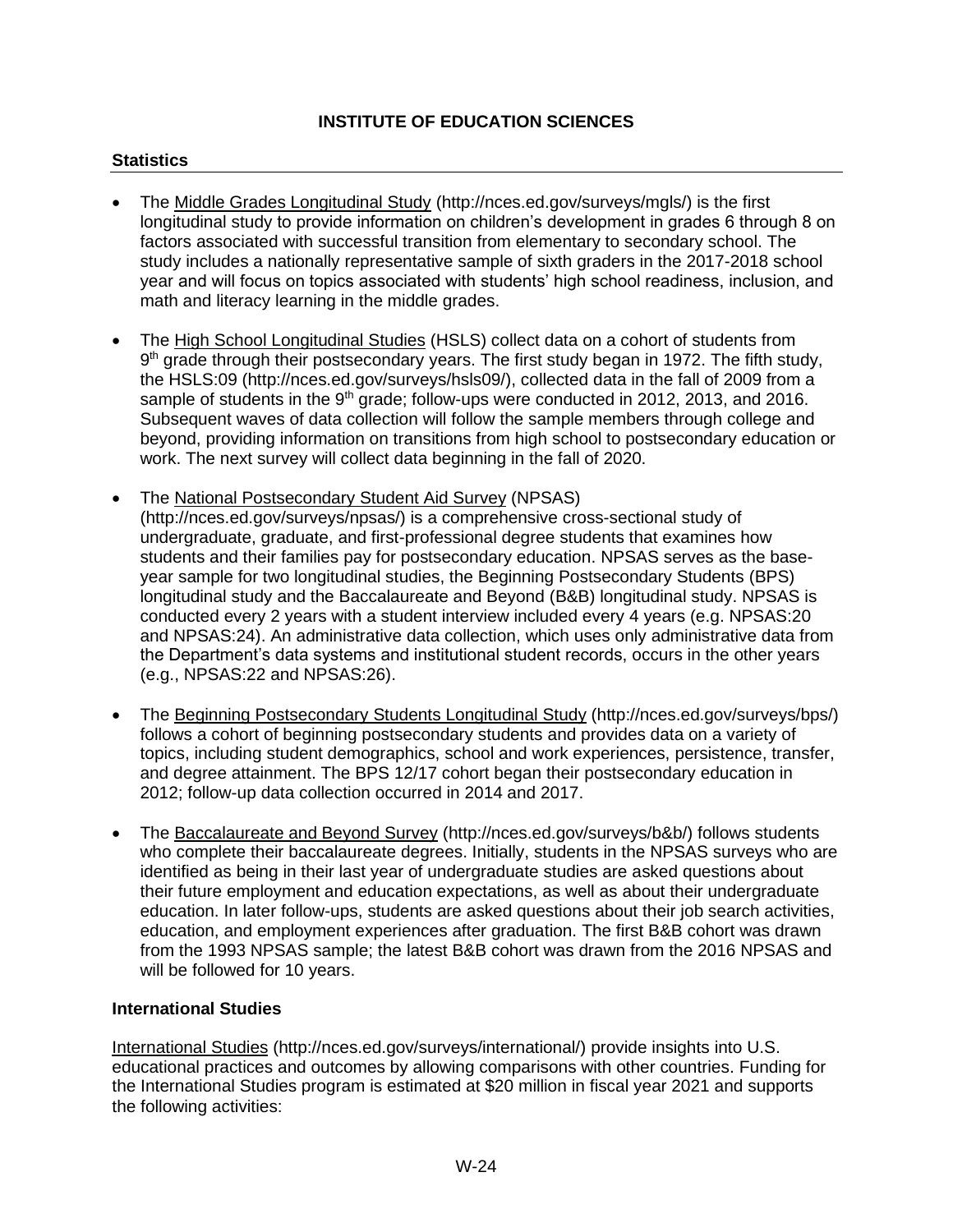#### **Statistics**

- International Analysis supports a number of activities, including the Indicators of National Education Systems Project, a cooperative effort among member countries of the Organization for Economic Cooperation and Development (OECD) to develop an education indicator reporting system. The primary vehicle for reporting on these indicators is an annual OECD report entitled *Education at a Glance* [\(http://www.oecd-ilibrary.org/\)](http://www.oecd-ilibrary.org/)*.*
- The International Computer and Information Literacy Study, organized by the International Association for the Evaluation of Educational Achievement (IEA) (https://www.iea.nl/icils), is a comparative study to evaluate students' computer and information literacy (i.e., their ability to use computers to investigate, create, and communicate in order to participate effectively at home, at school, in the workplace, and in the community).
- The International Early Learning and Child Well-being Study [\(http://www.oecd.org/edu/school/international-early-learning-and-child-well-being-study.htm\)](http://www.oecd.org/edu/school/international-early-learning-and-child-well-being-study.htm), organized by the OECD, will collect comparative data that will allow policymakers to better understand what outcomes are possible for children in early childhood education and will enable insights on the relative effectiveness, equity, and efficiency of early childhood education systems across the world.
- The Program for the International Assessment of Adult Competencies [\(http://nces.ed.gov/surveys/piaac/\)](http://nces.ed.gov/surveys/piaac/), which is sponsored by the OECD, is a household study assessing the basic skills and the broad range of competencies of adults around the world. The next data collection in the U.S. is scheduled for 2021.
- The Program for International Student Assessment (PISA) [\(http://nces.ed.gov/surveys/pisa/\)](http://nces.ed.gov/surveys/pisa/), also sponsored by OECD, is designed to monitor, on a regular 3-year cycle, the achievement of 15-year-old students in three subject areas: reading literacy, mathematical literacy, and scientific literacy. An online International Data Explorer (IDE) is available that allows users to create their own tables and charts from available data [\(http://nces.ed.gov/surveys/international/ide/\)](http://nces.ed.gov/surveys/international/ide/).
- The Progress in International Reading Literacy Study (PIRLS) [\(http://nces.ed.gov/surveys/pirls/\)](http://nces.ed.gov/surveys/pirls/), which is sponsored by the IEA, assesses the reading literacy of fourth graders and the experiences they have at home and school in learning to read.
- The Trends in International Mathematics and Science Study (TIMSS) [\(http://nces.ed.gov/TIMSS/\)](http://nces.ed.gov/TIMSS/), also sponsored by the IEA, is a study conducted every 4 years of fourth and eighth graders' mathematics and science achievement in the U.S. and other participating nations. The TIMSS IDE allows users to create their own tables and charts using TIMSS data [\(http://nces.ed.gov/surveys/international/ide/\)](http://nces.ed.gov/surveys/international/ide/).

Under the Administration's reauthorization proposal, the international assessments would be administered by the new National Center for Education Assessment.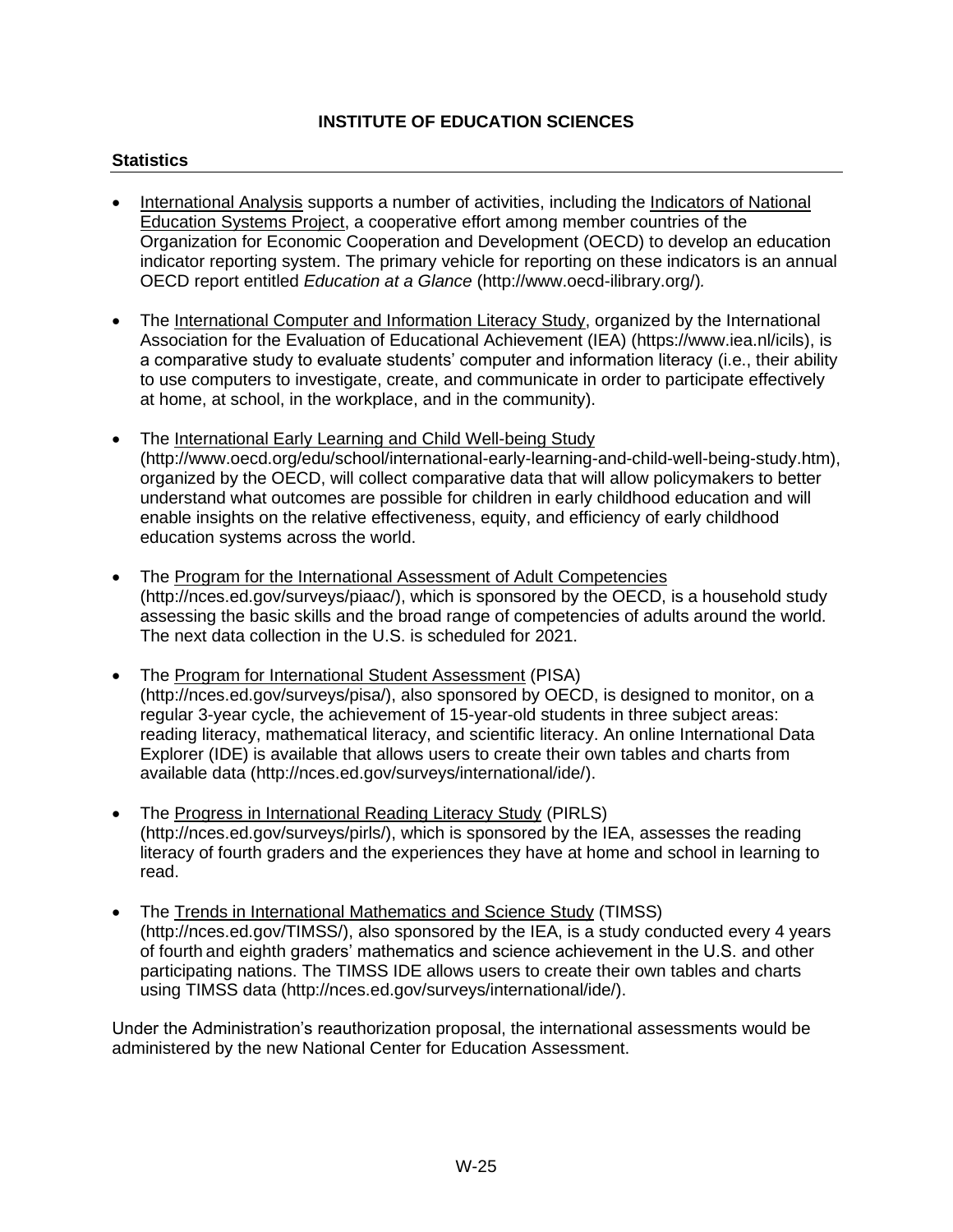#### **Statistics**

#### **Cross Sectional Studies**

Cross Sectional Studies, which include a set of sample surveys that provide extensive data about public and private schools, staff, and households throughout the U.S., would receive nearly \$17 million in fiscal year 2021 for the following surveys and activities:

- The National Teacher and Principal Survey [\(http://nces.ed.gov/surveys/ntps/\)](http://nces.ed.gov/surveys/ntps/) is the Department's primary source of information on teacher and principal preparation, classes taught in public schools, and demographics of the teacher and principal labor force. Topics include professional development, working conditions, and teacher and principal evaluation, and the survey supports trend analyses in areas such as the average salary of a beginning principal, the average student-teacher ratio in the U.S., and teachers' views of their autonomy in the classroom.
- The Private School Survey (PSS)[\(https://nces.ed.gov/surveys/pss/\)](https://nces.ed.gov/surveys/pss/), conducted every 2 years, provides information on the number of private schools, teachers, and students in the U.S. while providing a sampling frame for other NCES surveys. The survey includes private schools in the 50 States and the District of Columbia.
- The School Survey on Crime and Safety (SSOCS) [\(http://nces.ed.gov/programs/crime/\)](http://nces.ed.gov/programs/crime/) and the School Crime Supplement (SCS) [\(http://nces.ed.gov/surveys/ssocs/\)](http://nces.ed.gov/surveys/ssocs/) provide many of the statistics used to provide context when crises and tragedies strike our Nation's schools. SSOCS provides estimates of school crime, discipline, and school safety programs and policies from a nationally representative sample of approximately 3,500 public elementary and secondary schools, while the SCS collects information about school-related victimization, crime, and safety in public and private schools as part of a national survey of students ages 12 through 18 conducted by the Bureau of Justice Statistics. The two studies follow each other on a 2-year cycle.
- The Survey of Earned Doctorates in the United States [\(http://www.nsf.gov/statistics/srvydoctorates/\)](http://www.nsf.gov/statistics/srvydoctorates/) annually collects basic statistics from the universe of doctoral recipients in the U.S.
- The National Household Education Surveys [\(https://nces.ed.gov/nhes/\)](https://nces.ed.gov/nhes/) is a suite of data collections designed to provide descriptive data on a wide range of education-related issues, including early childhood care and education, children's readiness for school, before- and after-school activities of school-age children, adult participation in education and training for work, parent involvement in education, school choice, and homeschooling.
- The Fast Response Survey System (FRSS) [\(http://nces.ed.gov/surveys/frss/\)](http://nces.ed.gov/surveys/frss/) collects issuespecific data quickly and with minimal response burden from elementary and secondary staff, schools, and districts. Data collected through FRSS surveys are representative at the national level, drawing from a universe that is appropriate for each study. To ensure minimal burden on respondents, the surveys are generally limited to three pages of questions and sample sizes are relatively small.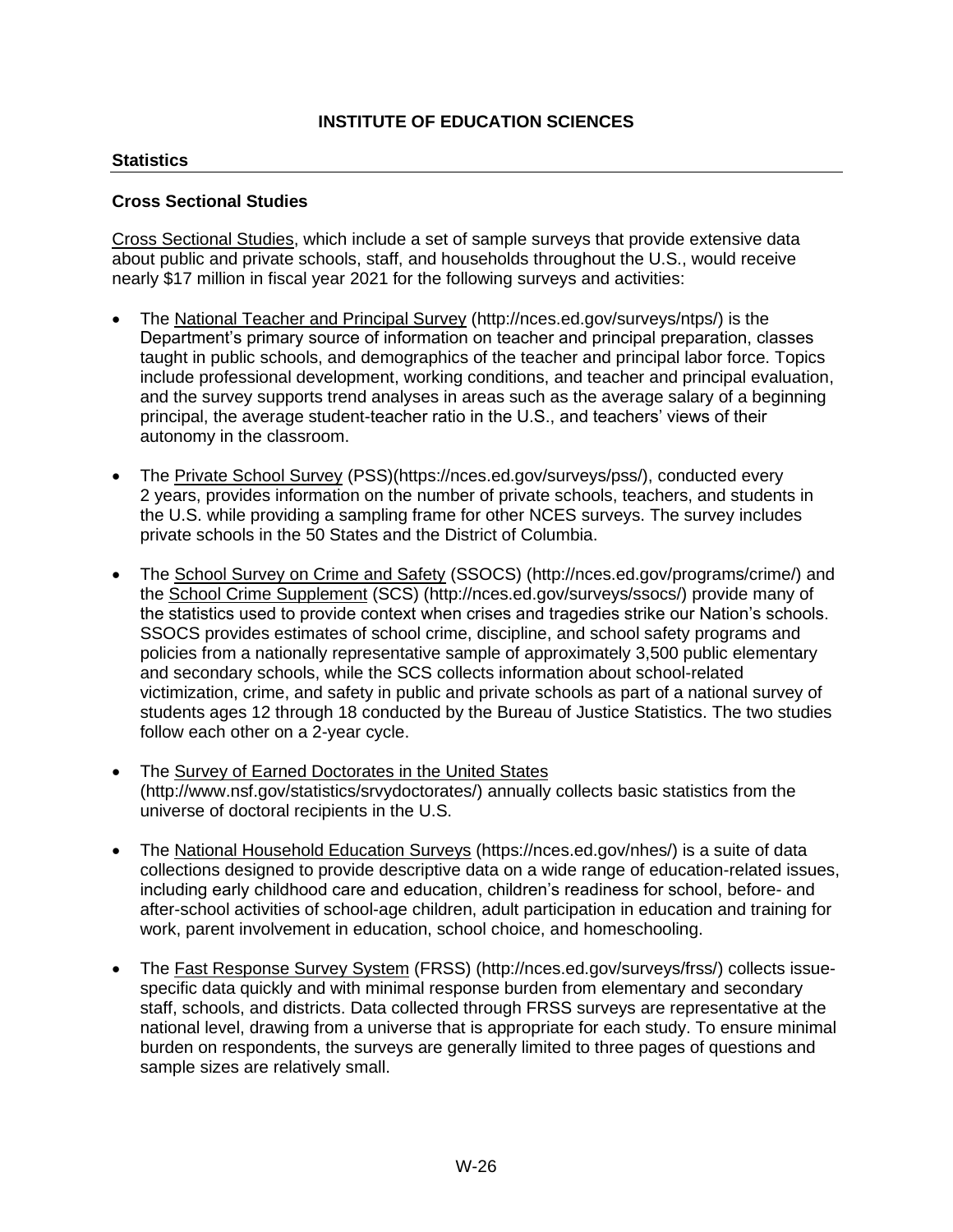#### **Statistics**

#### **Cross-cutting Activities**

Cross-cutting Activities would receive approximately \$15 million in fiscal year 2021 to support the following:

- The Privacy Technical Assistance Center (PTAC) provides technical assistance to State and local educational agencies, and institutions of higher education related to the privacy, security, and confidentiality of student records. The PTAC currently is funded under the Statewide Longitudinal Data Systems program, which the Department is proposing for elimination in 2021; the \$3 million increase for Statistics in fiscal year 2021 would allow continued funding for the PTAC.
- Annual Reports and Indicators include three major annual statistical compilations of critical education indicators: the "Condition of Education" [\(http://nces.ed.gov/programs/coe/\)](http://nces.ed.gov/programs/coe/), the "Digest of Education Statistics" [\(http://nces.ed.gov/programs/digest/\)](http://nces.ed.gov/programs/digest/), and "Projections of Education Statistics" [\(https://nces.ed.gov/pubsearch/pubsinfo.asp?pubid=2018019\)](https://nces.ed.gov/pubsearch/pubsinfo.asp?pubid=2018019). NCES also produces short-format statistical briefs on emerging issues in education.
- The [Current Population Survey](http://nces.ed.gov/transfer.asp?location=www.census.gov/cps) [\(http://www.census.gov/cps/\)](http://www.census.gov/cps/) is a monthly household survey conducted by the Bureau of the Census. Since the late 1960s, NCES has provided funding for a supplement that gathers data on enrollment in elementary, secondary, and postsecondary education and on educational attainment. NCES funds additional items on education-related topics such as language proficiency, disabilities, computer use and access, student mobility, and private school tuition.
- Funding for Data Development and Statistical Standards provides methodological and statistical support to NCES, as well as to Federal and non-Federal organizations that engage in statistical work in support of NCES mission. Activities include developing standards that ensure the quality of statistical surveys, analyses, and products; coordinating the review of NCES products; coordinating revisions to the NCES Statistical Standards; funding the National Forum on Education Statistics [\(https://nces.ed.gov/forum/\)](https://nces.ed.gov/forum/); and improving the ED Data Inventory [\(http://datainventory.ed.gov/\)](http://datainventory.ed.gov/).

In order to provide the flexibility IES needs to support program activities, The Administration requests that funding continues to be available for 2 years.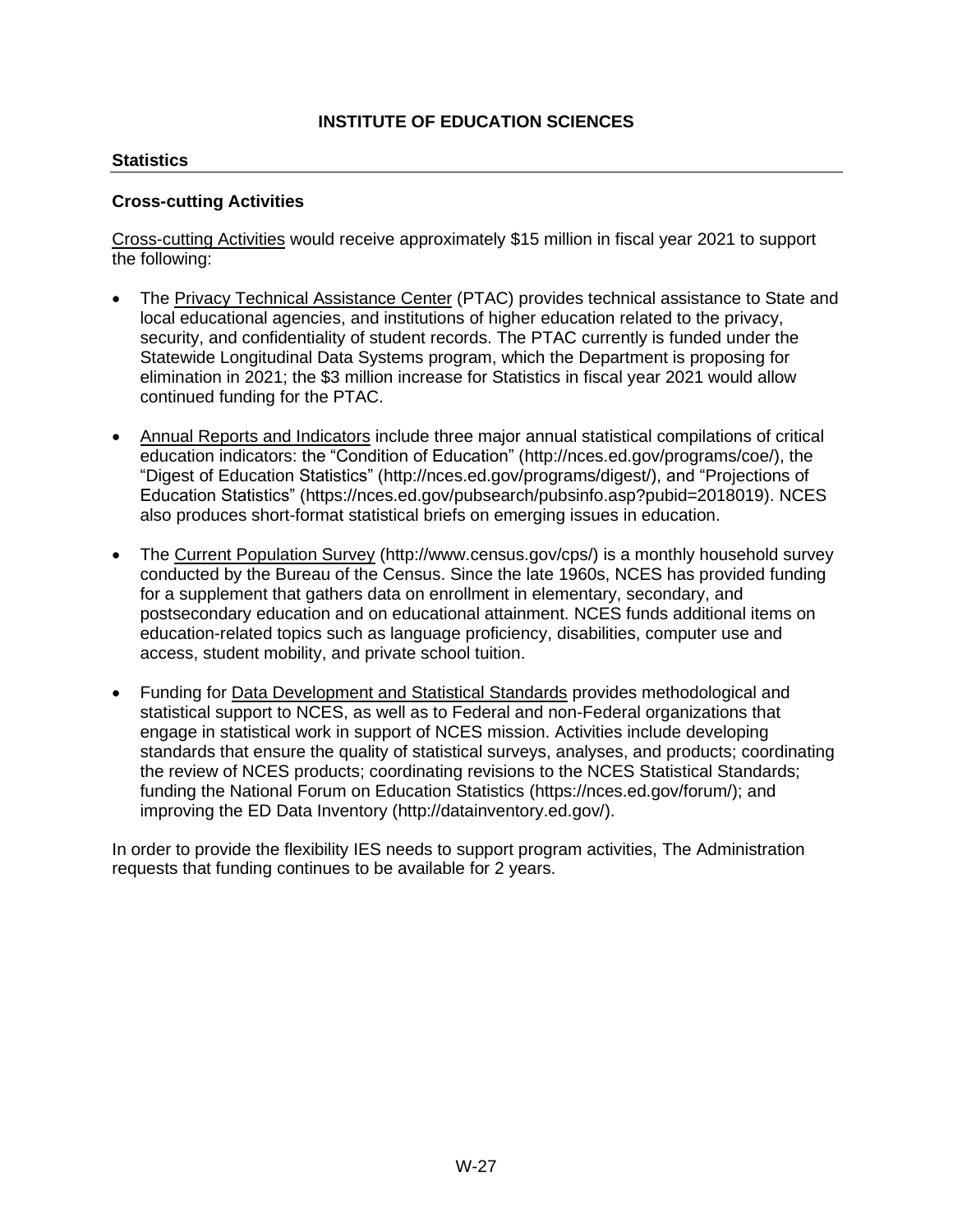#### **Statistics**

### PROGRAM OUTPUT MEASURES

(dollars in thousands)

| <b>Output Measures</b>                                                                                                                                                                 | 2019                                             | 2020                                             | 2021                                             |
|----------------------------------------------------------------------------------------------------------------------------------------------------------------------------------------|--------------------------------------------------|--------------------------------------------------|--------------------------------------------------|
| <b>Administrative Data Collections and Support</b><br><b>Longitudinal Studies</b><br><b>International Studies</b><br><b>Cross-Sectional Studies</b><br><b>Cross-Cutting Activities</b> | \$17,412<br>36,908<br>19,827<br>17,280<br>11,573 | \$23,351<br>38,100<br>20,073<br>16,550<br>12,426 | \$23,631<br>38,100<br>20,073<br>16,550<br>15,146 |
| Total                                                                                                                                                                                  | 103,0001                                         | 110,500 <sup>2</sup>                             | 113,500                                          |

<span id="page-29-3"></span><span id="page-29-2"></span>NOTES:

Funds from any single fiscal year's appropriation may be used for 2 years. The table provides estimates of the amounts from each year's appropriation that will be used for each area, not the amount obligated in each of those years.

<span id="page-29-1"></span><span id="page-29-0"></span> $1$  Reflects a reprogramming of \$6,500 thousand in fiscal year 2019 funds from Statistics to the Assessment program in the IES account that will be "repaid" by reprogramming \$6,500 of fiscal year 2020 Assessment funds to Statistics. <sup>[2](#page-29-3)</sup> Does not reflect an anticipated reprogramming of \$6,500 thousand in fiscal year 2020 funds from Assessment to Statistics. The Department anticipates using the reprogrammed funds for Administrative Data Collection and Support activities.

### PROGRAM PERFORMANCE INFORMATION

This section presents selected program performance information, including, for example, GPRA goals, objectives, measures, and performance targets and data; and an assessment of the progress made toward achieving program results. Achievement of results is based on the cumulative effect of the Federal resources provided for this program as well as the resources and efforts invested by those served by the program.

#### **Performance Measures**

#### **Goal: To collect, analyze, and disseminate information on the condition of education in the United States and to provide comparative international statistics.**

*Objective: Provide timely and useful data that are relevant to policy and educational improvement.*

**Measure**: The extent to which customers would recommend NCES to others and would rely on NCES in the future as measured by the American Customer Satisfaction Index (ACSI).

| Year | <b>Target</b>  | <b>Actual</b>                  |
|------|----------------|--------------------------------|
| 2016 | 74%            | 72%                            |
| 2018 | $\Delta$       | 70<br>$\overline{\phantom{a}}$ |
| 2020 | $\overline{4}$ |                                |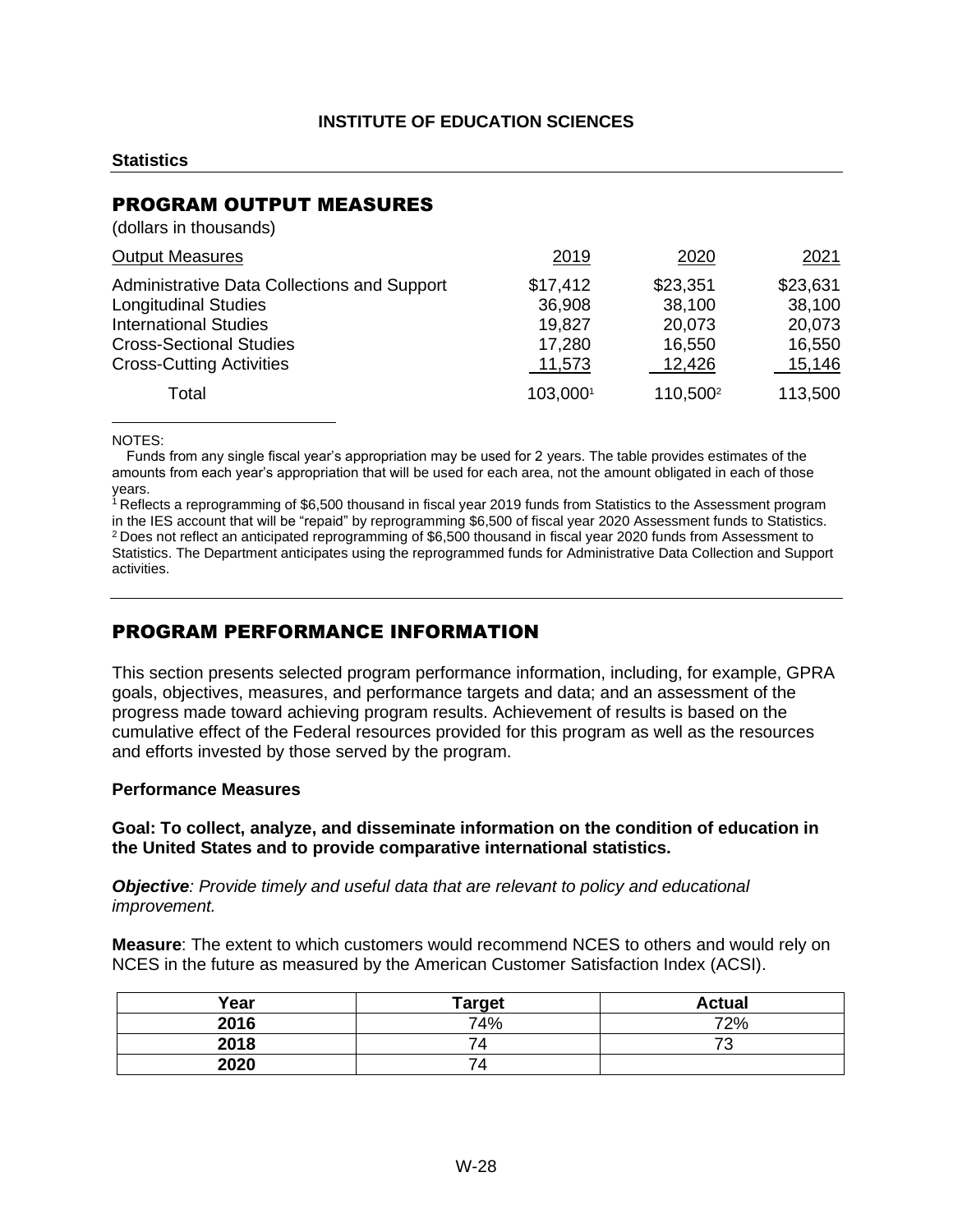#### **Statistics**

**Additional information**: NCES collects customer satisfaction information through the ACSI [\(http://www.theacsi.org/\)](http://www.theacsi.org/), which provides satisfaction scores based on samples of customers. The baseline for this measure, 74 percent, was established using 2008 data.

**Measure**: The percent of data collections in which the response rate was below 85 percent.

| Year | <b>Number of</b><br><b>Reports</b> | Number of<br><b>Survey</b><br><b>Components</b> | Number of Survey<br><b>Components with</b><br><b>Response Rates</b><br>Below 85% | <b>Percent of Survey</b><br><b>Components with</b><br><b>Response Rates</b><br>Below 85% |
|------|------------------------------------|-------------------------------------------------|----------------------------------------------------------------------------------|------------------------------------------------------------------------------------------|
| 2016 | 10                                 | 22                                              |                                                                                  | 14                                                                                       |
| 2017 | 20                                 | 49                                              | 16                                                                               | 33                                                                                       |
| 2018 | 1つ                                 | 29                                              |                                                                                  | 21                                                                                       |

**Additional information**: One way in which NCES attempts to ensure the quality of its work is by maintaining high survey response rates. High response rates help ensure that survey data are representative of the target populations. When a survey response rate is lower than 85 percent, the NCES statistical standards require that NCES conduct bias analyses to help determine the effect of the low rate on the survey results. All NCES surveys in 2009 through 2018 either had an 85 percent response rate or higher or had nonresponse bias analyses conducted and weight adjustments made, as needed. Data for 2019 are anticipated to be available in 2020.

#### **Efficiency Measures**

NCES adopted an efficiency measure in 2016 that tracks survey data release timeliness by measuring if the reports for certain periodic data collections are released by a predetermined date. The efficiency measure addresses customers' concerns about data timeliness and helps assess whether NCES completes work in a timely manner.

**Measure**: The percentage of reports for certain periodic data collections meeting their annual or biennial release dates.

#### **IPEDS Data Collection**

| Year | <b>Number of Reports</b> | <b>Target</b> | <b>Actual</b> |
|------|--------------------------|---------------|---------------|
| 2016 |                          | 100%          | 33%           |
| 2017 |                          | 100           | 100           |
| 2018 |                          | 100           | 100           |
| 2019 |                          | 100           |               |
| 2020 |                          | 100           |               |
| 2021 |                          | 100           |               |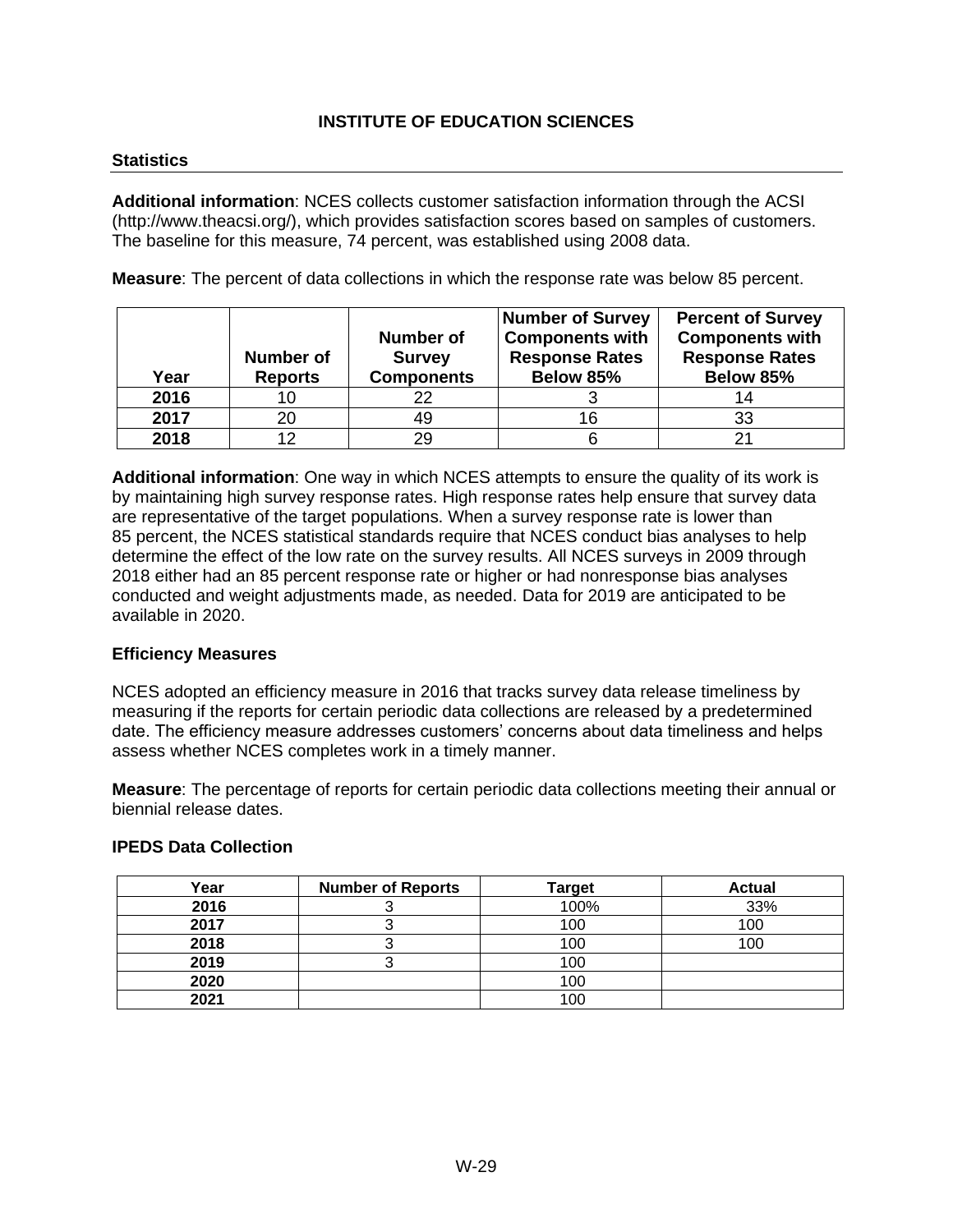#### **Statistics**

#### **Common Core of Data (CCD) Data Collection**

| Year | <b>Number of Reports</b> | <b>Target</b> | <b>Actual</b> |
|------|--------------------------|---------------|---------------|
| 2016 |                          | 100%          |               |
| 2017 |                          | 100           | 100%          |
| 2018 |                          | 100           | c7            |
| 2019 |                          | 100           |               |
| 2020 |                          | 100           |               |
| 2021 |                          | 100           |               |

#### **Private School Survey (PSS) Data Collection**

| Year | <b>Number of Reports</b> | <b>Target</b> | Actual |
|------|--------------------------|---------------|--------|
| 2017 |                          | 100%          |        |
| 2019 |                          | 100           |        |
| 2021 |                          | 100           |        |

#### **Condition of Education Data Collection**

| Year | <b>Number of Reports</b> | Target | <b>Actual</b> |
|------|--------------------------|--------|---------------|
| 2016 |                          | 100%   | 100%          |
| 2017 |                          | 100    | 100           |
| 2018 |                          | 100    | 100           |
| 2019 |                          | 100    |               |
| 2020 |                          | 100    |               |
| 2021 |                          | 100    |               |

**Additional information**: NCES' goal is to release reports for certain periodic data collections to the public by a predetermined release date, ensuring that the public can expect NCES reports for annual or biennial data collections at an anticipated date during a reporting year. Specifically, the data collections that are tracked for this measure are IPEDS (annual), CCD (annual), PSS (biennial), and the Condition of Education (annual).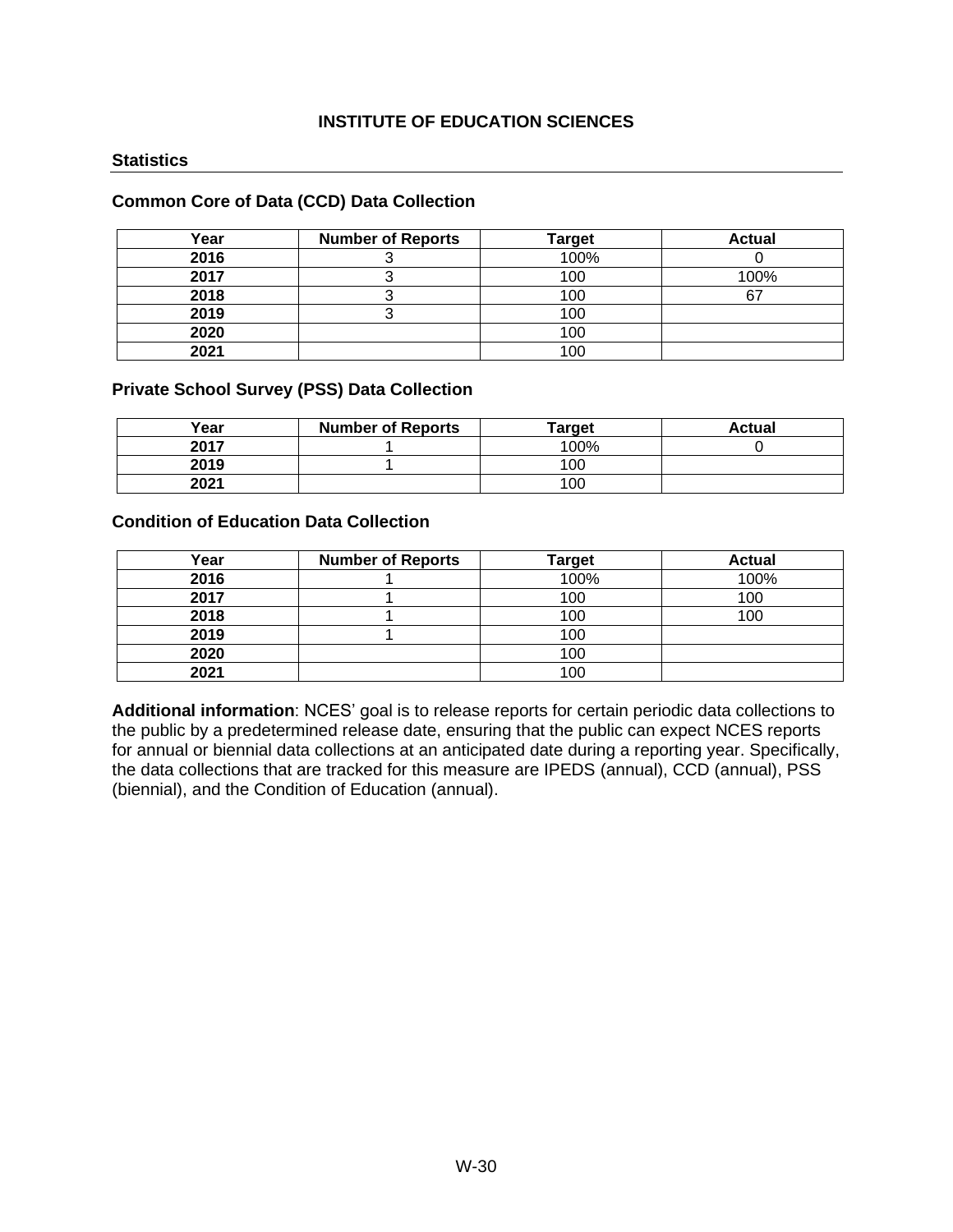### <span id="page-32-0"></span>Regional educational laboratories

(Education Sciences Reform Act, section 174)

(dollars in thousands)

FY 2021 Authorization: [0](#page-32-1)<sup>1</sup>

Budget Authority:

<span id="page-32-2"></span>

| 2020          | 2021    | Change from  |
|---------------|---------|--------------|
| Appropriation | Request | 2020 to 2021 |
| \$56,022      |         | $-$ \$56,022 |

<span id="page-32-1"></span>[1](#page-32-2) The GEPA extension expired September 30, 2009. No reauthorizing legislation is sought for fiscal year 2021.

### PROGRAM DESCRIPTION

The Regional Educational Laboratories (RELs) program [\(https://ies.ed.gov/ncee/edlabs/\)](http://ies.ed.gov/ncee/edlabs/), which is administered by the National Center for Education Evaluation and Regional Assistance within the Institute of Education Sciences (IES), supports a network of 10 laboratories that work in partnership with State educational agencies (SEAs), school districts, and other entities to use data and research to improve academic outcomes for students. Each of the RELs serves a specific region of the country, with the fundamental mission of providing support for a more evidence-based education system. A map displaying the regions served by each REL is displayed on the following page.

RELs are intended to support activities to enhance State and local use of research and evidence, including: conducting applied research and evaluations; developing and disseminating products and processes based on the best available research findings; and providing training, coaching, and technical support to SEAs, local educational agencies (LEAs), school boards, and State boards of education. Through these activities, the RELs build local and State capacity to use data and evidence, access high-quality research to inform decisions, identify opportunities to conduct original research, and track progress over time using highquality data and methods.

The RELs are part of a larger technical assistance and dissemination network that includes but is not limited to the What Works Clearinghouse (WWC), Equity Assistance Centers, and Technical Assistance Centers supported under Part D of the Individuals with Disabilities Education Act. This network is organized by the Department to provide accessible, comprehensive, and relevant support to SEAs, LEAs, and schools as these entities work to provide a high-quality education for all students.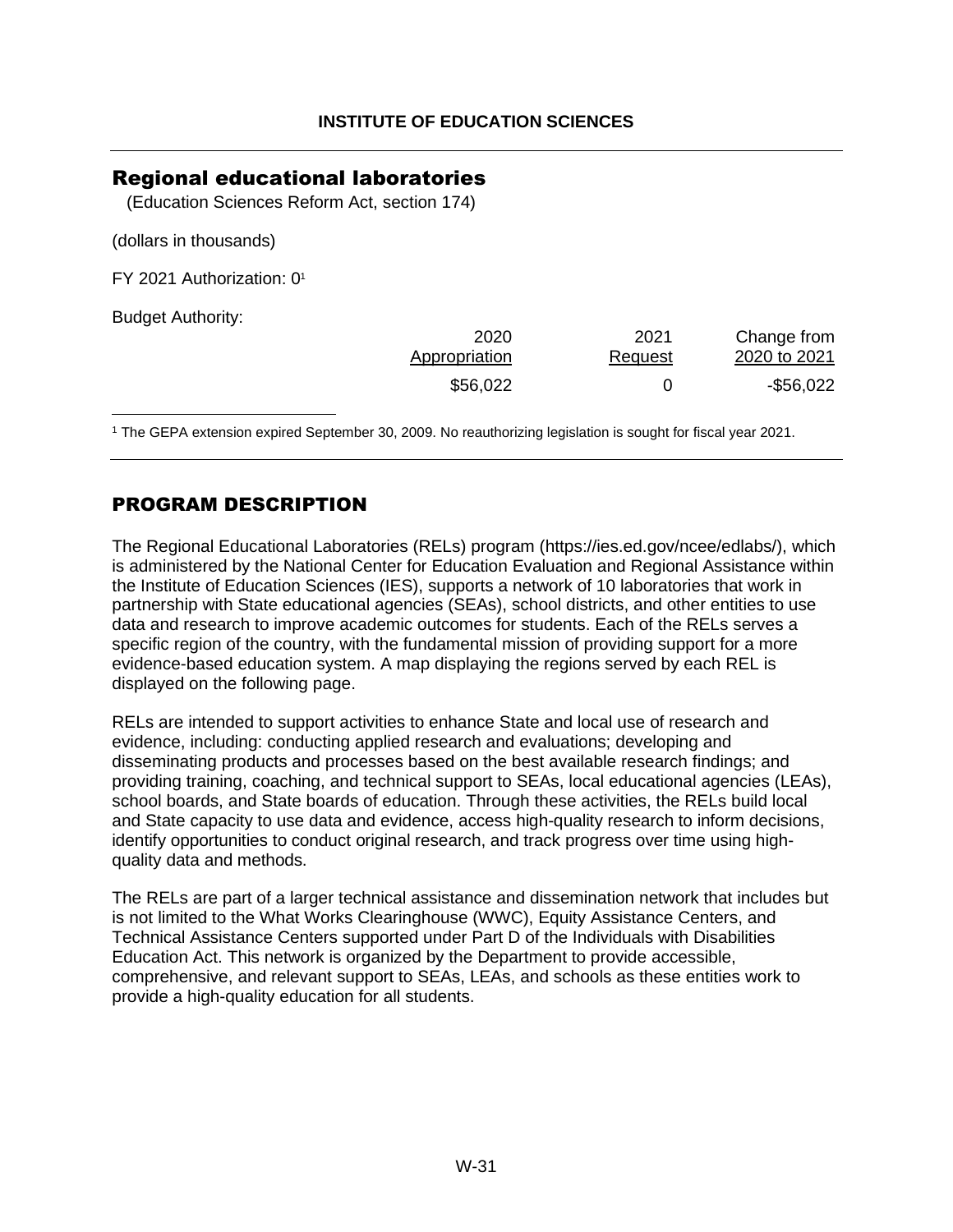#### **Regional educational laboratories**



Allocation of resources among the RELs is based on several variables, including the number of LEAs, the number of school-age children, and the cost of providing services within the geographic area encompassed by the region. RELs are funded through 5-year contracts with research organizations and institutions of higher education.

The current REL contracts were awarded in fiscal year 2017 and include an explicit focus on supporting sustained, ongoing partnerships with stakeholders at the State and district levels. Under the direction of their regional governing boards, RELs identify priority topic areas on which to focus their activities. Although the research partners in the regions are the primary stakeholders of each REL, the Department also requires that RELs develop materials for national distribution through the IES website. In addition to reports and studies, these materials include tools (e.g., rubrics or data organizers) and technical assistance documents (e.g., PowerPoint presentations, workshop activities, and facilitators' guides) that can be used by others who are not directly involved in the RELs' work.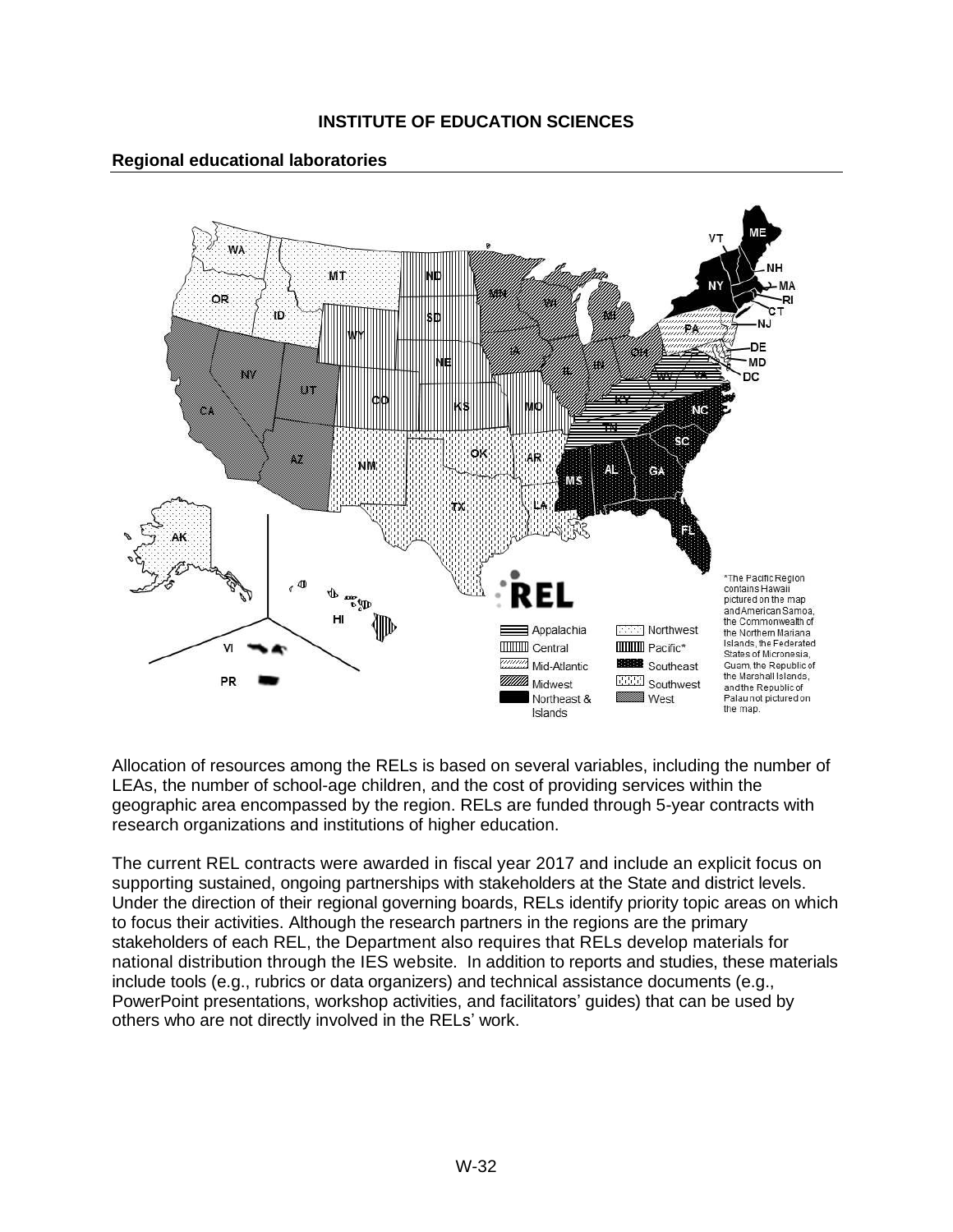#### **Regional educational laboratories**

Funding levels for the past 5 fiscal years were:

| <b>Fiscal Year</b> | (dollars in thousands) |
|--------------------|------------------------|
|                    |                        |
|                    |                        |
|                    |                        |
|                    |                        |
|                    |                        |

# FY 2021 BUDGET REQUEST

For fiscal year 2021, the Administration requests no funding for the Regional Educational Laboratories, \$56.0 million less than the fiscal year 2020 appropriation. The RELs support dissemination and technical assistance activities that are duplicative of other investments that may be used to obtain the training, technical assistance, and professional development that SEAs and LEAs need to provide a high-quality education to their students. Under the Department's overall request for fiscal year 2021, States and school districts seeking assistance in these areas could support similar activities that more directly meet their needs using funds provided through the proposed Elementary and Secondary Education for the Disadvantaged Block Grant. This State-directed approach is more consistent with the spirit of empowering State and local educators emphasized in the latest reauthorization of the ESEA (the Every Student Succeeds Act, or ESSA) than seeking regionally determined services from a provider assigned by the Department.

Moreover, past surveys and evaluations suggest that the technical assistance currently provided through the RELs may be underutilized or not relevant to State and district needs. In the most recent REL independent evaluation (released April 2015), only 29 percent of State administrators and 26 percent of district administrators reported that their research and technical assistance needs were met "very well" (as opposed to "moderately well" or "not well"). The evaluation also indicated that less than half of State administrators and only 18 percent of district administrators relied on the REL program "to a great extent" or "to a moderate extent" for education research and/or technical assistance, as opposed to a "small extent" or not at all. In contrast, 87 percent of State administrators relied on professional associations, and 82 percent of district administrators relied on their counterparts in other districts "to a great extent" or "to a moderate extent."

Data from an April 2016 report from the IES-funded National Center for Research in Policy and Practice (NCRPP) align with these findings. In a nationally representative survey of principals and district leaders in the Nation's mid-sized and large school districts, NCRPP found that leaders were more likely to access research through their professional associations, staff in other school districts, SEAs, and social media than through the RELs. Specifically, 60 percent of leaders reported that they "never" or "rarely" accessed research through the RELs (compared to 12 percent who reported that they "often" or "all the time" accessed research through the RELs). Findings from the report suggest that State and local leaders prefer to choose their own technical assistance providers, something the Administration's 2021 request would empower.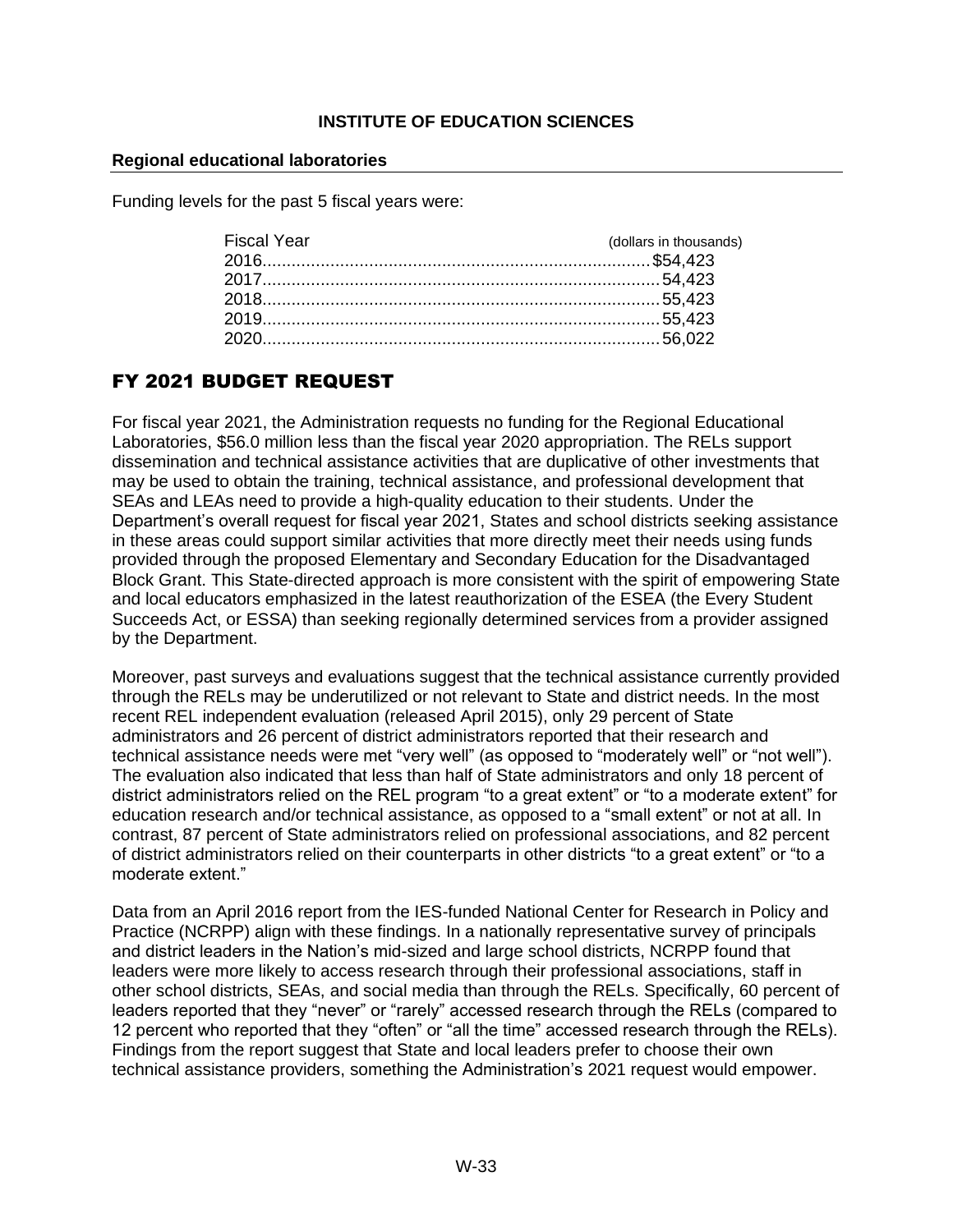#### **Regional educational laboratories**

### PROGRAM OUTPUT MEASURES

| (dollars in thousands)                                                                      |                 |                 |                     |
|---------------------------------------------------------------------------------------------|-----------------|-----------------|---------------------|
| <b>Output Measures</b>                                                                      | 2019            | 2020            | <u> 2021</u>        |
| Regional educational laboratory contracts<br>Other, including evaluation and peer review of | \$50,470        | \$54,268        | 0                   |
| REL plans and products<br>Total                                                             | 4,953<br>55,423 | 1,754<br>56,022 | $\overline{0}$<br>0 |

NOTE:

Funds from any single fiscal year's appropriation may be used for 2 years. The table provides estimates of the amounts from each year's appropriation that will be used for each area, not the amount obligated in each of those years.

### PROGRAM PERFORMANCE INFORMATION

This section presents selected program performance information, including, for example, GPRA goals, objectives, measures, and performance targets and data; and an assessment of the progress made toward achieving program results. Achievement of results is based on the cumulative effect of the Federal resources provided for this program as well as the resources and efforts invested by those served by the program. No targets are included for 2021 because the Administration is not requesting funding for the program.

IES established new measures the 2017 REL cohort.

#### **Goal: Increase effective use of data and research, and capacity for use, among State and local education agencies.**

*Objective: Increase the use of research to inform policy and practice.*

**Measure:** Annual rating of the degree to which participants report that REL training and research-based dissemination was relevant and increased their capacity to use research.

| Year | <b>Target</b>   | <b>Actual</b> |
|------|-----------------|---------------|
| 2017 | <b>Baseline</b> | 3.4           |
| 2018 | 3.5             | 3.5           |
| 2019 | 3.6             |               |
| 2020 | 3.6             |               |
| 2021 | າ<br>J.         |               |

**Additional information:** The 2017-2022 RELs are required to survey participants in each REL training and research-based dissemination activity and report the data to IES. This measure averages participant responses to five survey items to create a single score for quality and relevance of dissemination activities. The baseline for this measure was set during the first year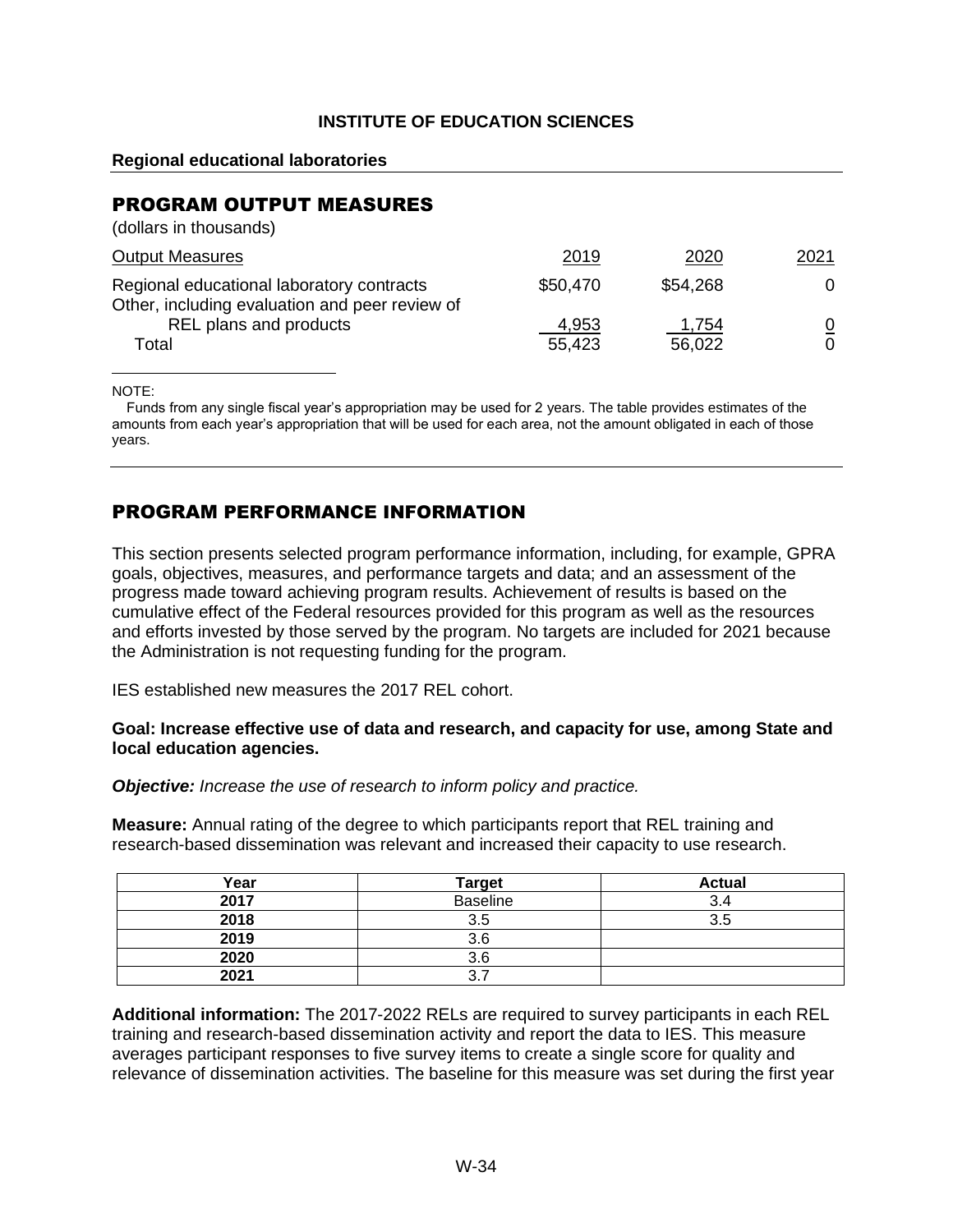#### **Regional educational laboratories**

of the 2017-2022 REL contract cycle and was a rating of 3.4, using a 4-point scale where 1 equates to "Strongly Disagree" and 4 equates to "Strongly Agree."

**Measure:** Annual rating of the degree to which participants report that they or their agencies use data and research as a result of participating in a REL research partnership.

| Year | <b>Target</b>   | <b>Actual</b> |
|------|-----------------|---------------|
| 2018 | <b>Baseline</b> | 3.3           |
| 2019 | 3.4             |               |
| 2020 | 3.6             |               |
| 2021 | ◡.≀             |               |

**Additional information:** This measure averages participant responses to four survey items to create a single score. Participants across 92 partnerships answered each question by providing a rating on a 4-point scale where 1 equates to "Strongly Disagree" and 4 equates to "Strongly Agree." The 2018 rating was 3.3 across all of the RELs. The RELs did not report on this measure for the first year of the 2017-2022 cycle because most of the partnerships were too new to have achieved these outcomes.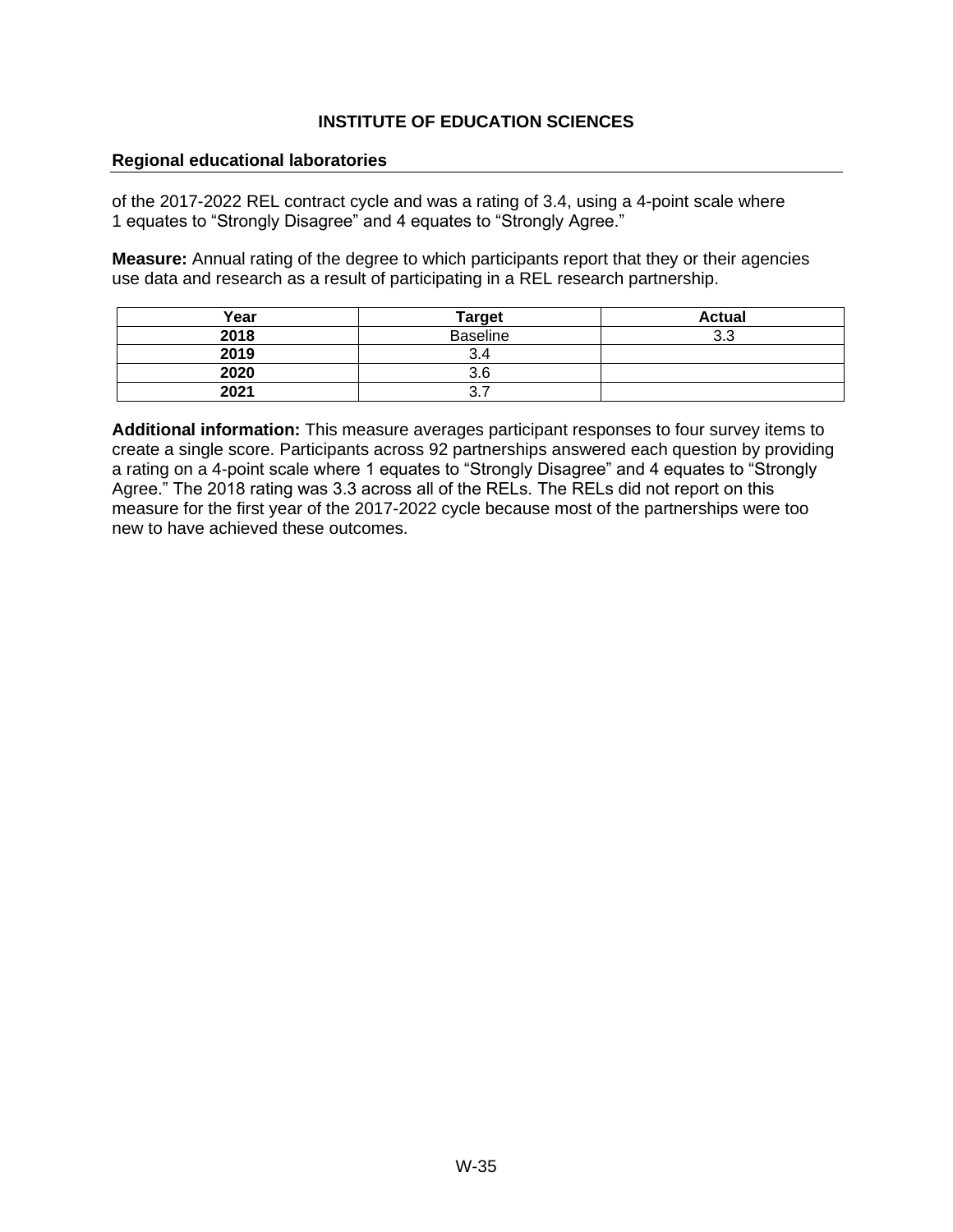### <span id="page-37-0"></span>Assessment

<span id="page-37-2"></span>(National Assessment of Educational Progress Authorization Act)

(dollars in thousands)

FY 2021 Authorization: [0](#page-37-1)<sup>1</sup>

Budget Authority:

|                                             | 2020          | 2021      | Change from  |
|---------------------------------------------|---------------|-----------|--------------|
|                                             | Appropriation | Request   | 2020 to 2021 |
| National Assessment of Educational Progress | \$153,000     | \$181,000 | $+$ \$28,000 |
| National Assessment Governing Board         | 7.745         | 7.745     |              |
| Total                                       | 160,745       | 188,745   | $+28,000$    |

<span id="page-37-1"></span>[1](#page-37-2) The GEPA extension expired September 30, 2009; reauthorizing legislation is sought for FY 2021.

### PROGRAM DESCRIPTION

The National Assessment of Educational Progress (NAEP), also known as "The Nation's Report Card," is the largest continuing and nationally representative assessment of what our Nation's students know and can do in various subject areas. NAEP is designed to measure and provide objective information on the status of and trends in student learning over time in a wide range of subject areas.

Assessment frequency is specified in the authorizing statute. The Commissioner for Education Statistics must conduct:

- National reading and mathematics assessments in public and private schools at grades 4 and 8 at least once every 2 years;
- National grade 12 reading and mathematics assessments in public and private schools on a regular schedule; and
- Biennial State assessments of student achievement in reading and mathematics in grades 4 and 8.

If time and resources allow, the Commissioner may conduct: additional national and State assessments in the  $4<sup>th</sup>$ ,  $8<sup>th</sup>$ , and  $12<sup>th</sup>$  grades in public and private schools at regularly scheduled intervals in additional subjects, including writing, science, U.S. history, geography, civics, economics, foreign languages, and arts;  $12<sup>th</sup>$  grade State reading and mathematics assessments; and long-term trend assessments of academic achievement at ages 9, 13, and 17 in reading and mathematics. Whenever feasible, information must be collected and reported by race, ethnicity, socioeconomic status, gender, disability, and limited English proficiency. The NAEP schedule is publicly available at [https://www.nagb.org/about-naep/assessment](https://www.nagb.org/about-naep/assessment-schedule.html)[schedule.html.](https://www.nagb.org/about-naep/assessment-schedule.html)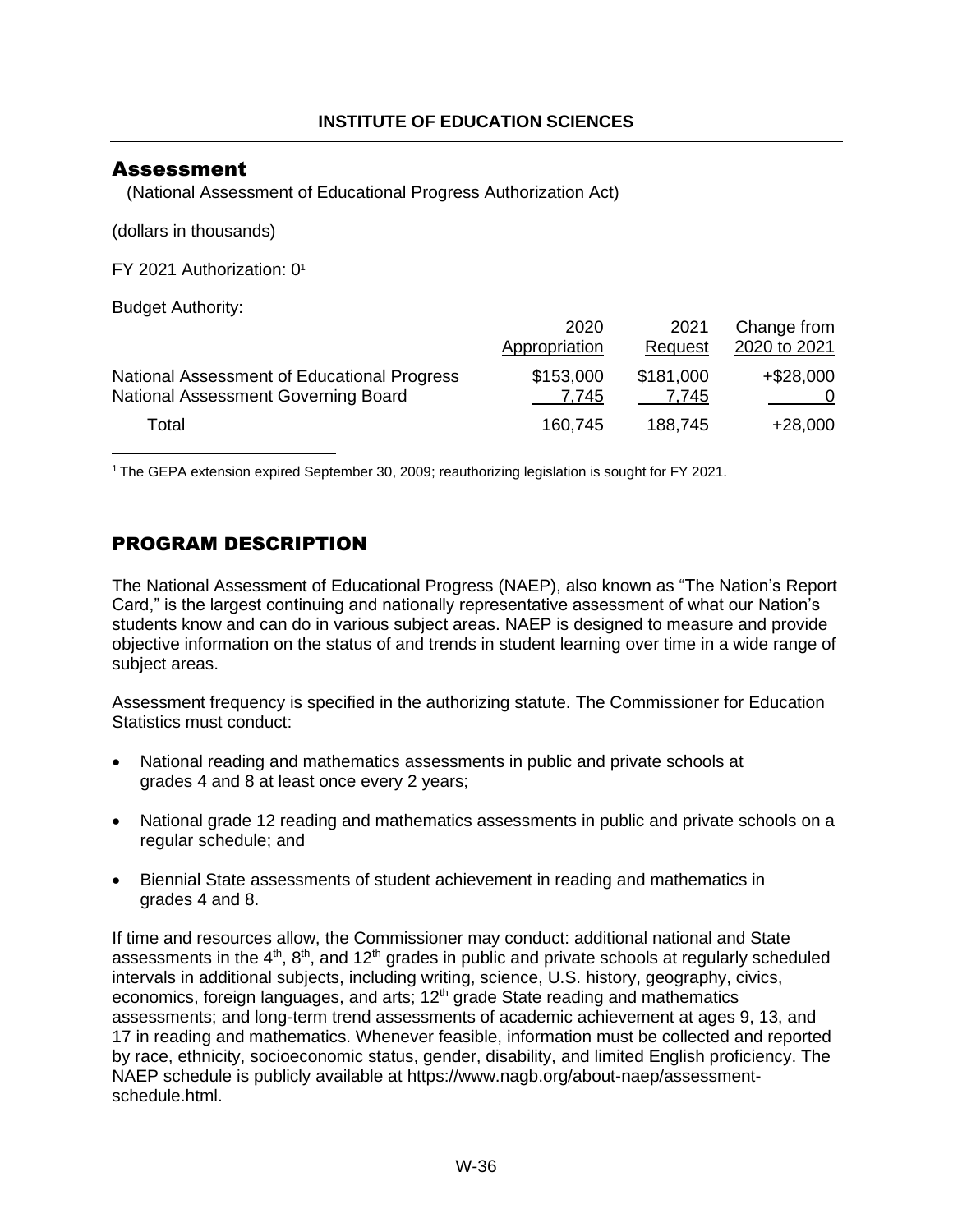#### **Assessment**

The National Assessment Governing Board (NAGB) is responsible for formulating policy for NAEP. NAGB is composed of 25 voting members including Governors, State legislators, chief State school officers, a superintendent, State and local board of education members, testing and measurement experts, a representative of business or industry, curriculum specialists, principals, classroom teachers, and parents. The Director of the Institute of Education Sciences (IES) serves as an *ex officio*, nonvoting member of the Board. Using a national consensus approach, NAGB develops appropriate assessment objectives and achievement levels for each grade in each subject area to be assessed.

The Assessment budget supports the following major program components:

- National NAEP: The main NAEP assessments report results for the nation and are designed to follow the curriculum frameworks developed by NAGB. They periodically measure student achievement in reading, mathematics, science, writing, U.S. history, civics, geography, and other subjects.
- State NAEP: State assessments address the needs of State-level policymakers for reliable data concerning student achievement in their States in reading, mathematics, science, and writing.
- The Trial Urban District Assessment (TUDA): Begun in 2002, the TUDA provides information on  $4<sup>th</sup>$  and  $8<sup>th</sup>$  grade student achievement in reading and mathematics in a small number of urban school districts. Although participation is voluntary, demand from districts to be included in TUDA has significantly increased in recent years, with 27 districts participating in 2017.
- Long-term trend NAEP: In its long-term trend program, NAEP administers identical instruments from one assessment year to the next, measuring student achievement in reading and mathematics. These assessments do not evolve based on changes in curricular or educational practices.
- Evaluation and validation studies: Congress mandates that the Secretary provide for continuing review of the national and State assessments and student performance levels by one or more nationally recognized evaluation organizations. NAEP funds also support studies to examine critical validity issues involving NAEP design, interpretation, and operations.

In order to inform the American public about the performance of the Nation's students, NAEP produces a series of public audience and technical reports. All NAEP reports are available online [\(http://nces.ed.gov/nationsreportcard/\)](http://nces.ed.gov/nationsreportcard/). In addition, a data tool [\(http://nces.ed.gov/nationsreportcard/naepdata/\)](http://nces.ed.gov/nationsreportcard/naepdata/) allows users to create their own data tables with national and State data.

The Federal Government is specifically prohibited from using NAEP to influence standards, assessments, curriculum, or instructional practices at the State and local levels, or from using NAEP to evaluate individual students or teachers or provide rewards or sanctions for individual students, teachers, schools, or school districts. In addition, the use of NAEP data for student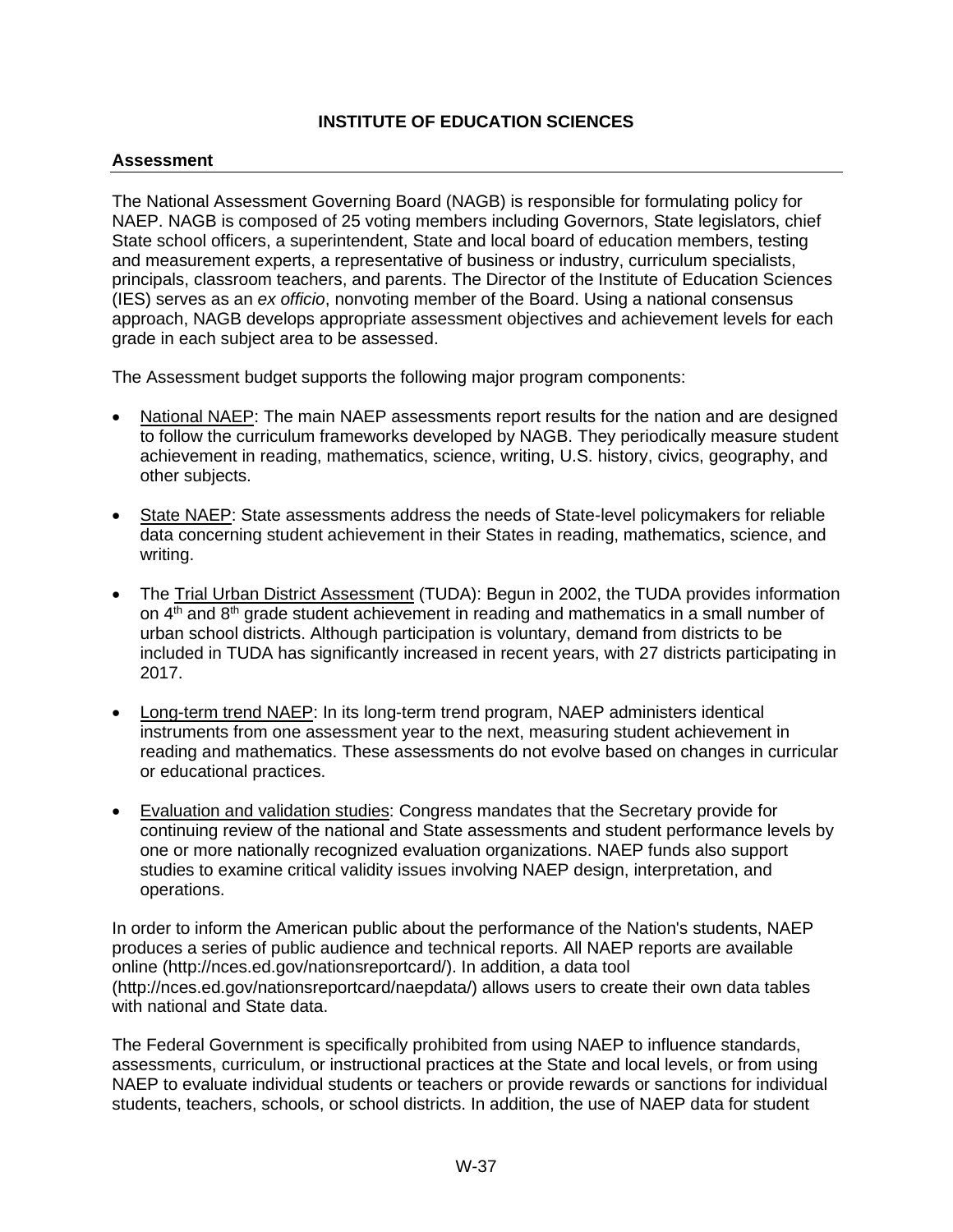#### **Assessment**

promotion or graduation purposes is prohibited, and NAEP should not affect home schools. Maintenance of a system of records containing personally identifiable information on students is also barred, and assessments must not evaluate or assess personal or family beliefs and attitudes.

Test integrity is further ensured by the Commissioner for Education Statistics' ability to decline to release cognitive test items that will be used in future assessments for 10 years (and longer if important to protect long-term trend data) while continuing to provide for public access to assessment materials in secure settings. The NAEP statute requires that the public be notified about such access; requires that access be provided within 45 days in a mutually convenient setting; establishes procedures for receiving, reviewing, and reporting complaints; and provides criminal penalties for unauthorized release of assessment instruments.

Finally, the NAEP law mandates that participation be voluntary for students and schools, as well as for local educational agencies. Each participating State must give permission for the release of the results of its State assessment. However, under Title I of the Elementary and Secondary Education Act (ESEA), each State participating in the Title I program had to develop a State plan (ESEA, Title I, Part A, Section 1111) in which it agreed to participate in the biennial grades 4 and 8 reading and mathematics NAEP assessments beginning in the 2002-2003 school year, provided that the Secretary of Education pays for the costs of participation. Any State with an approved plan under section 1111 is deemed to have authorized the release of its grades 4 and 8 reading and mathematics NAEP data.

Funding levels for both NAEP and NAGB for the past 5 fiscal years were:

<span id="page-39-2"></span><span id="page-39-1"></span>

| <b>Fiscal Year</b> | (dollars in thousands) |
|--------------------|------------------------|
|                    |                        |
|                    |                        |
|                    |                        |
|                    |                        |
|                    |                        |

<span id="page-39-0"></span><sup>&</sup>lt;sup>1</sup> Reflects a reprogramming of \$6,500 thousand in fiscal year 2019 funds from Statistics to the Assessment program in the IES account that will be "repaid" by reprogramming \$6,500 thousand of fiscal year 2020 Assessment funds to Statistics.

### FY 2021 BUDGET REQUEST

For fiscal year 2021, the Administration requests \$188.7 million for Assessment, \$28 million more than fiscal year 2020 appropriation. The request includes \$181.0 million for the National Assessment of Educational Progress and \$7.7 million for the National Assessment Governing Board. NAEP is the largest continuing and nationally representative source of data on what the Nation's students know and can do in various subject areas and plays a critical role in helping to benchmark national education progress because it is the only assessment of student

 $2$  Does not reflect an anticipated reprogramming of \$6,500 thousand in fiscal year 2020 funds from Assessment to Statistics.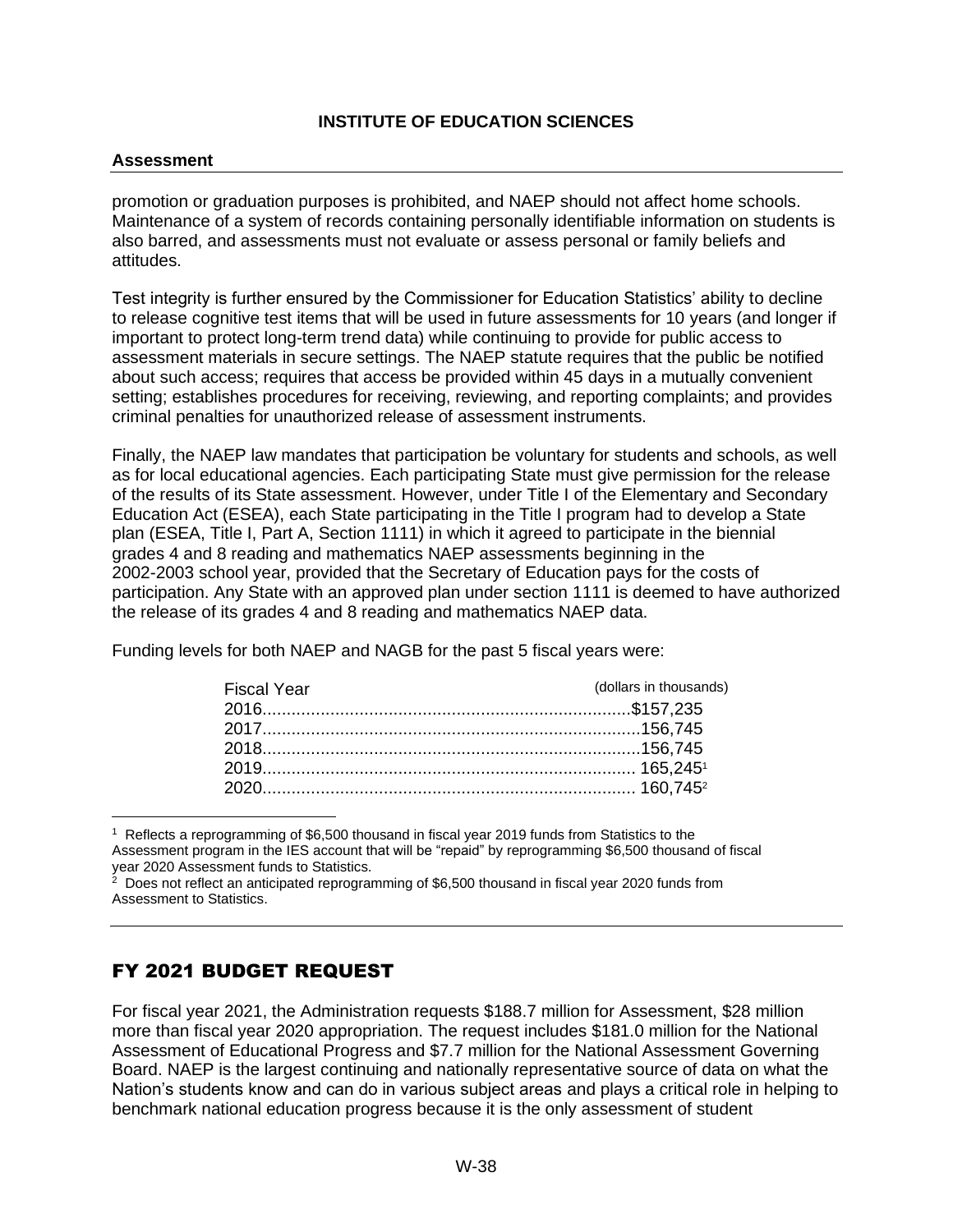#### **Assessment**

achievement that provides comparable data across States and school districts. At the request level, the Department would be able to carry out the assessments on the schedule approved by NAGB on July 19, 2019 (see below).

#### **National Assessment of Educational Progress**

The Administration's reauthorization proposal would make essential changes to the NAEP program in order to continue to provide the broadest range of useful student achievement data in an efficient and cost-effective manner. The legislation would move all assessment activities currently administered by National Center for Education Statistics (NCES), including the National Assessment of Educational Progress (NAEP) and the International Assessments supported by the Institute (such as the Program for International Student Assessment, the Progress in International Reading Literacy, and the Trends in International Mathematics and Science Study, to a new National Center for Education Assessment within IES that would be led by a Commissioner for Education Assessment. The new center would support more effective administration of IES assessment programs while allowing NCES to focus on its core statistical mission and activities. The center would be staffed with experts in the design and administration of assessments, allowing a synergy that is difficult to maintain with the current structure.

The recent effort to renew the NAEP Alliance Contracts that support NAEP administration has shown that NAEP costs are rising, in considerable part because of the cost of developing and implementing digital-based assessments. Initial bids for activities on the original NAEP schedule were far higher than expected, necessitating significant modifications to the assessment schedule, including the following:

- For 2020, adding the long-term trend assessment.
- For 2021, adding grade 8 civics and U.S. history assessments, which were previously scheduled for 2022, and dropping the writing assessments. The writing assessments will next be conducted in 2029.
- For 2022, dropping all assessments. The dropped assessments are grades 4 and 8 U.S. history, civics, geography, and technology and engineering literacy (TEL), and grade 12 economics. The TEL will be conducted at grade 8 in 2023. The grade 8 U.S. history and civics assessments were moved to 2021.
- For 2023, dropping the State and Urban District science assessments, and conducting the national science assessment at grade 8 only, not at grades 4, 8, and 12. The grade 8 TEL was moved to 2023 from 2022.
- For 2024, dropping the grade 8 arts assessment and the grade 12 foreign language assessment and conducting only the long-term trend assessment. Arts and foreign language are not on the schedule, which goes until 2029.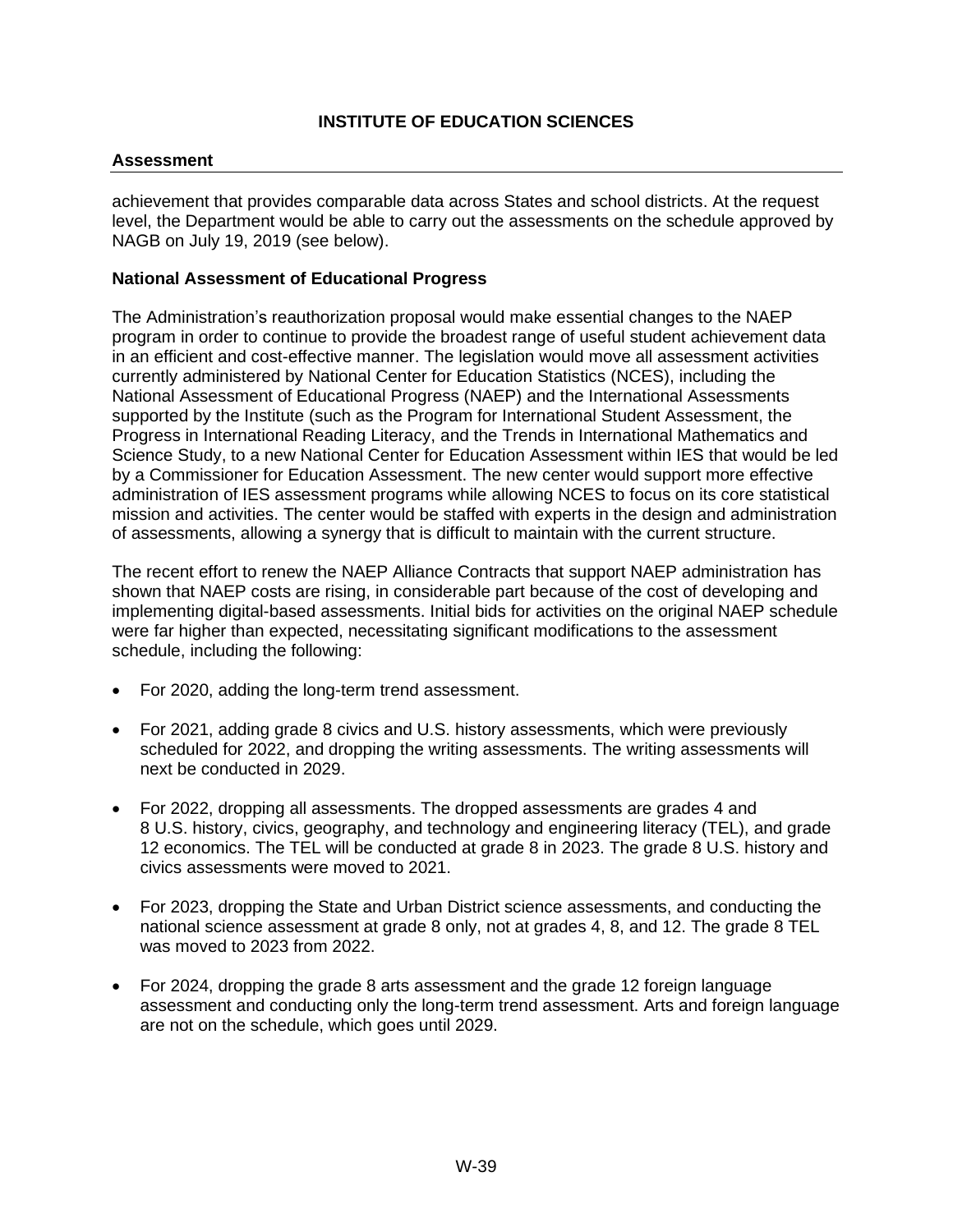#### **Assessment**

|      |                                            | <b>National</b> | <b>State</b> | <b>Urban District</b> |
|------|--------------------------------------------|-----------------|--------------|-----------------------|
| Year | <b>Subject</b>                             | Grades          | Grades       | Grades                |
|      |                                            | Assessed        | Assessed     | Assessed              |
| 2019 | Reading                                    | 4, 8, 12        | 4, 8         | 4, 8                  |
|      | <b>Mathematics</b>                         | 4, 8, 12        | 4, 8         | 4,8                   |
|      | Science                                    | 4, 8, 12        |              |                       |
|      | <b>High School Transcript Study</b>        |                 |              |                       |
| 2020 | Long-Term Trend <sup>1</sup>               |                 |              |                       |
| 2021 | Reading                                    | 4, 8            | 4, 8         | 4, 8                  |
|      | <b>Mathematics</b>                         | 4,8             | 4,8          | 4,8                   |
|      | <b>Civics</b>                              | 8               |              |                       |
|      | U.S. History                               | 8               | 8            |                       |
| 2023 | Reading                                    | 4, 8, 12        | 4, 8         | 4, 8                  |
|      | <b>Mathematics</b>                         | 4, 8, 12        | 4, 8         | 4,8                   |
|      | Science                                    | 8               |              |                       |
|      | <b>Technology and Engineering Literacy</b> | 8               |              |                       |
|      | <b>High School Transcript Study</b>        |                 |              |                       |
| 2024 | Long-Term Trend <sup>1</sup>               | 8               |              |                       |

<sup>1</sup> The long-term trend assessment is conducted at ages 9, 13, and 17.

Rising assessment costs mean that, over time and absent further funding increases, maintaining the requirement to conduct reading and mathematics assessments in grades 4 and 8 every 2 years effectively would supplant assessment in all other subjects. One costsaving option under consideration that could give NAGB more flexibility to conduct assessments in other subjects — while limiting required funding increases — is assessing reading and mathematics performance in grades 4 and 8 every 4 years instead of every 2 years. IES plans to further explore this option, among others, by consulting extensively with stakeholders to determine the relative value of various NAEP assessments in meeting the needs of educators and State and local policymakers.

Since 2017, all assessments except the 2020 Long-Term Trend assessment have been administered to students through digital-based assessments (DBAs), which allows inclusion of more interactive question types, such as simulations and graphing, allowing for the measurement of skills not as easily assessed by paper-and-pencil assessments. Funding for DBAs support technology costs, as well as bridge studies to compare results using paper-andpencil assessments to results using DBAs.

The costs for any given assessment are spread out over 4 years and vary depending on a variety of factors, such as scope, subject, grade levels, and whether the assessment is conducted alone or in combination with another assessment. Based on current plans, the fiscal year 2021 request for NAEP would be used primarily for the following activities:

- analysis and reporting of the 2020 high school transcript study;
- conducting the 2021 national, State, and urban district assessments;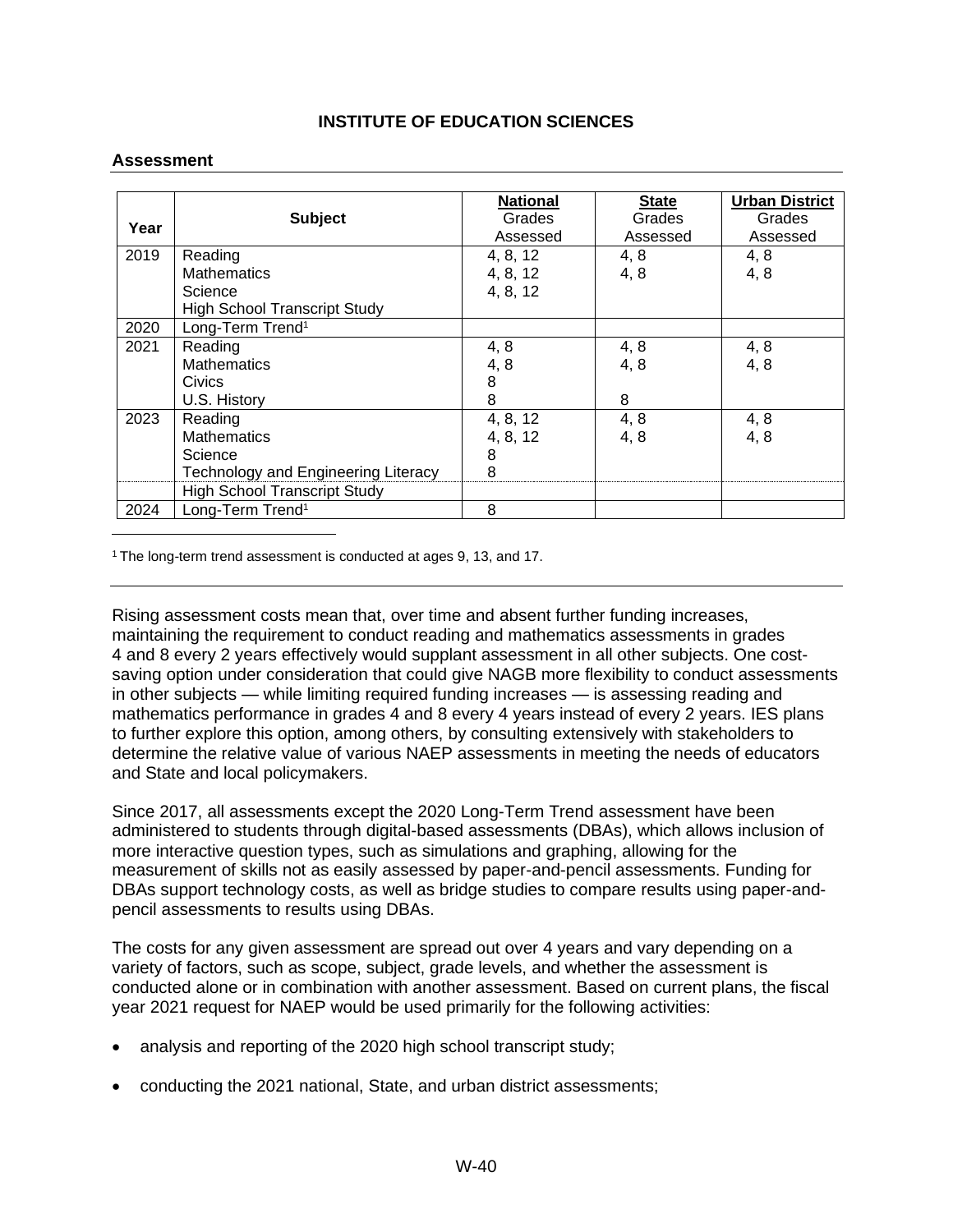#### **Assessment**

- preparation for the 2023 national, State, and urban district assessments; and
- continuing the transition to DBAs.

#### **National Assessment Governing Board**

The \$7.7 million request for NAGB, an independent, bipartisan organization that formulates policy guidelines for NAEP, would be used for the salaries, expenses, and operations of NAGB staff, which supports the development of achievement levels and frameworks required for the administration and scoring of assessments, outreach for initial public release efforts, and the dissemination of assessment results.

NAEP State-level assessments are held every other year, meaning that costs are considerably higher in some years and lower in others. Consequently, the Administration requests that NAEP funds continue to remain available for 2 years in order to provide flexibility to meet these varying year-to-year cost requirements.

### PROGRAM OUTPUT MEASURES

(dollars in thousands)

<span id="page-42-2"></span>

| <b>Output Measures</b>                                                     | 2019      | 2020                 | <u>2021</u> |
|----------------------------------------------------------------------------|-----------|----------------------|-------------|
| <b>NAEP</b>                                                                | \$157,500 | \$153,000            | \$181,000   |
| <b>NAGB</b>                                                                | \$7,745   | \$7,745              | \$7,745     |
| Total                                                                      | 165,245   | 160,745 <sup>2</sup> | 188,745     |
| Number of full-time equivalent permanent<br>personnel associated with NAGB | 13        | 15                   | 15          |
|                                                                            |           |                      |             |

NOTE:

Funds from any single fiscal year's appropriation may be used for 2 years. The table provides estimates of the amounts from each year's appropriation that will be used for each area, not the amount obligated in each of those years.

<span id="page-42-1"></span><sup>[1](#page-42-1)</sup> Reflects a reprogramming of \$6,500 thousand in fiscal year 2019 funds from Statistics to the Assessment program in the IES account; in fiscal year 2020 the Department plans to restore these funds by reprogramming \$6,500 of fiscal year 2020 Assessment funds to Statistics.

<span id="page-42-0"></span> $^{2}$  $^{2}$  $^{2}$  Does not reflects an anticipated reprogramming of \$6,500 thousand in fiscal year 2020 funds from Assessment to Statistics.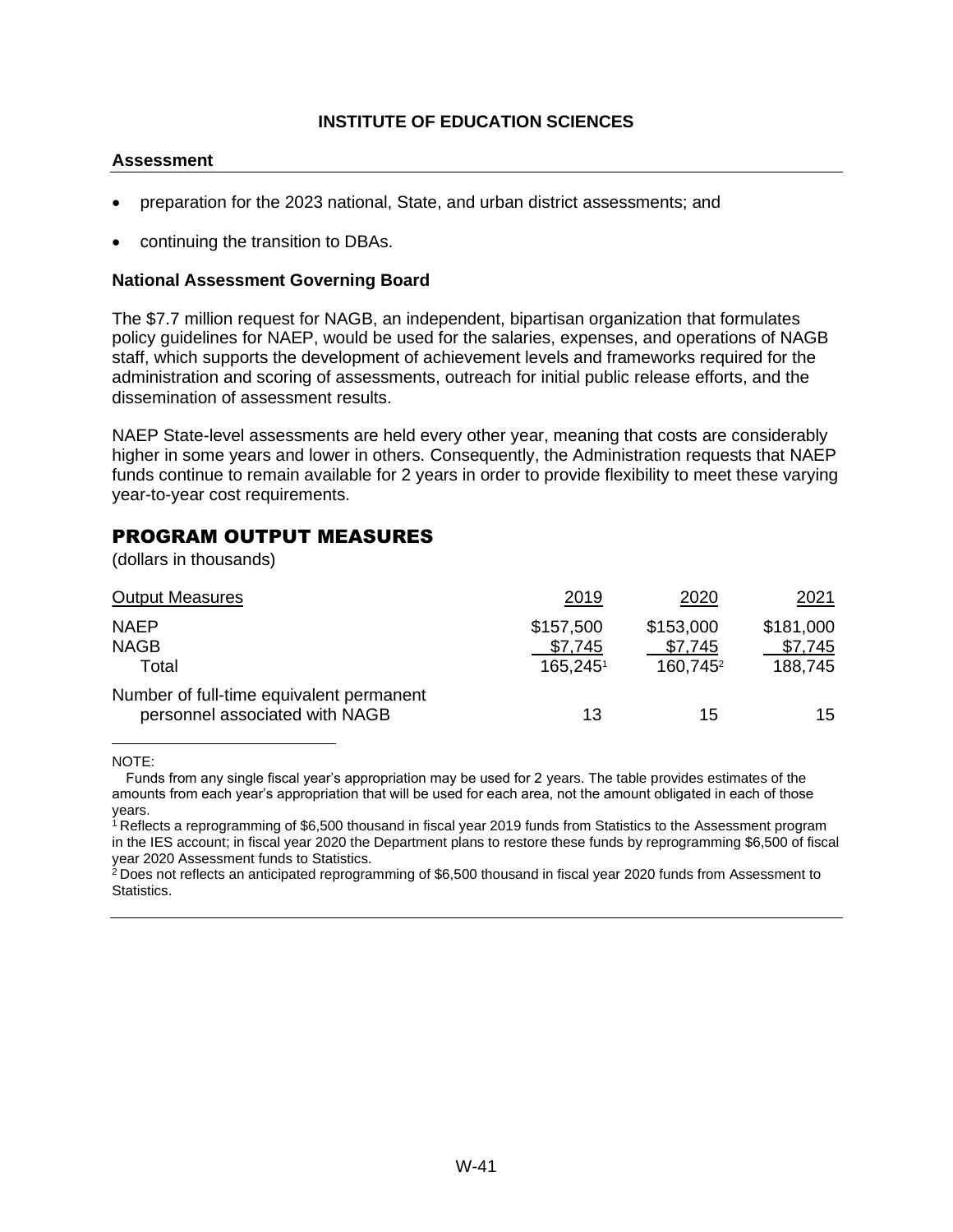#### **Assessment**

### PROGRAM PERFORMANCE INFORMATION

This section presents selected program performance information, including, for example, GPRA goals, objectives, measures, and performance targets and data; and an assessment of the progress made toward achieving program results. Achievement of results is based on the cumulative effect of the Federal resources provided for this program as well as the resources and efforts invested by those served by the program.

#### **Performance Measures**

**Measure**: The number of website page views: NAEP page views, excluding views of the NAEP Data Explorer (NDE).

| Year | <b>Target</b> | <b>Actual</b> |
|------|---------------|---------------|
| 2016 |               | 1,028,662     |
| 2017 |               | 1,057,546     |
| 2018 | 1,050,000     | 775,988       |
| 2019 | 1,050,000     |               |
| 2020 | 750,000       |               |
| 2021 |               |               |

**Additional information:** The NAEP page view measure provides an indication of the number of sessions during which a page in the entire NAEP website (nces.ed.gov/nationsreportcard/) was viewed at least once, excluding visits to NDE. It includes information from Report Cards, special reports, and data dashboards. The revised 2020 target reflects decreased views following the move of the NDE and other results-oriented tools to the nationsreportcard.gov web site.

**Measure**: The number of website page views: Nation's Report Card page views (all Nation's Report Card web site data)

| Year | Target  | <b>Actual</b> |
|------|---------|---------------|
| 2016 |         | 470,859       |
| 2017 |         | 440,904       |
| 2018 | 470,000 | 653,545       |
| 2019 | 550,000 |               |
| 2020 | 600,000 |               |
| 2021 |         |               |

**Additional information:** The Nation's Report Card measure provides an indication of the number of sessions during which a page in the entire Nation's Report Card site was viewed at least once, which includes information from all the of the Report Cards, special reports, and data dashboards. The Nation's Report Card Website saw an increase in traffic in 2018 due to the 2017 reading and mathematics release and also because it became the location for the State Profiles, District Profiles, and the NAEP Data Explorer (as opposed to the NCES website).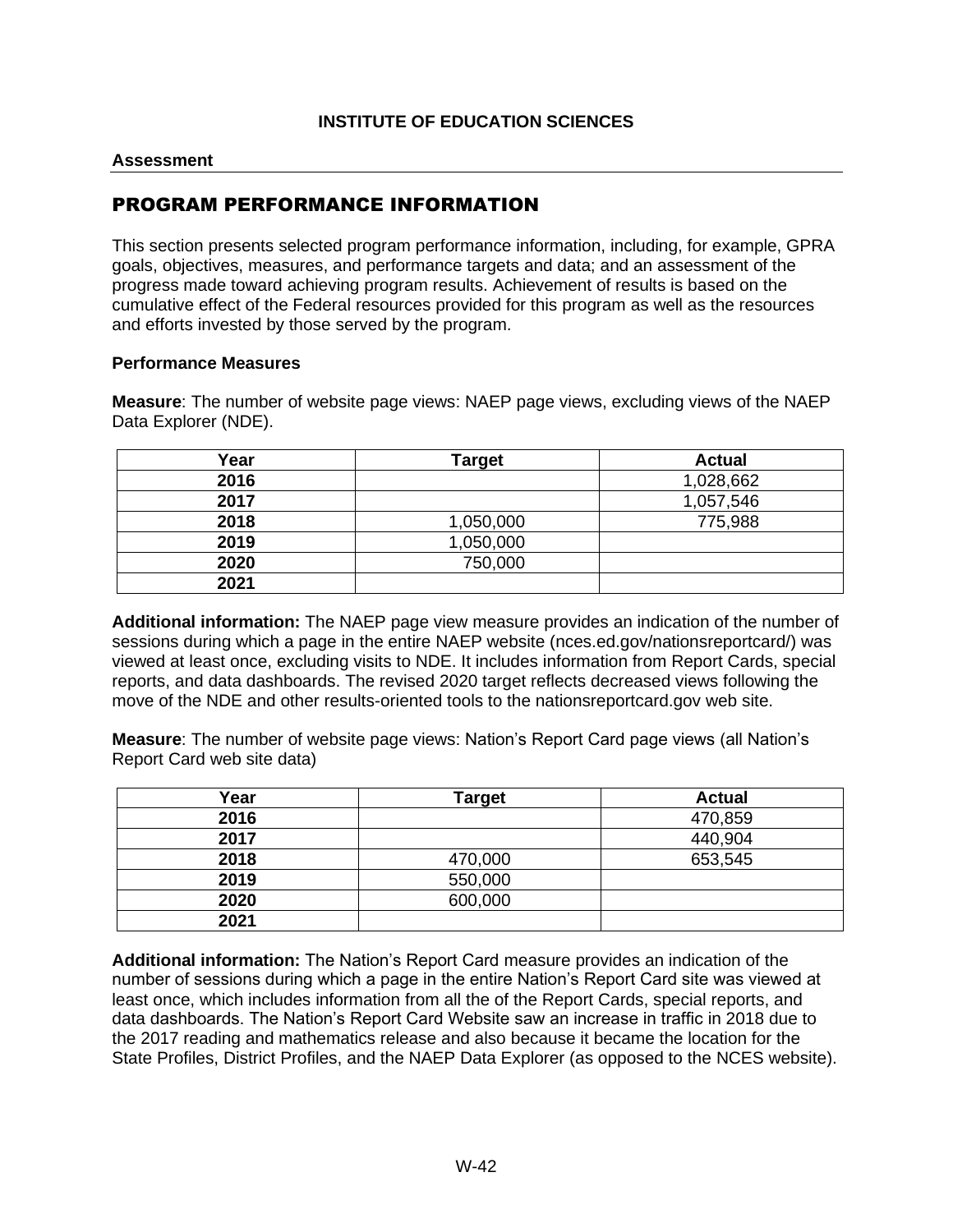#### **Assessment**

**Measure**: The number of website page views: NDE page views (nces.ed.gov/nationsreportcard/naepdata/)

| Year | <b>Target</b> | <b>Actual</b> |
|------|---------------|---------------|
| 2018 |               | 87,009        |
| 2019 | 82,750        |               |
| 2020 | 83,000        |               |
| 2021 |               |               |

**Additional information:** The NDE measure provides an indication of the number of sessions during which a page in the Data Explorer was viewed at least once. Targets have been reset to reflect the implementation of a new version of the Data Explorer in February 2018.

#### **Efficiency Measures**

NCES measures efficiency by reporting on the time to release of NAEP reports. These measures examine the actual time from the end of data collection to release to NAGB and are an indication of how efficiently the Department analyzes and reports NAEP results.

Because any year with new frameworks requires additional work to analyze the results (e.g., conducting trend studies and having achievement levels set by NAGB) and produce the final reports, NCES believes it is appropriate to exempt assessments with new frameworks from the efficiency measure calculations. This provides more comparable measurements from year-toyear, since different percentages of assessments may have new frameworks each year.

**Measure**: The percentage of NAEP reports on state-level 4th grade and 8th grade (and 12th grade if implemented) reading and mathematics assessments ready for release by the National Assessment Governing Board within 6 months of the end of data collection.

| Year | <b>Target</b> | <b>Actual</b> |
|------|---------------|---------------|
| 2015 | 100%          | 100%          |
| 2017 | <b>NA</b>     | <b>NA</b>     |
| 2019 | 100           |               |
| 2021 | 100           |               |

**Additional information:** In 2017, due to the transition from a paper-based assessment to a digitally-based assessment, the state results were released more than 12 months after the end of data collection. The assessments are conducted every other year, so data are reported for odd numbered years only.

#### **Other Performance Information**

The National Academies of Sciences, Engineering, and Medicine completed an evaluation of the NAEP achievement levels (*Basic*, *Proficient*, and *Advanced*) in 2016 [\(https://www.nap.edu/read/23409/chapter/1#ix\)](https://www.nap.edu/read/23409/chapter/1#ix), concluding that the achievement levels are a meaningful and important part of NAEP reporting. The evaluation report provided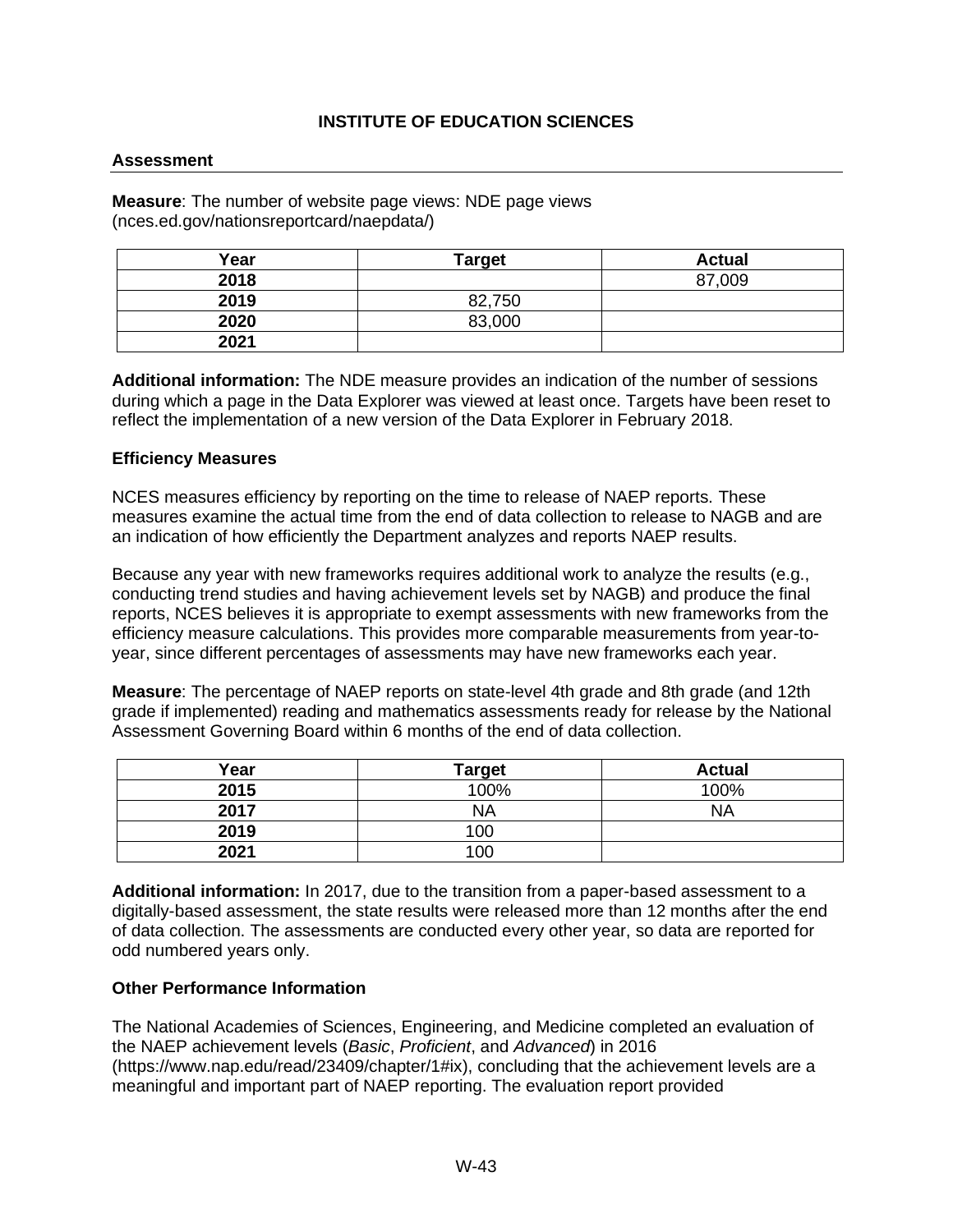#### **Assessment**

recommendations to ensure that the achievement levels represent the knowledge and skills of students at each level. Recommendations included:

- Evaluate the alignment of achievement levels for grade 4 and grade 8 mathematics assessments and revise them as needed.
- Regularly review the achievement-level descriptors to ensure they reflect both the frameworks and the incorporation of those frameworks in NAEP assessments.
- Research the relationships between the NAEP achievement levels and concurrent or future performance on measures external to NAEP, such as being on track for a college-ready high school diploma for 8th grade students and readiness for middle school for 4th grade students.

NAGB has awarded a contract to address some of these recommendations, particularly the alignment of achievement level descriptors with the scale. Also, in response to the recommendations, NCES has raised the prominence of the cautionary language in the NAEP Report Cards regarding the developmental status of the achievement levels.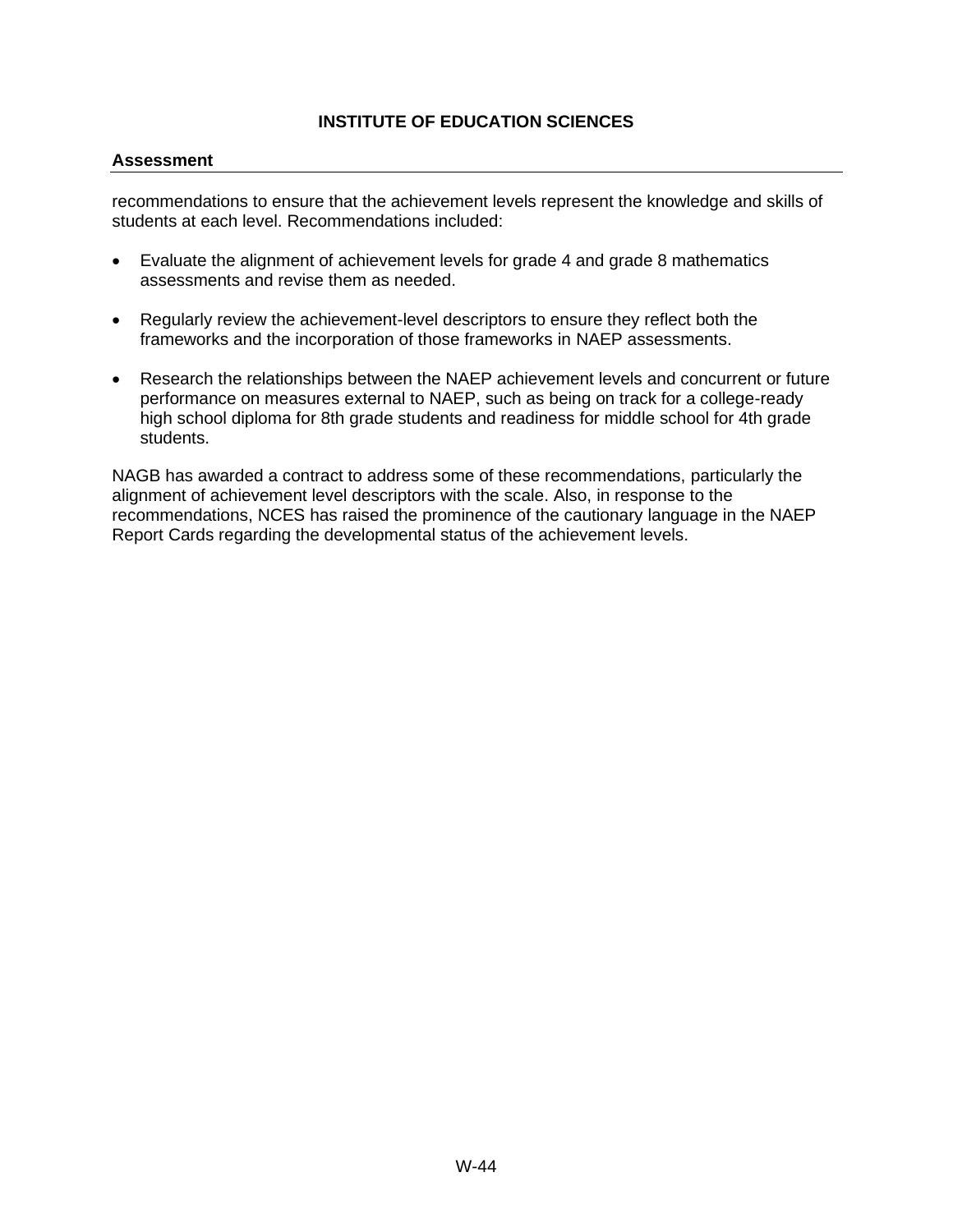### <span id="page-46-0"></span>Research in special education

(Education Sciences Reform Act of 2002, Part E)

(dollars in thousands)

FY 2021 Authorization: [0](#page-46-1)<sup>1</sup>

Budget Authority:

<span id="page-46-2"></span>

| 2020          | 2021     | Change from  |
|---------------|----------|--------------|
| Appropriation | Request  | 2020 to 2021 |
| \$56,500      | \$56,500 |              |

<span id="page-46-1"></span><sup>[1](#page-46-2)</sup> The GEPA extension expired September 30, 2011; reauthorizing legislation is sought for FY 2021.

### PROGRAM DESCRIPTION

The Research in Special Education (RiSE) program, which is administered by the Institute of Education Science's (IES) National Center for Special Education Research (NCSER), supports rigorous research that aims to improve a range of education outcomes for students with or at risk for disabilities, including: developmental outcomes for infants and toddlers with disabilities; school readiness; achievement in core academic content areas (reading, writing, mathematics, science); behaviors that support learning in academic contexts for students with disabilities or at risk for disabilities; and functional skills that improve education outcomes and transitions to employment, independent living, and postsecondary education. Investments in NCSER grants have led to advances in knowledge and practice that have improved education outcomes for students with disabilities. Examples of projects supported with RiSE funding include:

- *BEST in CLASS*, an intervention that combines evidence-based behavioral strategies with a coaching model designed to optimize implementation by preschool teachers. For children, *BEST in CLASS* resulted in fewer problem behaviors, better social skills, and improved classroom engagement. Researchers are extending this line of work by developing a webbased version of the intervention, with the goal of increasing the accessibility, flexibility, usability, and scalability of the intervention for early childhood teachers working with young children at risk for emotional and behavioral disorders.
- An evaluation of a kindergarten mathematics curriculum, *ROOTS*, which is designed to promote number sense and whole number concepts. Findings showed that students who received the *ROOTS* intervention demonstrated significant improvements in math outcomes compared to students who received typical services. *ROOTS* worked equally well with students with a wide range of mathematics skill and English proficiency levels.
- An examination of school accountability models, which examined eight different models and found that school performance can look very different depending on the accountability model used. For example, models that do not consider multiple years of student performance can penalize schools with higher percentages of students who are economically disadvantaged, are ethnic minorities, or have disabilities.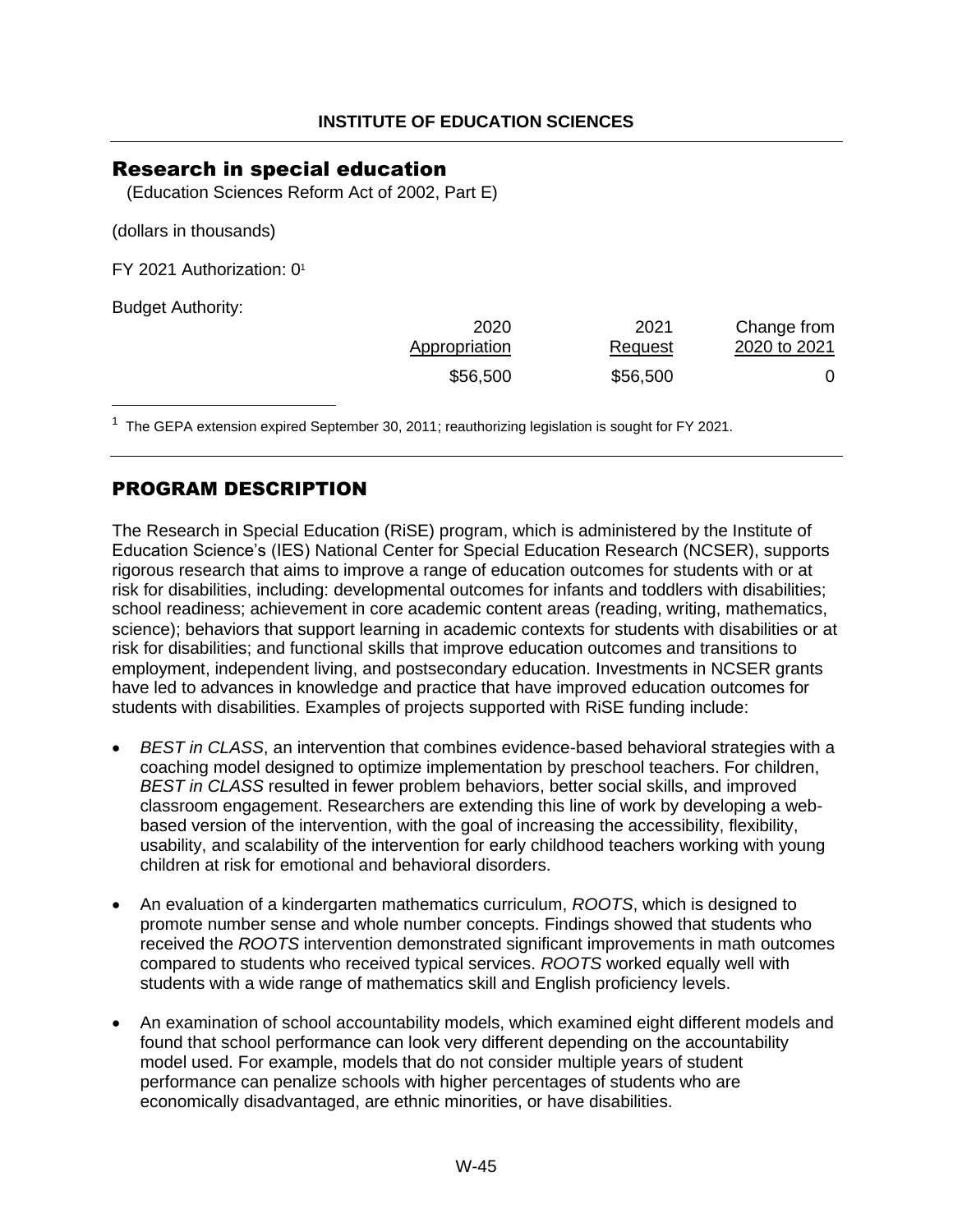#### **Research in special education**

Funding levels for the past 5 fiscal years were as follows:

| (dollars in thousands) |
|------------------------|
|                        |
|                        |
|                        |
|                        |
|                        |
|                        |

# FY 2021 BUDGET REQUEST

For fiscal year 2021, the Administration requests \$56.5 million for Research in Special Education, level with the fiscal year 2020 appropriation. RiSE funding supports a comprehensive program of special education research designed to expand the knowledge and understanding of the developmental and educational needs of infants, toddlers, and children with disabilities. Continued investment in NCSER's long-term programs of research is essential to build the research base for evidence-based practices and policies that will result in improved developmental outcomes and school readiness, academic achievement, and transition from high school to postsecondary education, employment, and independent living for students with disabilities.

At the fiscal year 2021 request level, IES would support approximately \$3.9 million in new grant awards and \$51.2 million in grant continuation costs. An additional \$1.4 million would support peer review, logistical support, and other activities. The Department budgets for peer review costs each year; any funds not used for peer review are used for grant awards.

NCSER research activities include the following programs:

- Special Education Research Grants: This program, which accounts for the largest share of NCSER grants, makes competitive research grants on topics that are relevant to the needs of students with disabilities, their families, educators, and policymakers, spanning from the early intervention needs of infants and toddlers with disabilities to transition outcomes for students with disabilities leaving secondary education. Grants may last up to 5 years, with annual awards of approximately \$100,000 to \$750,000 per year. Additional information is available at https://ies.ed.gov/funding/ncser\_progs.asp.
- Research Training Programs in Special Education Competition: These programs prepare individuals to conduct rigorous and relevant special education and early intervention research that advances knowledge within the field and addresses issues that are critical to education policymakers and practitioners. For example, the Postdoctoral Training and Early Career competition seeks to build the next generation of researchers. Awards can last up to 5 years and are funded at about \$50,000 to \$125,000 per year.
- Low-Cost, Short Duration Evaluation of Special Education Interventions: This program supports rigorous evaluations of education interventions that State educational agencies (SEAs) or local educational agencies (LEAs) believe will produce meaningful improvements in student outcomes within a short period of time; for example, within a single semester or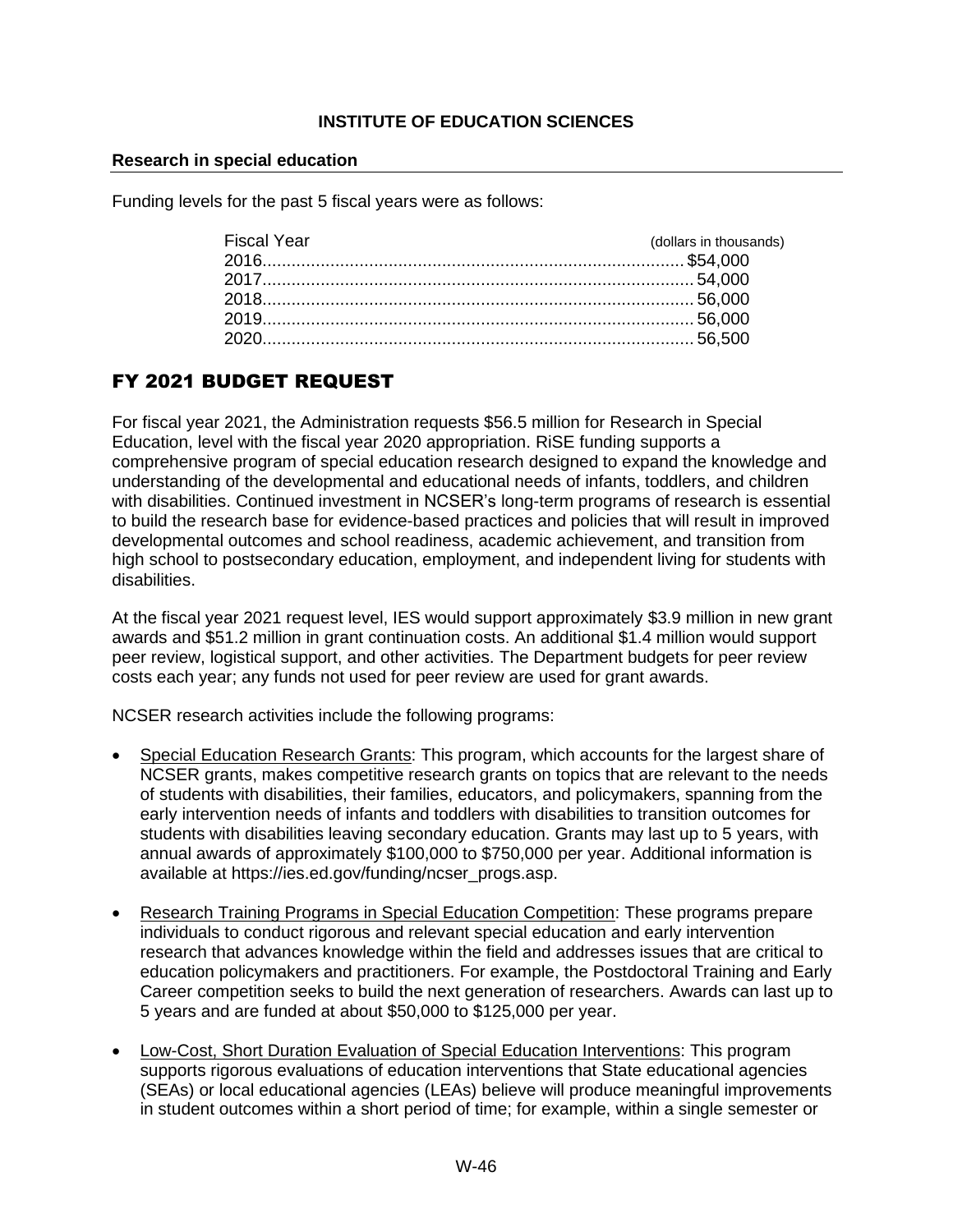#### **Research in special education**

academic year. The evaluations are low cost—up to \$250,000 over 2 years—and focus on outcomes that can be easily measured using administrative records. Grants are carried out by partnerships between research institutions and SEAs or LEAs.

- Research Networks Focused on Critical Problems of Policy and Practice in Special Education: Research Network awards focus on high-priority issues in special education and assist researchers who are working on these issues in sharing ideas, building new knowledge, and strengthening their research and dissemination capacity. Awards range from \$300,000 to \$1,000,000 per year for up to 5 years.
- Special Education Research and Development (R&D) Centers: Unlike special education research grants that support a single research study, R&D centers [\(http://ies.ed.gov/ncser/RandD/\)](http://ies.ed.gov/ncser/RandD/)) support a focused program of research that may include several researchers working on separate studies that are designed to improve our understanding of a particular topic.

In order to provide the flexibility IES needs to plan and administer a regular cycle of research competitions, the Administration requests that funding continue to be available for 2 years.

### PROGRAM OUTPUT MEASURES

(dollars in thousands)

| <b>Output Measures</b>                                                                                     | 2019                         | 2020                         | 2021                        |
|------------------------------------------------------------------------------------------------------------|------------------------------|------------------------------|-----------------------------|
| <b>NCSER Research Grants<sup>1</sup></b><br>Grant awards (new)<br>Grant awards (continuations)<br>Subtotal | \$22,591<br>32,303<br>54,894 | \$23,515<br>31,596<br>55,111 | \$3,876<br>51,227<br>55,103 |
| Logistical support and Other<br>Peer review of new award applications                                      | 166<br>940                   | 441<br>948                   | 441<br>956                  |
| Total                                                                                                      | 56,000                       | 56,500                       | 56,500                      |

NOTES:

Funds from any single fiscal year's appropriation may be used for 2 years. The table provides estimates of the amounts from each year's appropriation that will be used for each area, not the amount obligated in each of those years.

<sup>1</sup> The Department made 42 new grant awards in 2019, ranging in size from \$95,410 to \$1,012,736 for the first year of the awards. Applicants for 2020 grant awards could request funding of \$100,000 to \$2 million, depending on the competition; the estimated amount for the first year of the award is \$100,000 to \$800,000. The number of 2020 and 2021 new awards will depend on the number of high-quality proposals received in the 2020 and 2021 competitions.

### PROGRAM PERFORMANCE INFORMATION

This section presents selected program performance information, including, for example, GPRA goals, objectives, measures, and performance targets and data; and an assessment of the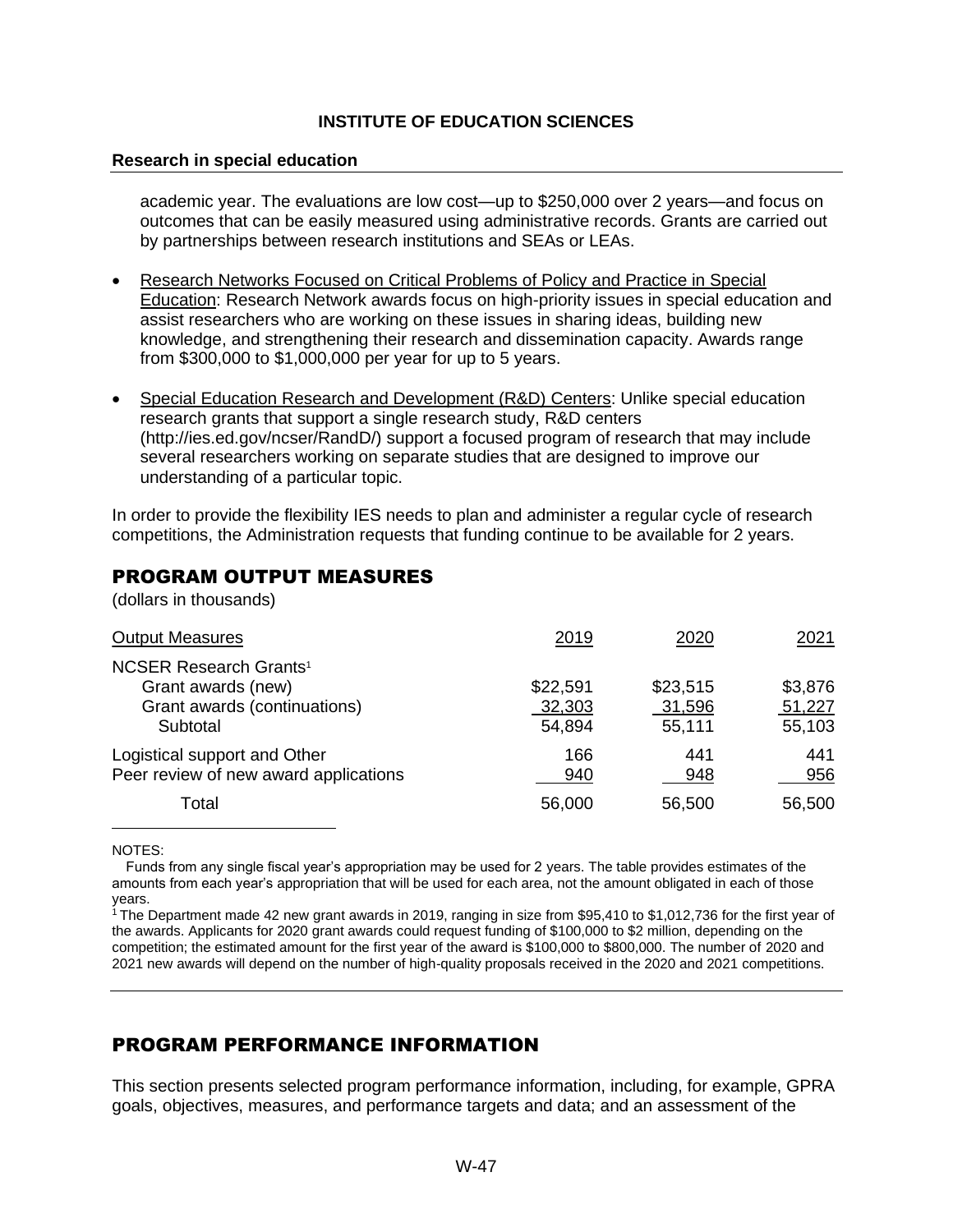#### **Research in special education**

progress made toward achieving program results. Achievement of results is based on the cumulative effect of the Federal resources provided for this program as well as the resources and efforts invested by those served by the program. The Department established new measures for NCSER in fiscal year 2014.

#### **Performance Measures**

#### **Goal: Transform education into an evidence-based field.**

*Objective: Raise the quality of research funded or conducted by the Department.*

|  |  |  |  |  |  |  |  |  | <b>Measure:</b> The percentage of projects that result in peer-reviewed publications. |
|--|--|--|--|--|--|--|--|--|---------------------------------------------------------------------------------------|
|--|--|--|--|--|--|--|--|--|---------------------------------------------------------------------------------------|

| Year | <b>Target</b> | <b>Actual</b> |
|------|---------------|---------------|
| 2016 | 83%           | 86%           |
| 2017 | 88            | 91            |
| 2018 | 90            | 90            |
| 2019 | 9             | o             |
| 2020 | 91            |               |
| 2021 | 91            |               |

**Additional information**: Peer-reviewed publications are an expected product of all research projects. NCSER has been funding research projects since 2006. Given the lag from time of award to completion of a study and the publication of results, the denominator for each reporting year is the cumulative number of grants that have been funded through the end of the fiscal year 3 years prior to the reporting year. The percentage for fiscal year 2019 reflects all projects funded from fiscal year 2006 to fiscal year 2016 (the total of which is 334).

**Measure**: The number of NCSER-supported interventions with evidence of efficacy in improving education outcomes for students with or at risk for disabilities.

| Year | <b>Target</b> | <b>Actual</b> |
|------|---------------|---------------|
| 2016 | $\sim$        | 43            |
| 2017 |               | 48            |
| 2018 |               | 54            |
| 2019 | 53            | 56            |
| 2020 | 55            |               |
| 2021 | 60            |               |

**Additional information**: Since 2006, NCSER has supported efficacy evaluations of fully developed interventions to determine whether they produce a beneficial impact on student education outcomes. This measure reflects the cumulative number of interventions NCSER has funded that have demonstrated efficacy in improving student outcomes.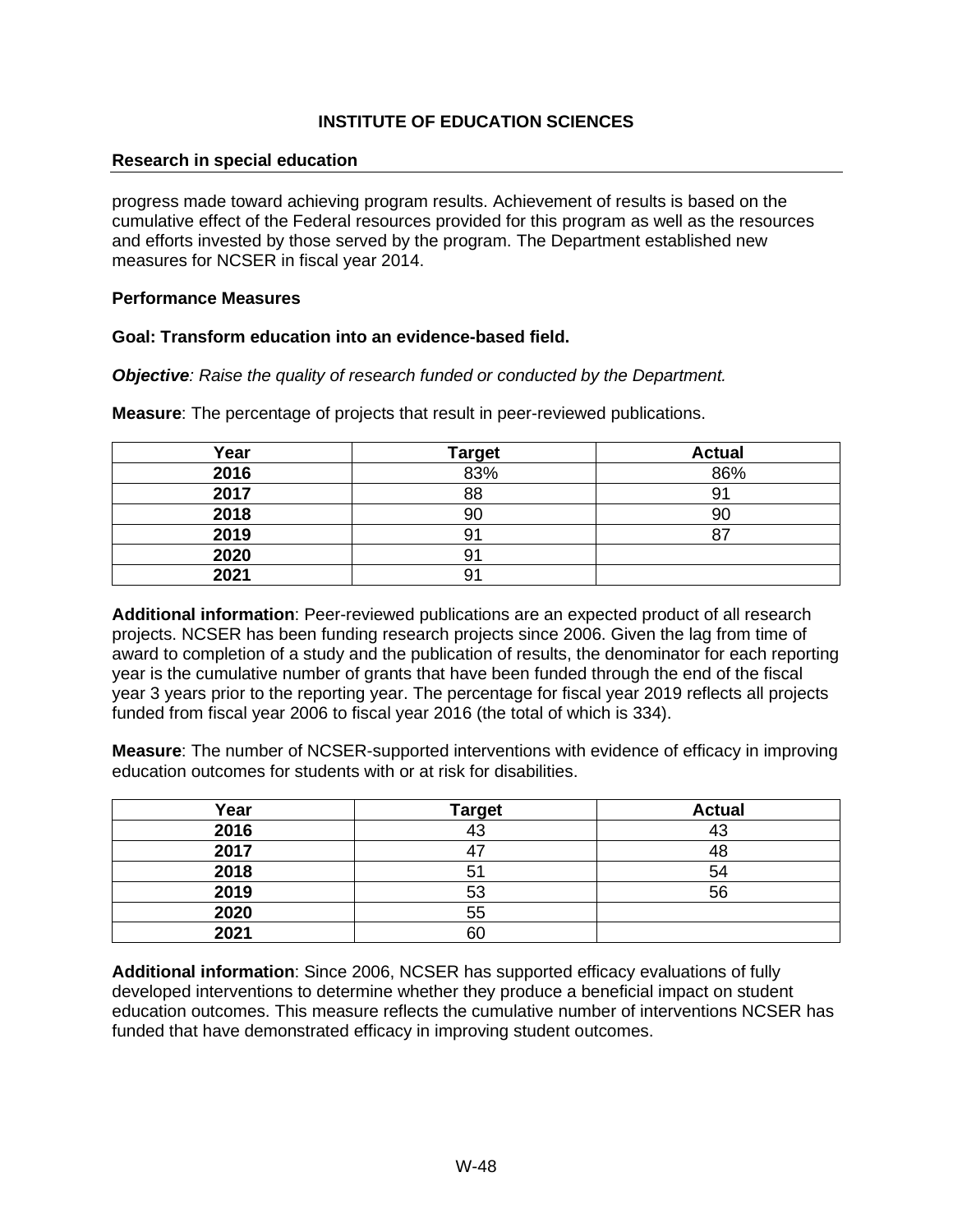#### **Research in special education**

**Measure**: The number of newly developed or modified interventions with evidence of promise for improving education outcomes for students with or at risk for disabilities.

| Year | <b>Target</b> | <b>Actual</b> |
|------|---------------|---------------|
| 2016 | 1 ຕ           | 45            |
| 2017 | $5^{\circ}$   | $5^{\prime}$  |
| 2018 | 60            | 60            |
| 2019 | 64            | 64            |
| 2020 | 66            |               |
| 2021 | 68            |               |

**Additional information**: NCSER also examines whether new interventions have promise to produce beneficial impacts on student education outcomes. This measure reflects the cumulative number of interventions NCSER has funded through Development and Innovation projects that show promise for improving student outcomes, which is defined as showing a statistically significant or substantively important positive association (0.25 standard deviation or larger) for at least one student outcome.

The reported data are the cumulative numbers of newly developed or modified interventions since 2006 with evidence of promise meeting Education Department General Education Regulations standards as determined by NCSER based on grantee final performance reports and peer-reviewed publications, if available.

#### **Efficiency Measures**

**Measure**: The average number of research grants administered per each program officer employed in the National Center for Special Education Research.

| Year | <b>Target</b> | <b>Actual</b> |
|------|---------------|---------------|
| 2016 | っっ            | 37            |
| 2017 | 33            | 35            |
| 2018 | 30            |               |
| 2019 | າ             | 56            |
| 2020 | 4(            |               |
| 2021 | -40           |               |

**Additional information**: The principal efficiency measure for IES is the ratio of research staff to research grants. These data are collected from the official grant files for NCSER. Given the level of technical assistance that is required, IES has determined that 40 is the maximum number of grants each program officer should monitor to maintain a high level of quality.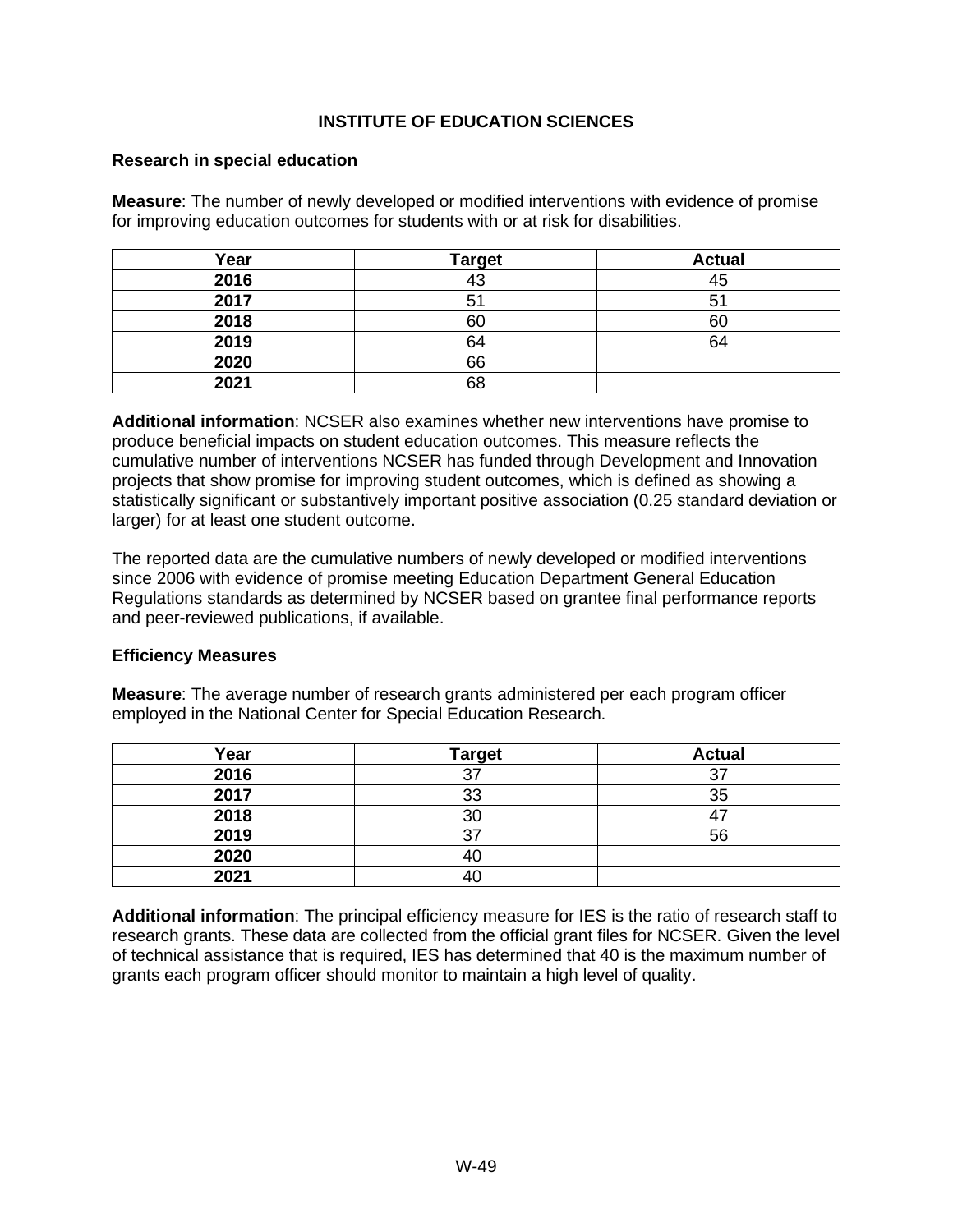### <span id="page-51-0"></span>Statewide longitudinal data systems

<span id="page-51-2"></span>(Educational Technical Assistance Act, Section 208)

(dollars in thousands)

FY 2021 Authorization: [0](#page-51-1)<sup>1</sup>

Budget Authority:

| 2020          | 2021    | Change from  |
|---------------|---------|--------------|
| Appropriation | Request | 2020 to 2021 |
| \$33,000      |         | $-$ \$33,000 |

<span id="page-51-1"></span>[1](#page-51-2) The GEPA extension expired September 30, 2009. No reauthorizing legislation is sought for fiscal year 2021.

### PROGRAM DESCRIPTION

Section 208 of the Educational Technical Assistance Act authorizes the Secretary to make competitive grants to State educational agencies (SEAs) to enable them to design, develop, and implement Statewide longitudinal data systems (SLDS) to efficiently and accurately manage, analyze, disaggregate, and use individual student data, consistent with the Elementary and Secondary Education Act (ESEA). The goals of the program are to improve data quality, promote data linkages, encourage the accurate and timely generation of data for reporting and improving student achievement, and facilitate research to improve student achievement and close achievement gaps.

The grants are expected to help SEAs develop, expand, or improve data systems, and may support necessary training, technical assistance, and other activities to promote the effective use of data. Funds must supplement, not supplant, other State or local funds used for developing State data systems and may not be used to support ongoing implementation and maintenance of such systems. Administered by the National Center for Education Statistics (NCES) within the Institute of Education Sciences (IES), SLDS grants are awarded competitively, based on the technical quality of the proposals.

The first round of grants was awarded in November 2005 and the sixth round in 2015; additional new awards will be made in 2020. The focus of the competitions has changed over time: early competitions focused on the infrastructure required for SEAs to develop their SLDS and to link K-12 data to early childhood, postsecondary, and workforce data, while the more recent competitions focused on States using their SLDS data to address high-priority policy issues. Applicants for 2020 awards could apply for funds to carry out projects in one of three data use priorities: (1) Infrastructure, (2) Education Choice, and (3) Equity.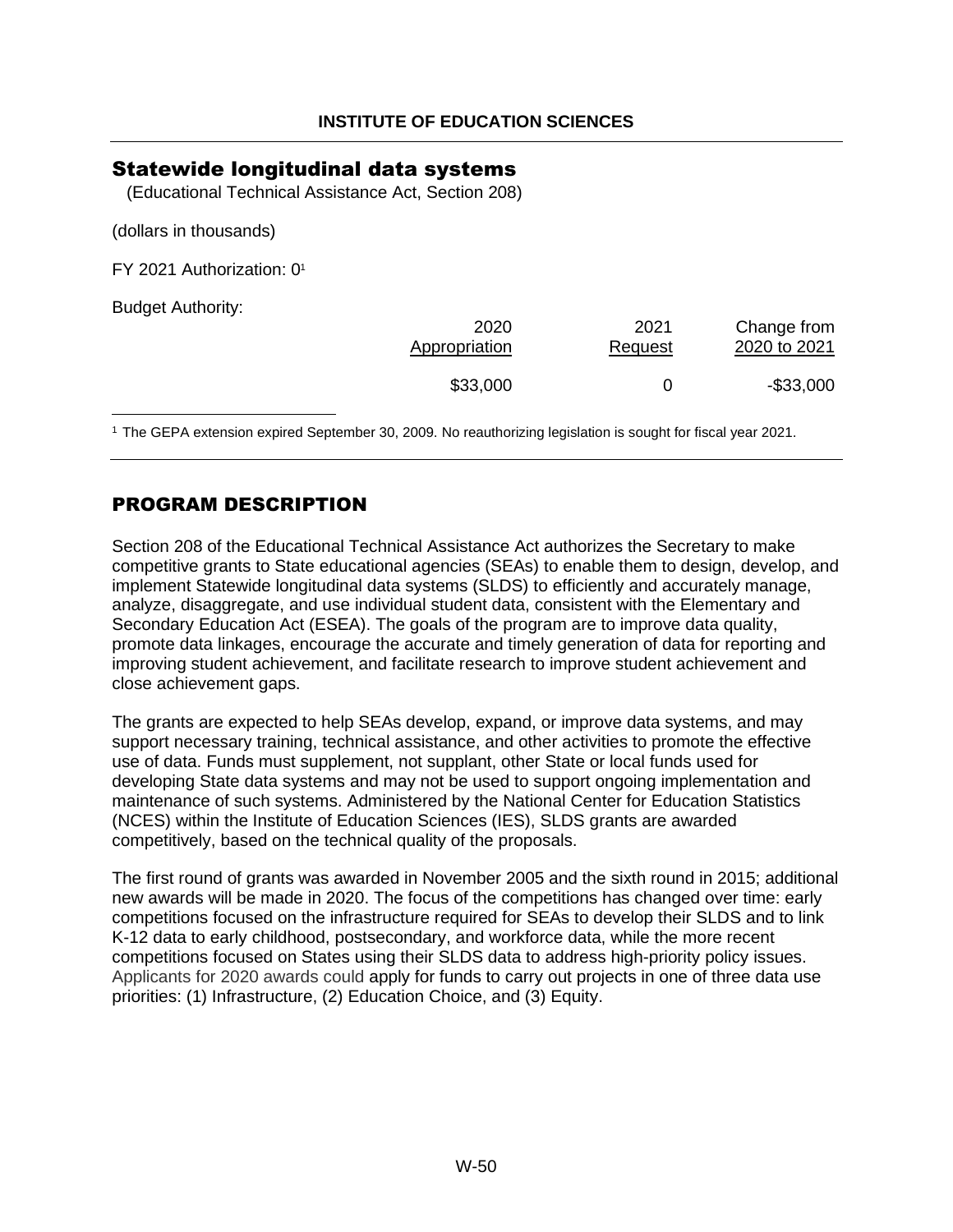#### **Statewide longitudinal data systems**

Funding levels for the past 5 fiscal years were:

| <b>Fiscal Year</b> | (dollars in thousands) |
|--------------------|------------------------|
|                    |                        |
|                    |                        |
|                    |                        |
|                    |                        |
|                    |                        |

# FY 2021 BUDGET REQUEST

For fiscal year 2021, the Administration requests no funding Statewide Longitudinal Data Systems, \$33.0 million less than the fiscal year 2020 appropriation. The program, which was intended to supplement other State or local funds, has fulfilled its original purpose and is no longer necessary, and States would be able to support similar activities through the Elementary and Secondary Education for the Disadvantaged Block Grant. This approach is more consistent with the spirit of State and local control emphasized in the latest reauthorization of the ESEA (the Every Student Succeeds Act, or ESSA) than requiring States to meet Federally determined priorities for longitudinal data systems as part of a grant competition.

To date, 47 States, the District of Columbia, Puerto Rico, the Virgin Islands, and American Samoa have received awards to develop and implement longitudinal data systems. The only three States that have not received an SLDS award over five competition cycles are Alabama, New Mexico, and Wyoming. The 16 most recent SLDS grants, which were awarded in 2015 and focused on improving the capacity of States to use their data to inform decision-making, received their last year of funding from the fiscal year 2018 appropriation. The Department published a notice inviting applications for new grants in the Federal Register on June 19, 2019, and will make awards in fiscal year 2020 using funds from both the 2019 and 2020 appropriations. Under our proposal for fiscal year 2021, these awards would be terminated after 1 year. Under our reauthorization proposal for IES, authority for the program would be repealed.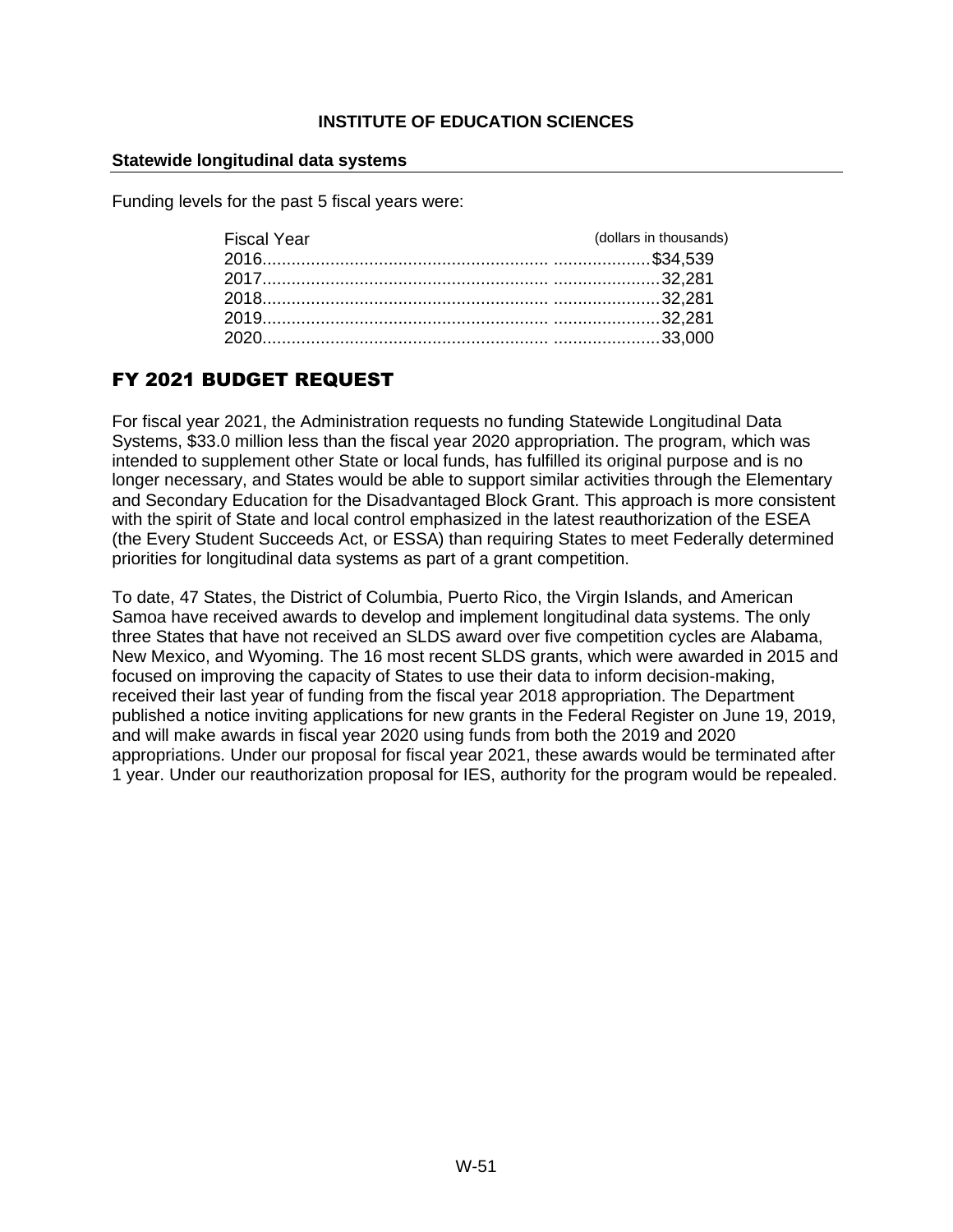#### **Statewide longitudinal data systems**

### PROGRAM OUTPUT MEASURES

(dollars in thousands)

| <b>Output Measures</b>                                                                                  | 2019                   | 2020                   | 2021                     |
|---------------------------------------------------------------------------------------------------------|------------------------|------------------------|--------------------------|
| Statewide longitudinal data systems grant awards<br><b>New</b><br>Continuations<br>Subtotal             | \$26,123<br>26,123     | \$26,842<br>26,842     | 0<br>$\overline{0}$<br>0 |
| Awards to improve data coordination, quality, and use<br>Peer review of new award applications<br>Total | 6,000<br>158<br>32,281 | 6,000<br>158<br>33,000 | 0<br>$\overline{0}$<br>0 |

NOTES:

Funds from any single fiscal year's appropriation may be used for 2 years. The table provides estimates of the amounts from each year's appropriation that will be used for each area, not the amount obligated in each of those years.

### PROGRAM PERFORMANCE INFORMATION

#### **Performance Measures**

This section presents selected program performance information, including, for example, GPRA goals, objectives, measures, and performance targets and data; and an assessment of the progress made toward achieving program results. Achievement of results is based on the cumulative effect of the Federal resources provided for this program as well as the resources and efforts invested by those served by the program. No targets are provided for 2020 because the Administration is not requesting funding for the program.

The Department established three performance measures that assess progress of all States, not just the States with grants in the measurement years. The Department believes that assessing the progress of all States is appropriate because the goal of the program is to ensure that critical information needed to improve student outcomes is available across the Nation.

The way the data are collected changed in 2018. Prior to that date, the figures were based on data for active grantees combined with the most recent data NCES had available for nongrantee States. The SLDS program began administering a system capacity survey in 2017; starting with 2018, the data are from that system. The survey was developed and administered to collect more reliable capacity data for grantees and non-grantees alike by using a more systematic collection.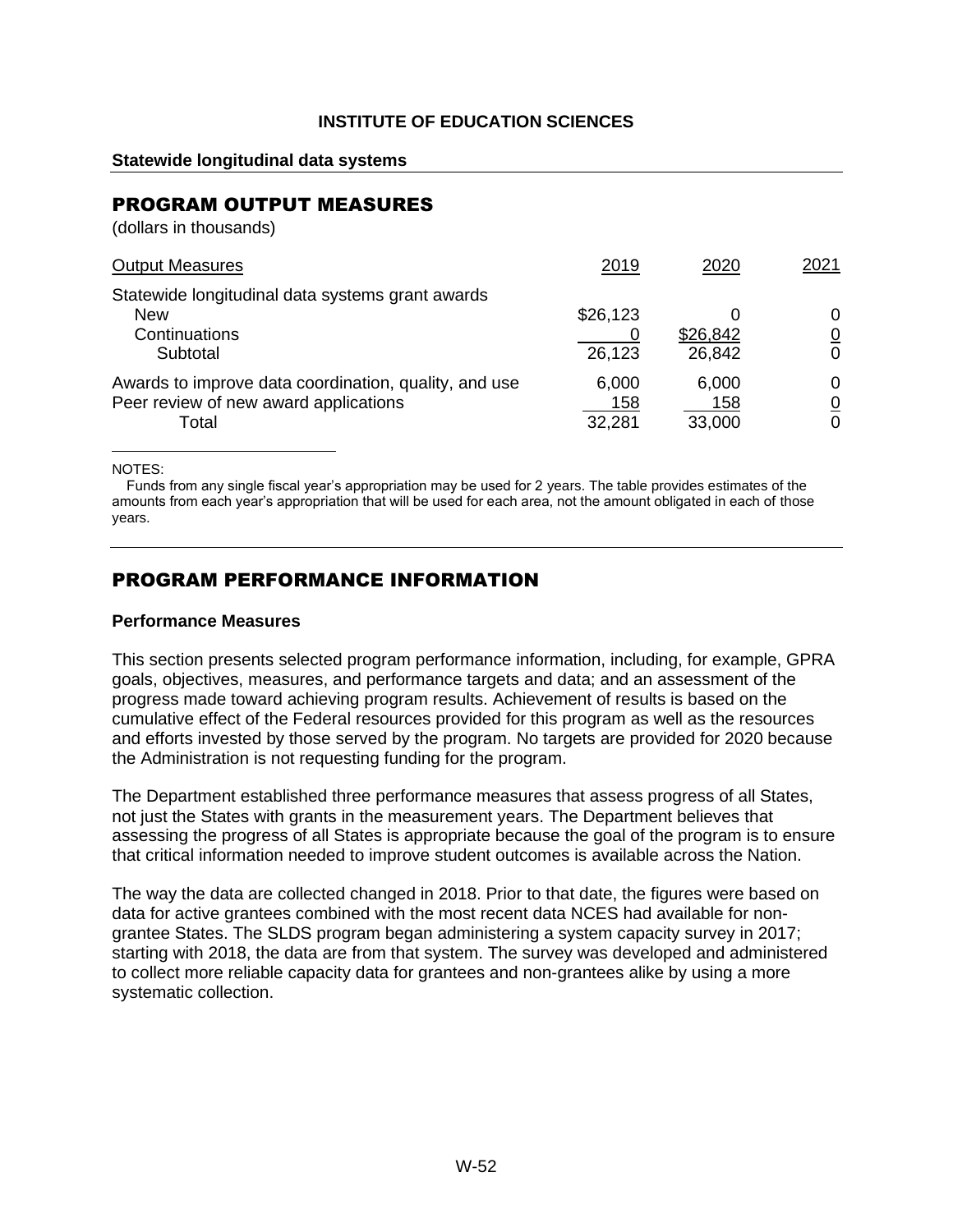#### **Statewide longitudinal data systems**

| Year | <b>Target</b> | <b>Actual</b> |
|------|---------------|---------------|
| 2016 | ററ            | 35            |
| 2017 |               | 35            |
| 2018 | 33            | 32            |
| 2019 |               |               |
| 2020 | 38            |               |
| 2021 |               |               |

**Measure**: Number of States linking K-12 with early childhood data.

**Additional information:** States are determined to have met this measure if they have the ability to track all public pre-K students into public kindergarten using the State longitudinal data system and include at least one additional source of early childhood data (e.g., Head Start or private pre-K) in the State data system. In 2012, 8 States had data systems that met the criteria; by 2017, 35 had met the criteria. In 2018, after the new methodology was implemented, the number dropped to 32.

**Measure**: Number of States linking K-12 with postsecondary data.

| Year | <b>Target</b> | <b>Actual</b> |
|------|---------------|---------------|
| 2016 | 36            | 44            |
| 2017 | ว             | 45            |
| 2018 | 45            | 33            |
| 2019 | 46            |               |
| 2020 | 46            |               |
| 2021 | 38            |               |

**Additional information:** States are determined to have met this measure if they have the ability to link State K-12 student data to State data from public 2- and 4-year institutions of higher education. By 2017, NCES was reporting that 45 States had met the criteria, but in 2018, using the revised methodology, NCES determined that only 33 States had done so.

**Measure**: Number of States linking K-12 and postsecondary data with workforce data.

| Year | <b>Target</b>  | <b>Actual</b> |
|------|----------------|---------------|
| 2016 | 25             | 28            |
| 2017 | ־י             | 28            |
| 2018 | 29             | Ω             |
| 2019 | 3 <sub>1</sub> |               |
| 2020 | 3              |               |
| 2021 | 20             |               |

**Additional information:** States are determined to have met this measure if they have the ability to track all public 2- and 4-year postsecondary students to, at a minimum, State employment records (e.g., State unemployment insurance systems.) In 2012, the baseline year, 5 States were able to link their K-12 and postsecondary data with workforce data; in 2018, using the new methodology, the number was 18.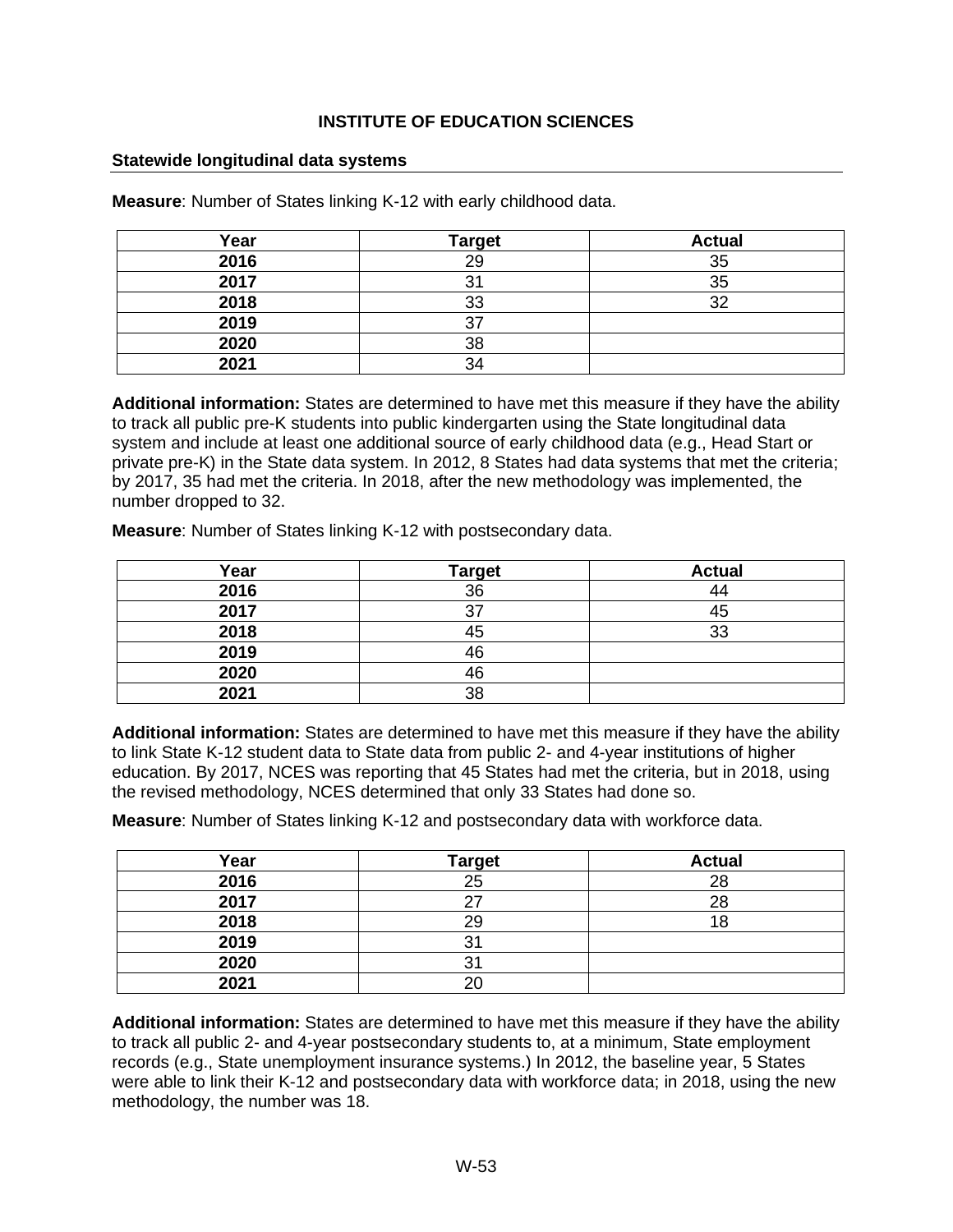### <span id="page-55-0"></span>Special education studies and evaluations

(Individuals with Disabilities Education Act, Section 664)

(dollars in thousands)

FY 2021 Authorization: [0](#page-55-1)<sup>1</sup>

Budget Authority:

<span id="page-55-2"></span>

| 2020          | 2021           | Change from  |
|---------------|----------------|--------------|
| Appropriation | <b>Request</b> | 2020 to 2021 |
| \$10,818      | \$10,818       |              |

<span id="page-55-1"></span>1 The GEPA extension expired September 30, 2011; reauthorizing legislation is sought for FY 2021.

### PROGRAM DESCRIPTION

The Special Education Studies and Evaluations program awards competitive grants, contracts, and cooperative agreements to assess the implementation of the Individuals with Disabilities Education Act (IDEA) and the effectiveness of State and local efforts to provide special education and early intervention programs and services to infants, toddlers, and children with disabilities.

The statute authorizes the Department to support studies, evaluations, and assessments that:

- analyze the results achieved by State and local educational agencies to improve services for children with disabilities;
- analyze State and local needs for professional development, parent training, and other activities that can reduce the need for disciplinary actions involving children with disabilities;
- measure educational and transitional services and outcomes for children with disabilities, including those from minority backgrounds; and
- identify and report on the placement of children with disabilities by disability category.

In addition, the Department is required to submit an annual report to Congress summarizing the studies and evaluations conducted under this authority; the research conducted under part E of the Education Sciences Reform Act of 2002 (which authorizes research on special education); and the data on children with disabilities required by section 618 of the IDEA.

The IDEA requires the Secretary to delegate responsibility for most studies and evaluations in special education to the Director of the Institute of Education Sciences (IES), and IES supports a range of evaluations that are designed to provide information about which programs and practices are effective for improving outcomes for children and youth with disabilities and thereby provide concrete guidance to educators and parents. Within IES, the National Center for Education Evaluation and Regional Assistance (NCEE) has primary responsibility for managing the studies and evaluations under Section 664 of IDEA, although the National Center for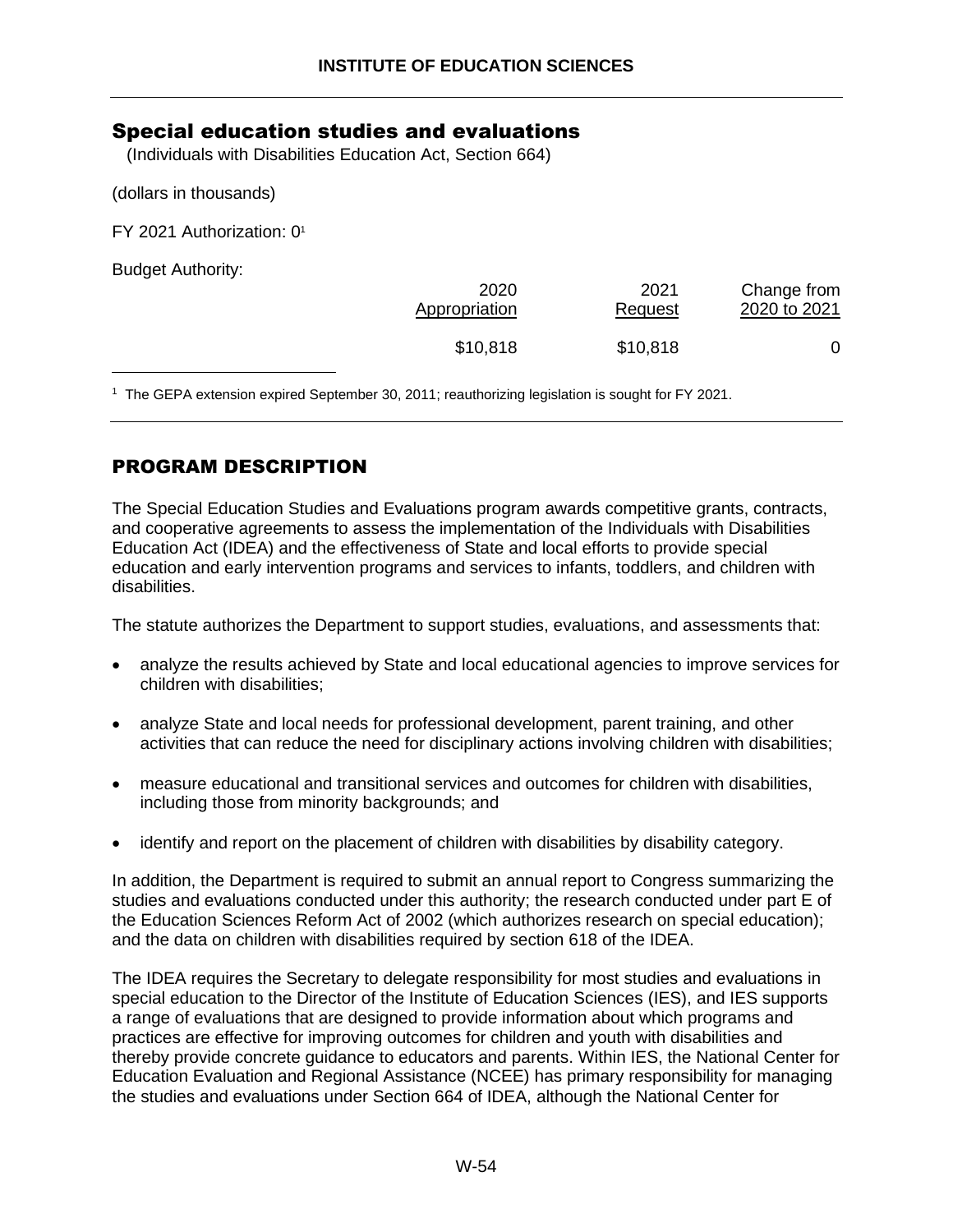#### **Special education studies and evaluations**

Education Statistics has primary responsibility for carrying out longitudinal studies with special education components, such as the Early Childhood Longitudinal Study. NCEE consults with staff from the other IES research centers, including the National Center for Special Education Research, the Office of Special Education Programs, and other policymakers in the Department to identify needs for new studies and the research questions that those studies would address. In some cases, NCEE has funded separate design contracts to identify options for new studies in particular areas.

Funding levels for the past 5 fiscal years were:

| <b>Fiscal Year</b> | (dollars in thousands) |
|--------------------|------------------------|
|                    |                        |
|                    |                        |
|                    |                        |
|                    |                        |
|                    |                        |
|                    |                        |

### FY 2021 BUDGET REQUEST

For fiscal year 2021, the Administration requests \$10.8 million for Special Education Studies and Evaluations, level with the fiscal year 2020 appropriation.

At the Administration's request level, the following five activities would receive fiscal year 2021 funding:

- Impact Evaluation of Training in Transition Supports for Students with Disabilities: Funds will be used for an impact study that will focus on the effectiveness of a promising strategy to support the transition of students with disabilities beyond high school, which is a national priority emphasized by the IDEA.
- Study of State and Local Implementation of IDEA 2019: In 2017, the Department awarded a contract to update a 2009 study on state and district implementation of IDEA through data collected in 2019 from State educational agencies and a nationally representative sample of local educational agencies. The study also will describe policies and supports provided at the school level. The first report from the study is expected in 2021.
- National Longitudinal Transition Study 2012 (NLTS 2012): NLTS 2012, which is part of the congressionally mandated National Assessment of the IDEA, is the third longitudinal study in a series examining the characteristics, experiences, and post-high school outcomes of a nationally representative sample of youth with disabilities. NLTS 2012 focuses on students ages 13 to 21 (in December 2011) but also includes a small sample of students without disabilities to enable, for the first time, direct comparisons of students with and without individualized education programs (IEPs). The study is scheduled to end in September 2022. Initial findings are that high school youth with an IEP are more socioeconomically disadvantaged and less likely to have experiences and expectations associated with success after high school, and that youth with intellectual disability, autism, deaf-blindness, multiple disabilities, and orthopedic impairments were found to be most at risk for not transitioning successfully beyond high school.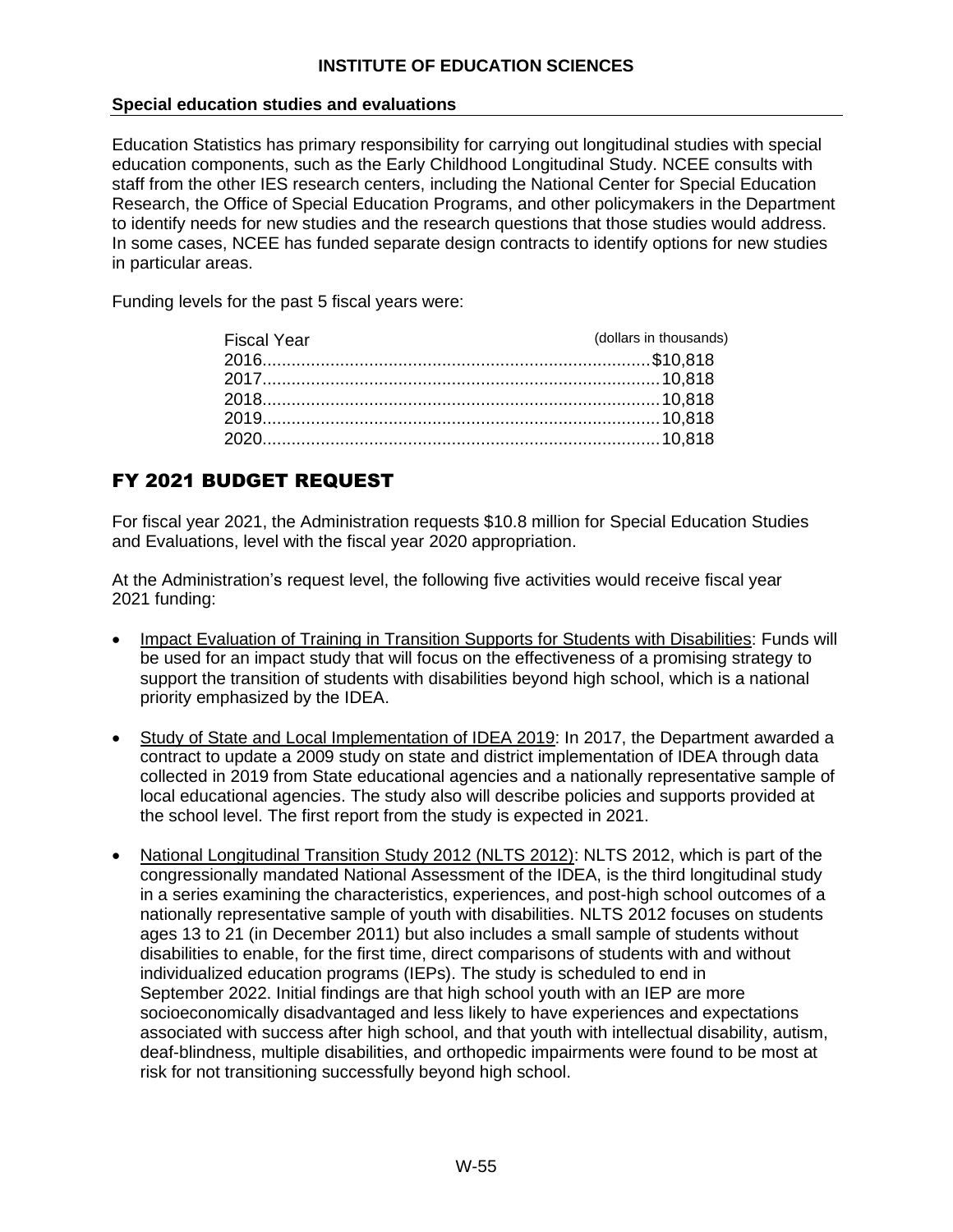#### **Special education studies and evaluations**

- What Works Clearinghouse (WWC) Reports: The WWC reviews existing research on different programs, products, practices, and policies in education to provide educators with the information they need to make evidence-based decisions. Data on website use shows that there is a demand for WWC products focused on students with disabilities. For example, the most popular WWC practice guide in terms of page views between October 2016 and June 2018 was the guide "Assisting Students Struggling with Mathematics: Response to Intervention for Elementary and Middle Schools."
- IDEA Design Contract: This contract will develop options for policy relevant studies that could improve services for students with disabilities. Priority areas for study include strategies for tailoring instruction and providing better supports for students with disabilities, including students with autism and emotional disturbance; better use of technology; and effective practices for providing information to parents and students on available schools and services.

In addition to the studies above, IES is supporting two additional ongoing evaluations that are slated to receive fiscal year 2019 or 2020 funds:

- Evaluation of Preschool Special Education Practices: IDEA provides funding to States to support special education and related services for children and youth with disabilities, including young children ages 3 to 5 years old. Limited information is available on these special education services and the supports that young children are receiving, including the preschool practices and interventions being used in programs across States. Findings from the Phase I descriptive study will be released in 2020. Data come from surveys of the programs, curricula, and interventions available to children ages 3 through 5 who are identified for special education services. An impact report from Phase II of the study is expected to be published in 2022.
- Multi-tiered Systems of Support for Reading (MTSS-R) in Early Elementary School: This 6-year study, which began in 2018, is examining the impact of training school staff in the implementation of MTSS-R in grades 1 and 2 on school staff practice and student literacy outcomes. Although policy and implementation support for MTSS-R is prevalent, fidelity of implementation remains a common challenge, and the study will measure the effectiveness of training in the implementation of a comprehensive MTSS-R model. The first study report is expected in 2024.